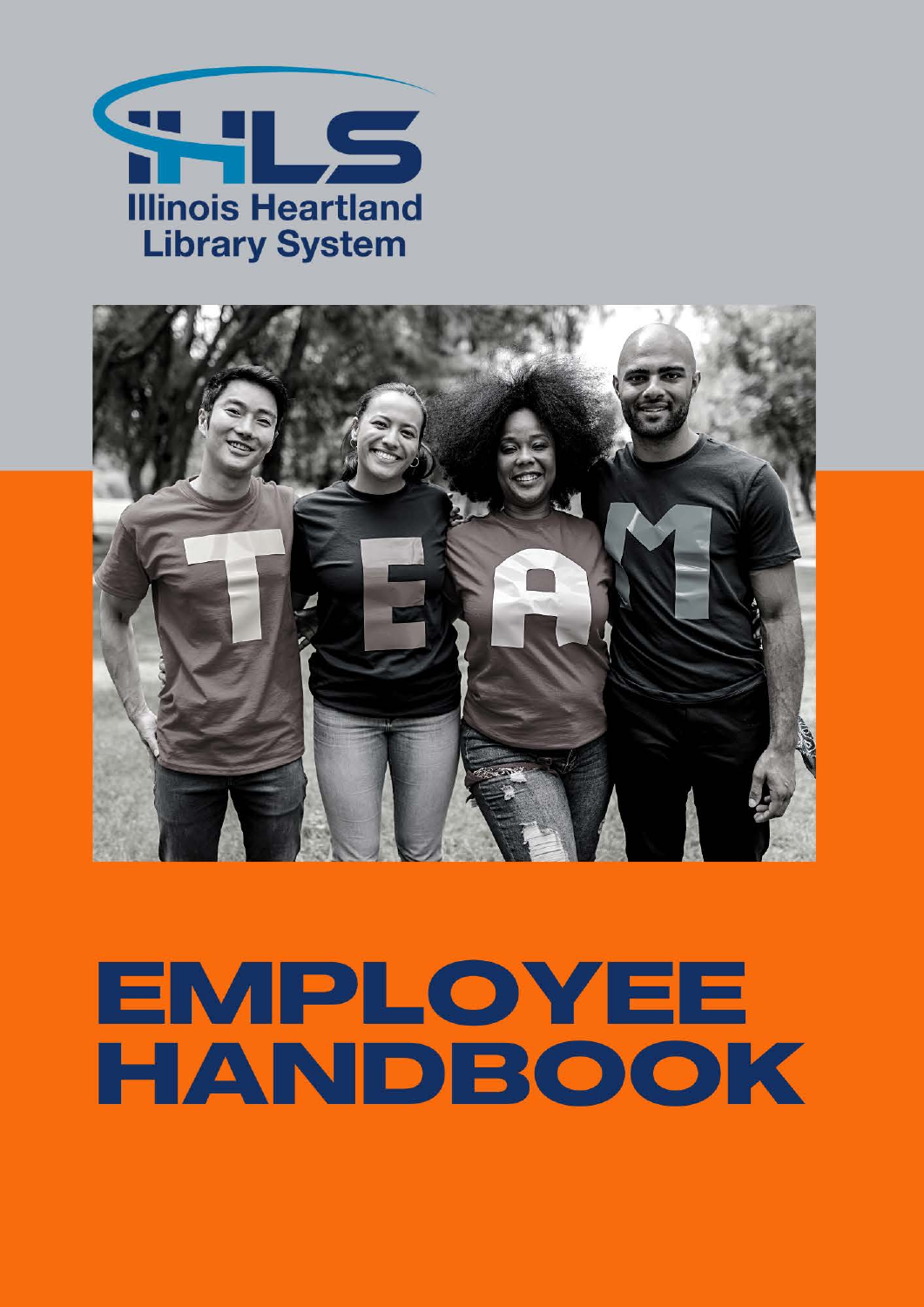# **Table of Contents**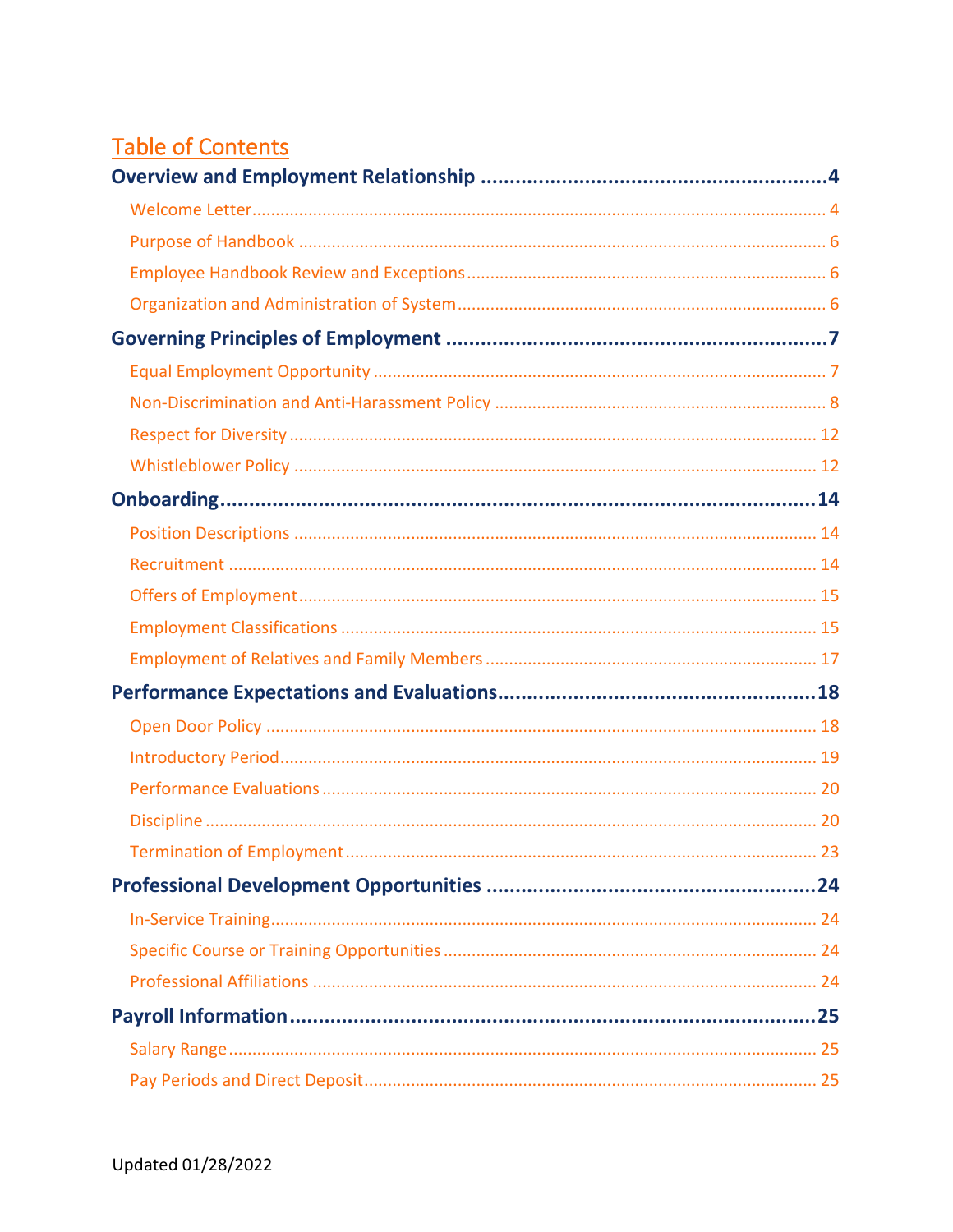| Family and Medical Leave Act (FMLA) and National Defense Authorization Act 32 |  |
|-------------------------------------------------------------------------------|--|
|                                                                               |  |
|                                                                               |  |
|                                                                               |  |
|                                                                               |  |
|                                                                               |  |
|                                                                               |  |
|                                                                               |  |
|                                                                               |  |
|                                                                               |  |
|                                                                               |  |
|                                                                               |  |
|                                                                               |  |
|                                                                               |  |
|                                                                               |  |
|                                                                               |  |
|                                                                               |  |
|                                                                               |  |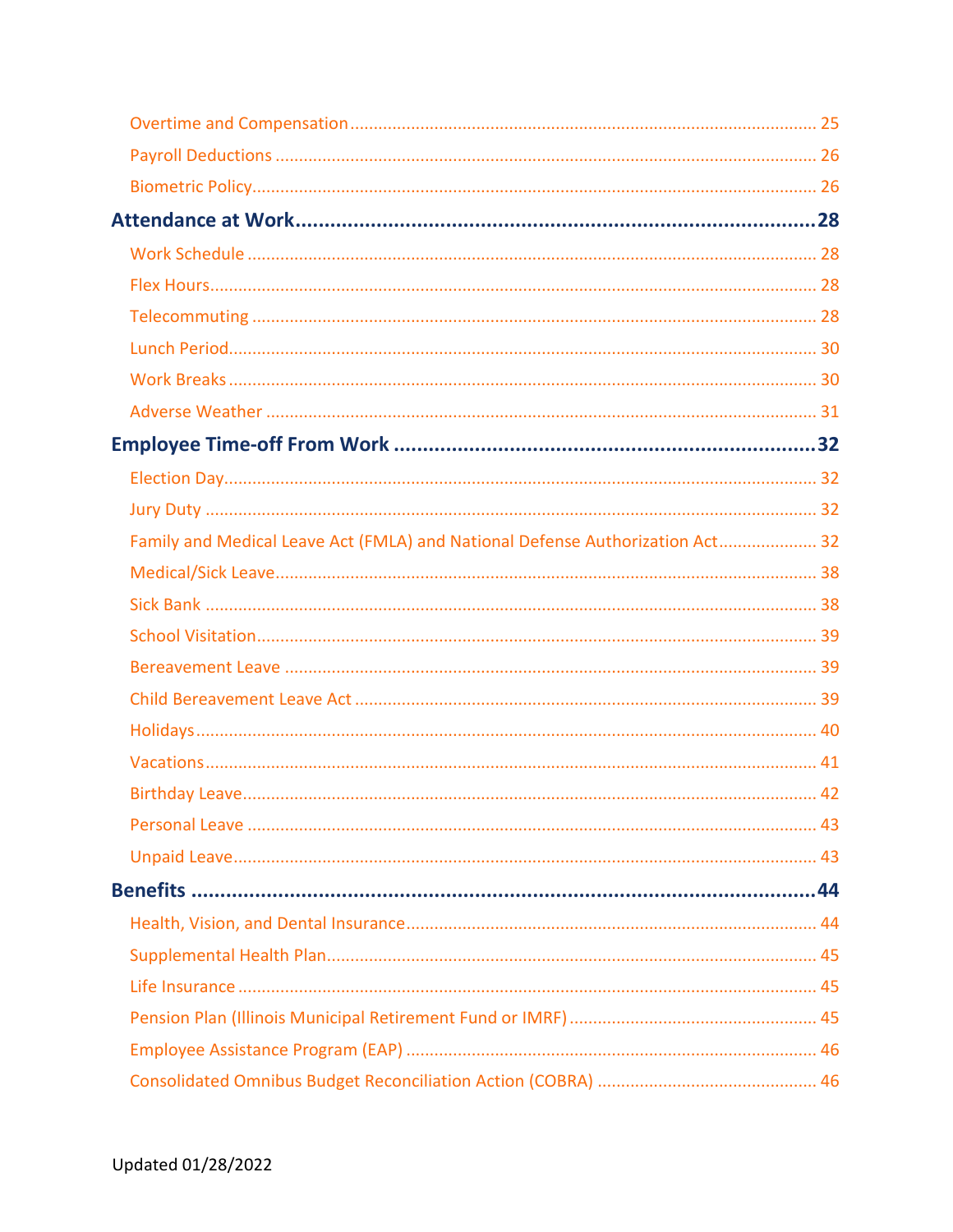| Prohibited Harassment Statement Acknowledgement Form69 |  |
|--------------------------------------------------------|--|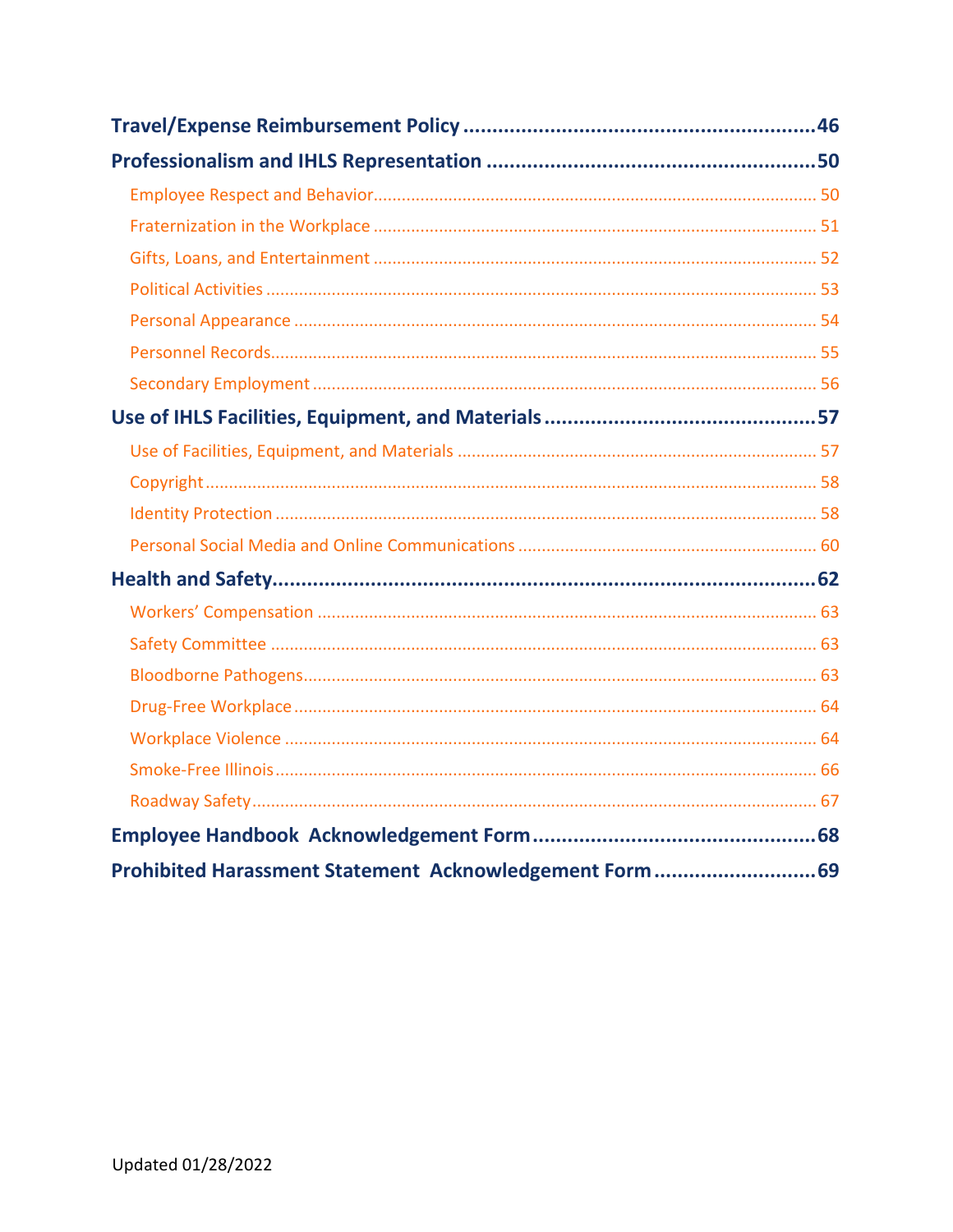# <span id="page-4-0"></span>**Overview and Employment Relationship**

## <span id="page-4-1"></span>**Welcome Letter**

Dear IHLS team members,

Welcome to Illinois Heartland Library System. We are so glad you have joined us. Our organization celebrated its ten-year anniversary in 2021 and we are committed to the support of our 520+ member libraries in central and southern Illinois. As a team we value innovation, leadership, engagement, integrity, respect, collaboration, and communication.

# **Our mission here at IHLS**

To support member libraries of all types in providing quality library services. IHLS facilitates access to shared resources, advocates for libraries, promotes innovation, and develops community partnerships.

# **Our commitment**

The provision of dependable and innovative services to facilitate resource sharing among our members is possible because of all members of our staff team. We have the same approach when it comes to serving each other as colleagues.

# **Our organizational structure**

IHLS is charged through Illinois statutes and rules to support the resource sharing activities of our member libraries. You may wish to think of resource sharing as interlibrary loan which is a big part of sharing our resources. To best meet that charge we are organized into several staff departments. Here is a short description of each:

# **Administration:**

This team supports staff and members. Marketing and communication staff share information and resources with members to help them better serve their library patrons including data about IHLS-provided programming. Admin staff support the relationship and communication between IHLS board and IHLS staff.

# **CMC (Cataloging Maintenance Center) Grant :**

The CMC works on behalf of the Illinois State Library to provide training, database clean up and original cataloging for libraries statewide.

# **Finance:**

Our accounting team provides accurate financial data to guide IHLS managers and board members in making the best use of public funds.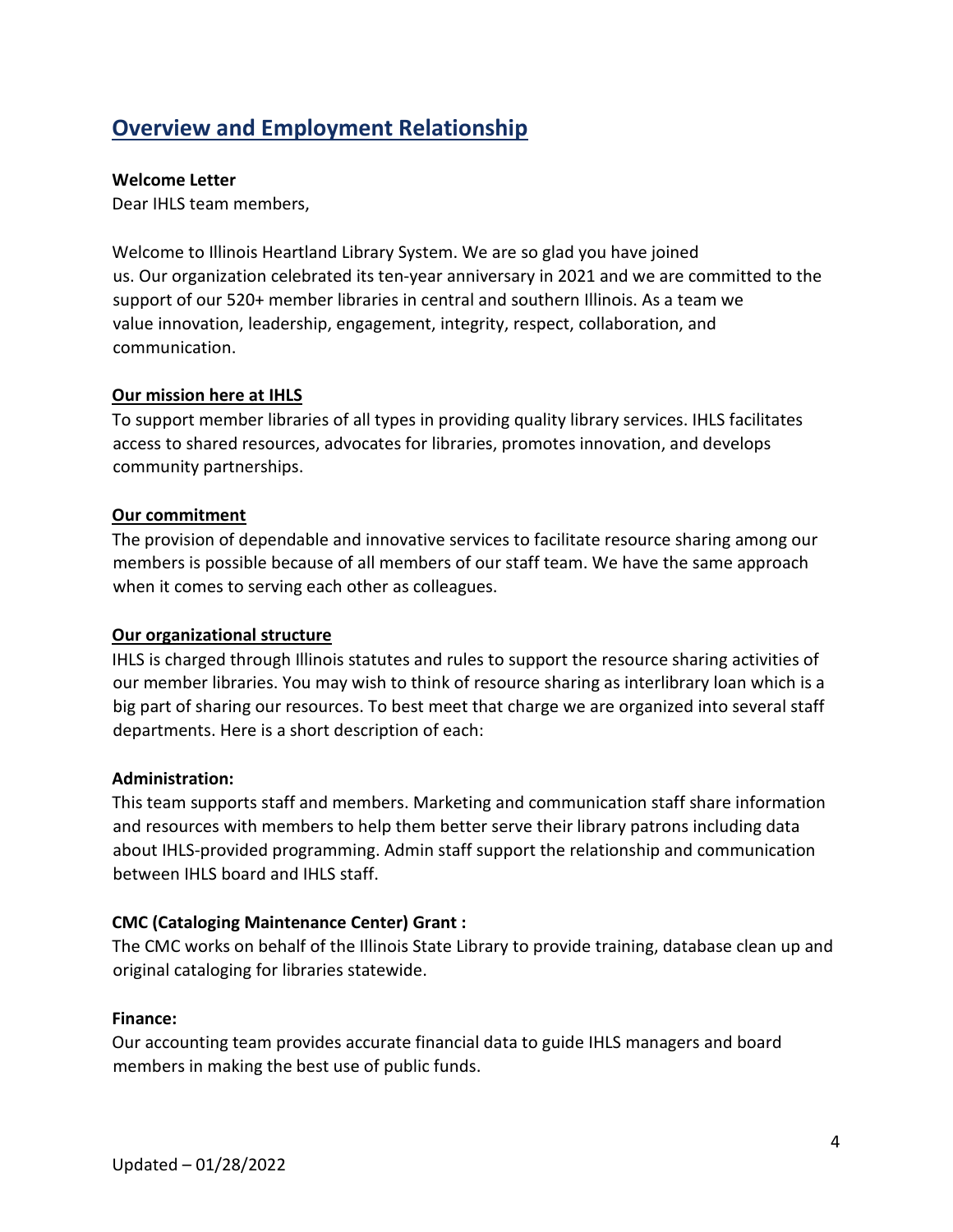## **HR (Human Resources):**

Our HR team supports all of us as we serve the mission of IHLS. They recruit, train, and counsel our staff throughout their relationship with the organization.

# **IT (Information Technology):**

The IT team supports our internal staff in their daily interactions and use of technology. They also support SHARE member libraries using various types of technology to help their patrons.

## **Membership:**

As part of our support of resource sharing with our members, the membership team engages directly with all IHLS member libraries. They provide consulting services, develop staff member training opportunities, and represent the Illinois State Library in gathering data regarding our members.

# **OCLC Grant:**

OCLC operates a worldwide database of library holdings that aids in finding materials in user libraries. IHLS works on behalf of the Illinois State Library to manage the invoicing and payments of OCLC user libraries within the state.

# **Operations/Delivery:**

Our operations staff directly engage with members in the daily delivery and pickup of library materials that are routed from one library to another.

# **SHARE (Sharing Heartland's Available Resources Equally):**

The SHARE staff actively support over 342 member libraries who share the use of a library database. The platform allows library patrons to place holds on materials from one of a large group of member libraries.

This staff handbook was created to provide a roadmap to your relationship with IHLS as an employee. The goal is to provide a single resource that can answer many of your initial questions regarding benefits, policies, and procedures. Please become familiar with the contents and feel welcome to approach your supervisor and our human resources staff with any questions. We are only as good as our support of each other.

Welcome to the IHLS Team!

Sincerely,

Executive Director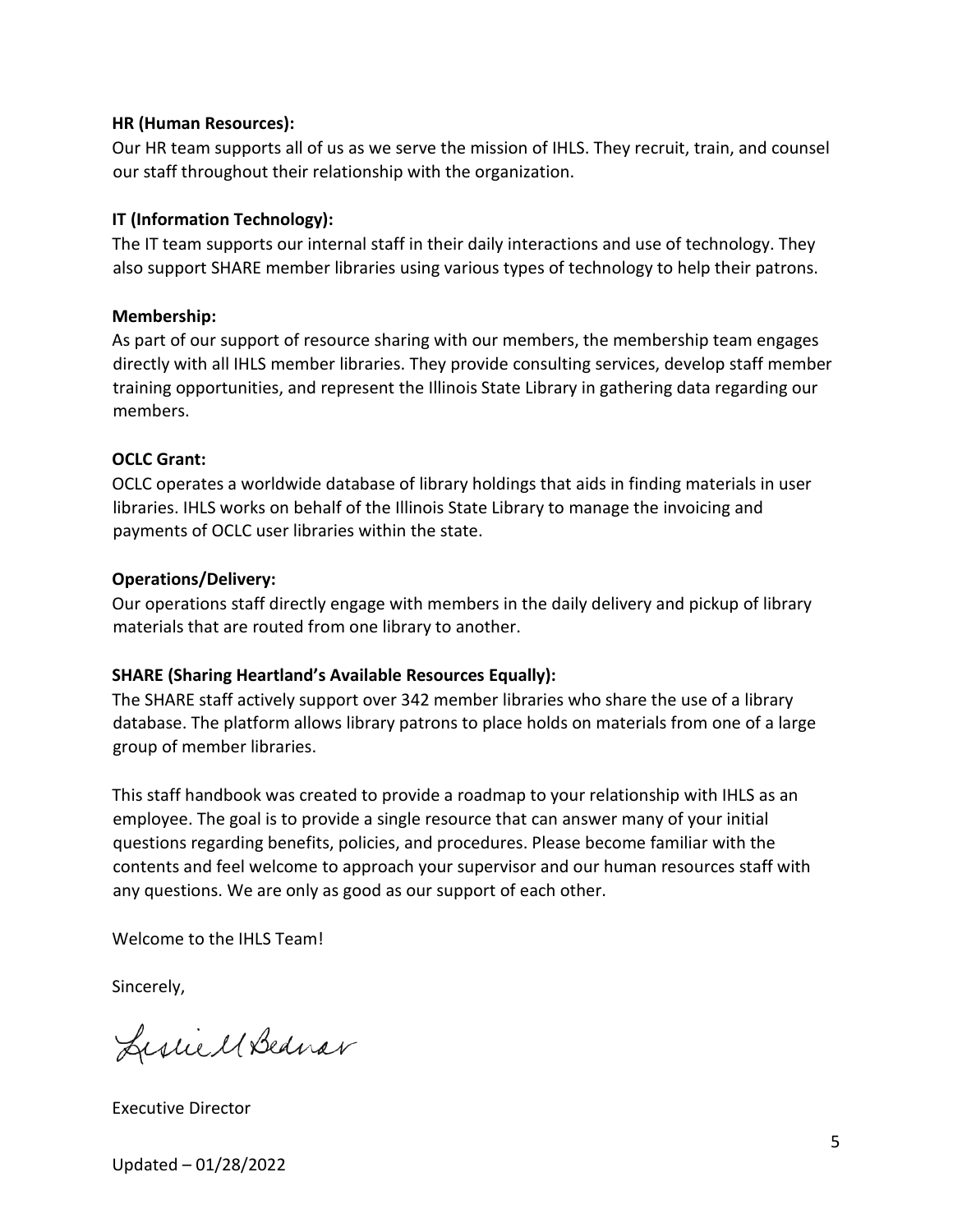# <span id="page-6-0"></span>**Purpose of Handbook**

The purpose of this Employee Handbook is to provide guidance and to assist employees in the performance of their responsibilities as employees of Illinois Heartland Library System (IHLS) and to provide a mutual understanding for the employee/employer relationship.

"The contents of the handbook do not constitute an express or an implied employment contract between IHLS and any of its employees. Also, it is not a guarantee of any fixed terms and conditions of employment. IHLS is an at-will employer; therefore, continued employment of all employees is subject to the general discretion of the Executive Director with respect to all aspects of employment and benefits. As an at-will employee, both you and IHLS have the right to end the employment relationship at any time either with or without cause and with or without advance notice."

The Employee Handbook will be reviewed with new employees, after which they will be required to sign a statement indicating that they have read and understood the information contained therein.

## <span id="page-6-1"></span>**Employee Handbook Review and Exceptions**

The Employee Handbook is approved by the Board of Directors and will be reviewed annually. This handbook is for all employees of the Illinois Heartland Library System.

As circumstances change, IHLS reserves the right to revise, interpret, or discontinue specific policies and/or procedures. Any such changes to the handbook must be in writing and approved by the Executive Director and the Board of Directors.

# <span id="page-6-2"></span>**Organization and Administration of System**

# 1. Governance

Legal responsibility for IHLS is vested in a Board of Directors consisting of 15 elected members. The Board determines policy; approves the Strategic Plan, Application for System Area and Per Capita Grant Application, and hires the Executive Director.

# 2. Financial Support

IHLS is supported from annual grants administered by the Illinois State Library and fees for services. The System Area and Per Capita Grant is based on population and geographic area served. Additional grants provide funding for special projects.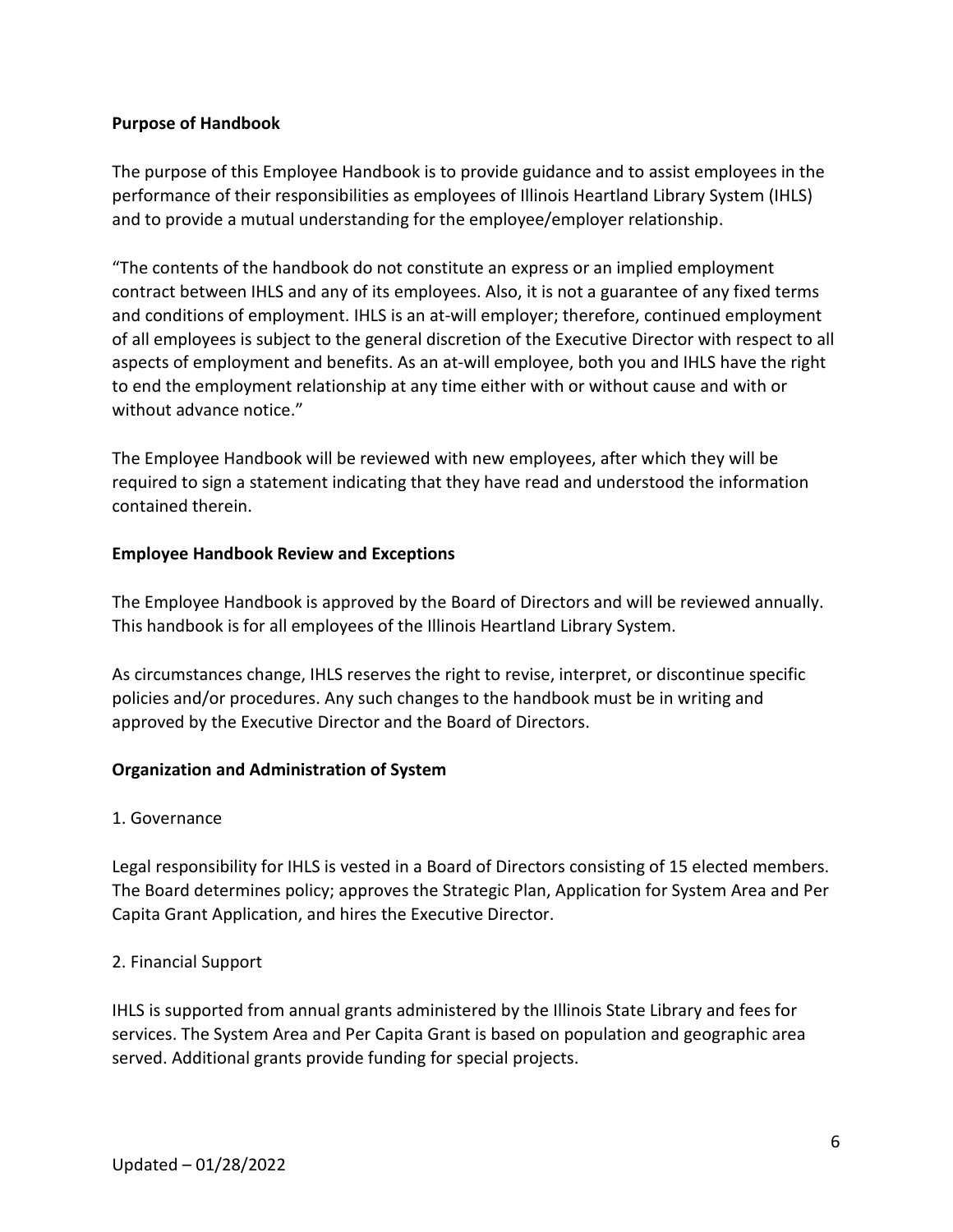## 3. Administration

The Executive Director of IHLS is responsible for the administration of the System. Duties include establishing and administering procedures related to the implementation of the Board's policies, hiring, and terminating employees subject to the approval of the Board.

In the short-term absence of the Executive Director, the administrative direction of IHLS shall be delegated to a system staff person appointed by the Executive Director. In the event of an extended absence, a staff member will be appointed by the Executive Director with approval of the Board of Directors.

# <span id="page-7-0"></span>**Governing Principles of Employment**

# <span id="page-7-1"></span>**Equal Employment Opportunity**

In addition to its policies against discrimination and harassment in the workplace, IHLS believes that every person is entitled to and will receive equal opportunities in connection with employment at IHLS. From consideration for employment to interviewing, employment and changes in employment status, IHLS will act without regard to an individual's actual or perceived sex, race, religion, color, national origin, ancestry, physical or mental disability, marital, familial, veteran status, citizenship status, age, pregnancy, pregnancy-related conditions, sexual orientation (including gender identity), military or veteran status, order of protection status, or any other status protected by applicable federal, state, or local laws.

If an applicant needs an accommodation due to a disability even during the pre-employment stage, such as during the interview process, IHLS will provide such reasonable accommodations to ensure that the applicant has a fair opportunity in the pre-employment/interview process. In addition, in connection with providing employees with feedback about their work, making employee placement decisions or any other decisions related to employment, IHLS embraces and will fully comply with its commitment to provide everyone with equal opportunities in employment.

IHLS also engages in the interactive process with employees who have disabilities and will provide such employees with a reasonable accommodation when necessary due to the employee's disability, as that term is defined in the Americans with Disabilities Act and/or applicable State law. The interactive process is a discussion or series of discussions between Human Resources, management, and an employee with a disability to determine if a reasonable accommodation is necessary for the employee to be able to perform the essential functions of the employee's position. If an employee has a disability and believes that they need a workplace accommodation to better perform the employee's duties, the employee should contact Human Resources. Human Resources will discuss the matter with whatever level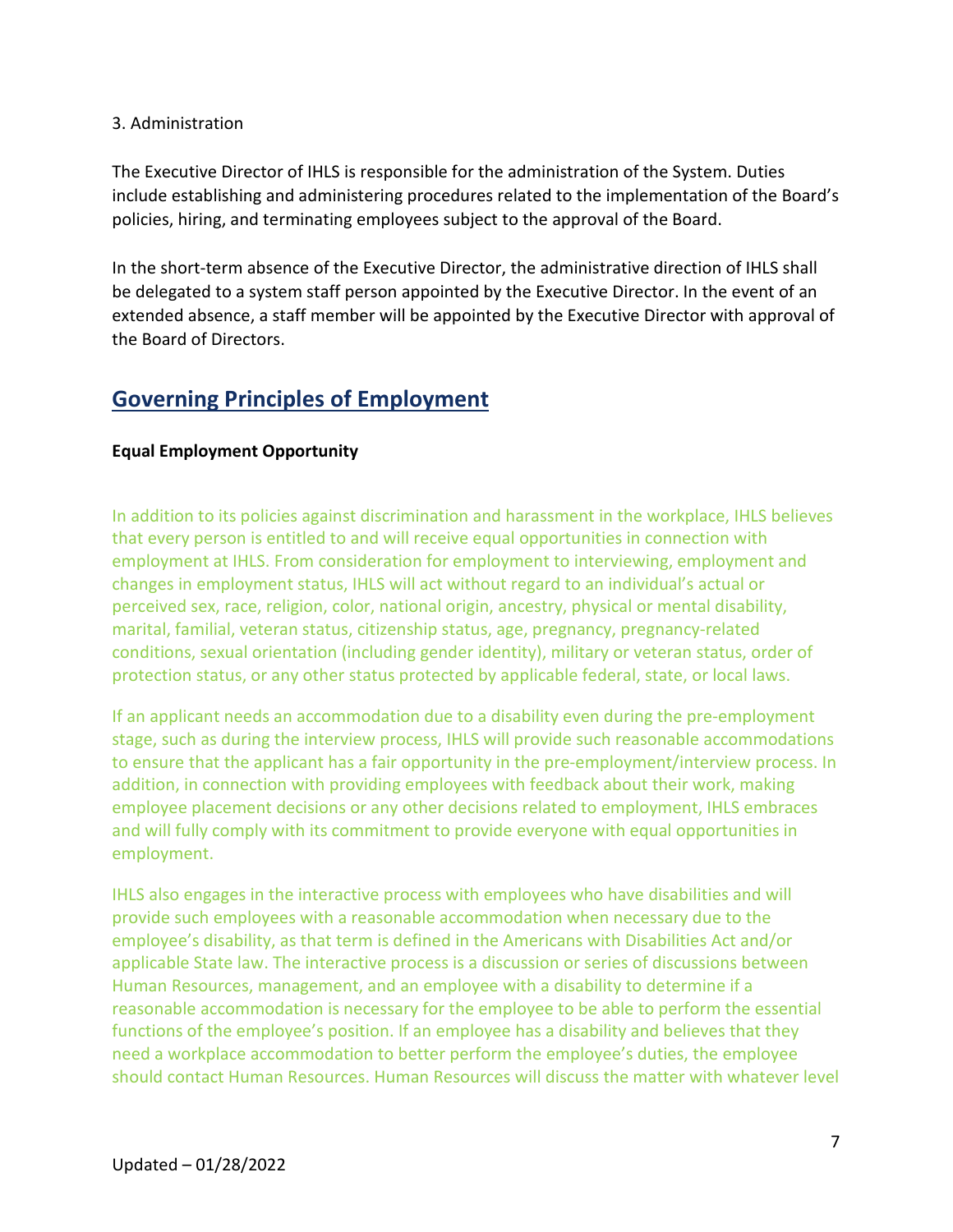of supervision is appropriate and will engage in the interactive process with the employee and provide reasonable accommodations when appropriate.

Should an applicant or employee at any time believe that IHLS or any of its managers or supervisors have failed to demonstrate IHLS' commitment to equal employment opportunity, the applicant or employee should notify Human Resource personnel so the matter can be reviewed, and appropriate action can be taken based upon consideration of all of the relevant facts and circumstances.

#### <span id="page-8-0"></span>**Non-Discrimination and Anti-Harassment Policy**

IHLS is committed to maintaining a workplace that is free of all forms of unlawful discrimination under both the Illinois Human Rights Act and Title VII of the Civil Rights Act of 1964, as amended (Title VII). In keeping with this commitment, IHLS will not tolerate discrimination against or harassment of any of our employees, whether that discrimination or harassment is committed by anyone in the course of an employee's performance of work, including, but not limited to, any supervisor, co-worker, vendor, customer, contractor, or visitor of or to IHLS. Violations of this policy by any employee will result in disciplinary action, up to and including immediate discharge.

#### **Prohibited Discrimination**

Discrimination consists of employment actions taken against an individual based on an employee's actual or perceived sex, race, religion, color, national origin, ancestry, physical or mental disability, marital, familial, veteran status, citizenship status, age, pregnancy, pregnancyrelated conditions, sexual orientation (including gender identity), military or veteran status, order of protection status, or any other status protected by applicable federal, state, or local laws. IHLS is dedicated to the fulfillment of this policy in regard to all aspects of the employment relationship, including, but not limited to recruiting, hiring, placement, transfer, training, promotion, rates of pay and other compensation, and all other terms, conditions, and privileges of employment. IHLS will conduct a prompt, thorough investigation of all allegations of discrimination or any violation of its Non-Discrimination and Anti-Harassment Policy in as confidential a manner as possible to take appropriate corrective action, if and where warranted. IHLS prohibits retaliation against any employee who provides information about, complaints, or assists in the investigation of any complaint of discrimination or violation of its Non-Discrimination and Anti-Harassment Policy.

We are all responsible for upholding the IHLS Non-Discrimination and Anti-Harassment Policy, and any claimed violations of that policy should be brought to the attention of anyone in management you feel comfortable reporting this to and/or Human Resource personnel.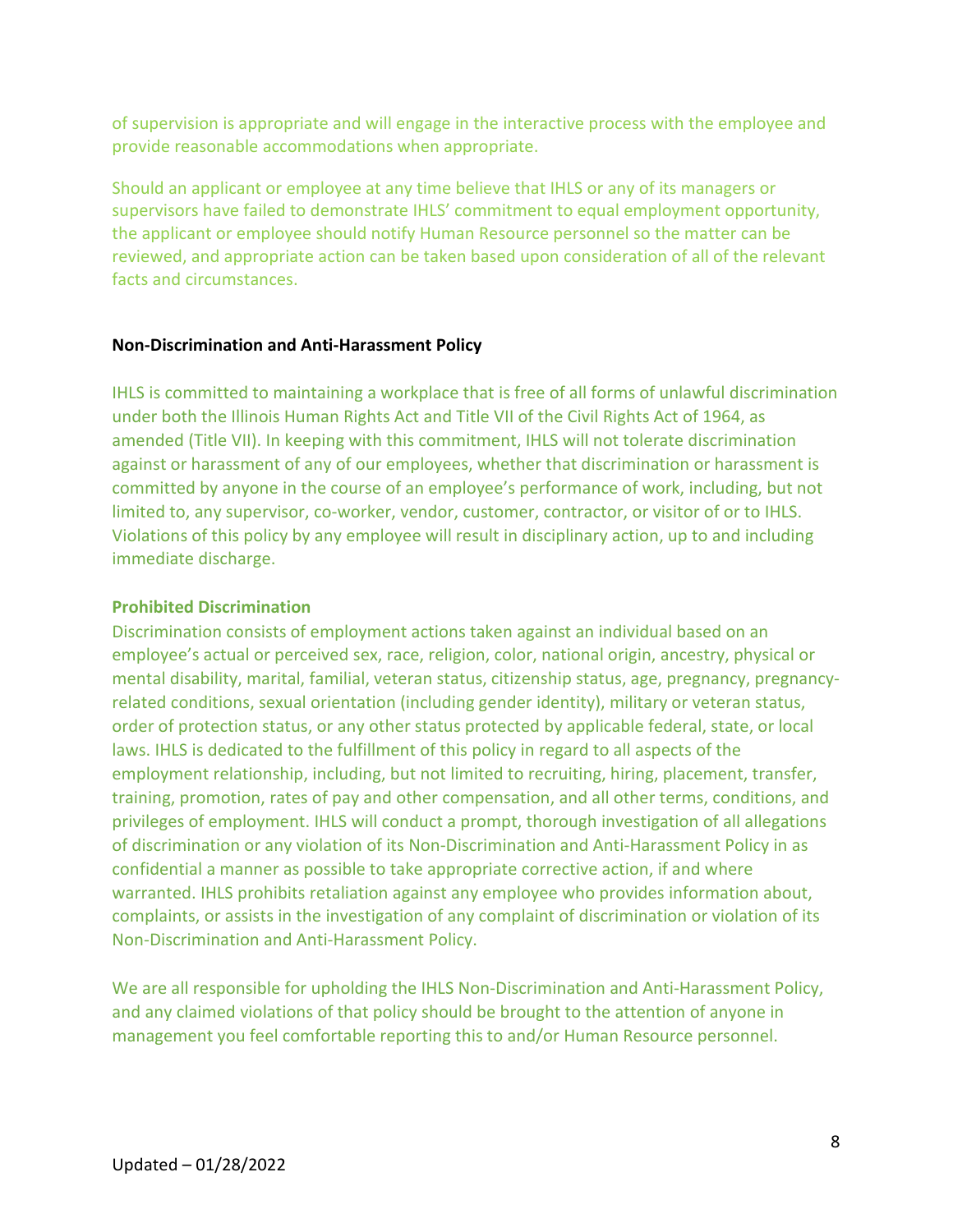# **POLICY AGAINST WORKPLACE HARASSMENT**

IHLS has a strict policy against all types of workplace harassment, including sexual harassment and other forms of unlawful workplace harassment based upon an individual's actual or perceived sex, race, religion, color, national origin, ancestry, physical or mental disability, marital, familial, veteran status, citizenship status, age, pregnancy, pregnancy-related conditions, sexual orientation (including gender identity), order of protection status, or any other status protected by applicable federal, state, or local laws. All forms of harassment of, or by, employees, vendors, visitors, customers, and clients are strictly prohibited and will not be tolerated.

Harassment may include, but is not limited to:

- Offensive or derogatory jokes, comments, slurs, or like written, photographic materials.
- Threatening, intimidating, or unwelcome touching of another person.
- Racial epithets, slurs, negative stereotypes, or intimidating acts that are based on a person's protected status.
- Written or graphic material that shows hostility toward a person because of their protected status.

## **SEXUAL HARASSMENT**

Sexual harassment is defined under the Illinois Human Rights Act as unwelcome sexual advances, requests for sexual favors, and other verbal or physical conduct of a sexual nature and constitutes sexual harassment when: (1) submission to such conduct is made either explicitly or implicitly a term or condition of an individual's employment; (2) submission to or rejection of such conduct by an individual is used as the basis for employment decisions affecting such individual; or (3) such conduct has the purpose or effect of unreasonably interfering with an individual's work performance or creating an intimidating, hostile, or offensive work environment. The Illinois Human Rights Act defines harassment as unwelcome conduct on the basis of a person's actual or perceived sex, race, color, religion, national origin, ancestry, marital status, familial, or veteran status, citizenship status, age, pregnancy, pregnancy-related conditions, sexual orientation (including gender identity), order of protection status, or unfavorable discharge from the military that has the purpose or effect of substantially interfering with the individual's work performance, or creating an intimidating, hostile, or offensive work environment.

While it is not possible to identify each and every act that constitutes or may constitute sexual harassment, some examples of sexual harassment are provided below: (a) unwelcome requests for sexual favors; (b) lewd or derogatory comments or jokes; (c) comments regarding sexual behavior or the body of another employee; (d) sexual innuendo and other vocal activity such as catcalls or whistles; (e) obscene letters, notes, invitations, photographs, cartoons, articles, or other written or pictorial materials of a sexual nature; (f) continuing to express sexual interest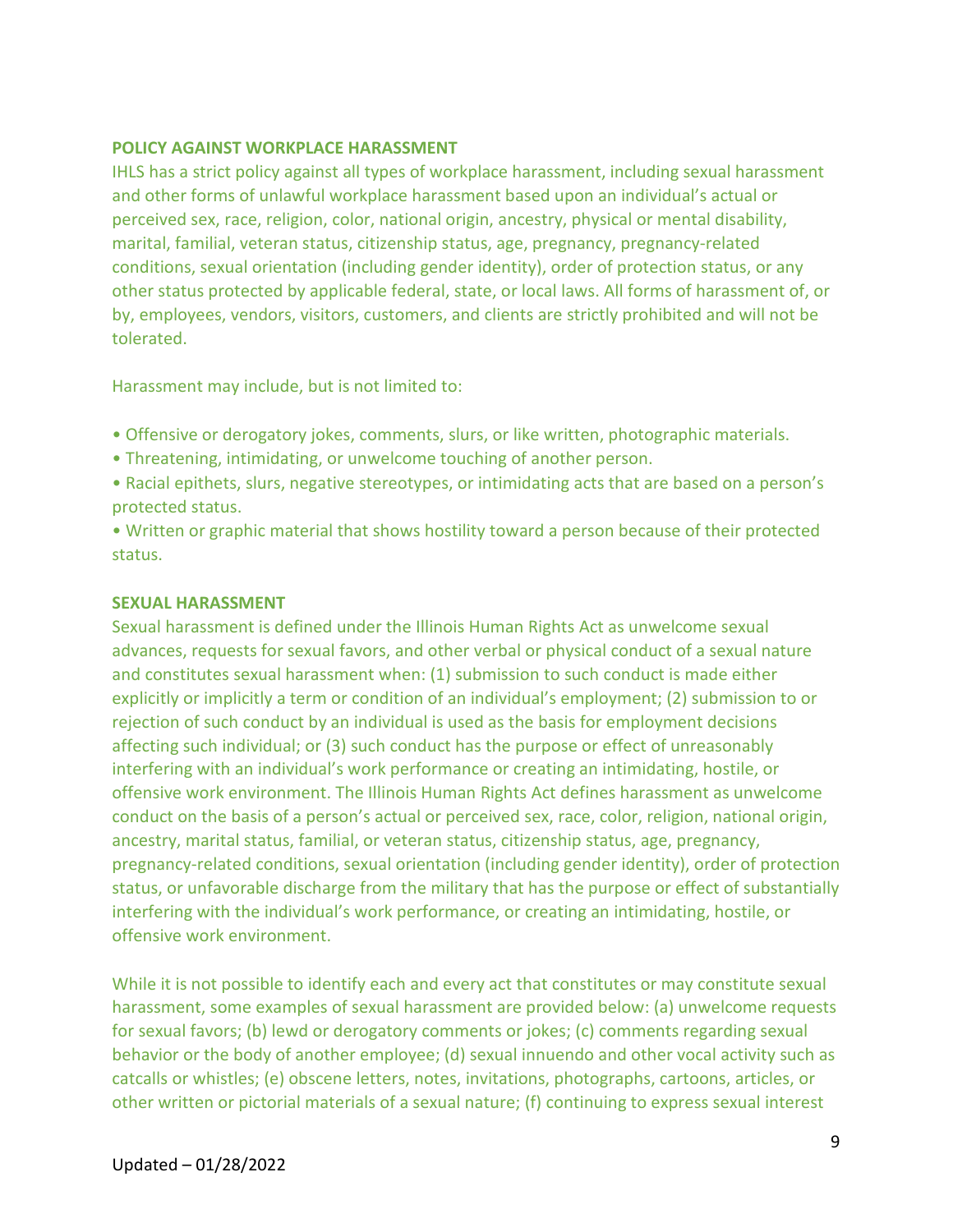after being informed that interest is unwelcome; (g) retaliating against an employee for refusing a sexual advance or reporting an incident of possible sexual harassment to IHLS or any government agency; (h) offering or providing favors or employment benefits such as promotions, favorable evaluations, favorable assigned duties or shifts, etc., in exchange for sexual favors; and (i) any unwanted physical touching or assaults, or blocking or impeding movements. Even if two or more individuals are engaging in consensual conduct such as that described above, such conduct could constitute harassment of and/or discrimination against another individual who witnesses or overhears the conduct or statements.

#### **OTHER WORKPLACE HARASSMENT**

Other workplace harassment is verbal or physical conduct that insults or shows hostility or aversion towards an individual because of the individual's actual or perceived sex, race, religion, color, national origin, physical or mental disability, marital, familial, veteran status, citizenship status, ancestry, age, pregnancy, pregnancy-related conditions, sexual orientation (including gender identity), or any other status protected by federal, state, or local laws, and that: (1) contributes to or has the effect of creating an intimidating, hostile, or offensive working environment; (2) unreasonably interferes with an individual's work performance; or (3) otherwise adversely affects an individual's employment opportunities. Again, while it is not possible to list all the circumstances that constitute other forms of workplace harassment, the following are some examples of conduct that may constitute prohibited workplace harassment: (a) the use of disparaging or abusive words or phrases, slurs, negative stereotyping, or threatening, intimidating, or hostile acts that relate to the above protected categories; (b) written or graphic material that insults, stereotypes, or shows aversion or hostility towards an individual or group because of one of the above protected categories and that is placed on walls, bulletin boards, email, voicemail, or elsewhere on IHLS premises or circulated in the workplace; and (c) the display of symbols, slogans, or items that are associated with hate or intolerance towards any protected group.

## **IHLS WILL NOT TOLERATE ANY FORM OF UNLAWFUL DISCRIMINATION OR HARASSMENT!**

Any employee who feels that they have witnessed, or been subject to, any form of discrimination or harassment by a co-worker, customer, or anyone else in the course of performing work for IHLS **should immediately** notify management. If you prefer, take your complaint to the Human Resources Department. In any case, if you are not satisfied with how your complaint has been handled, you may go to the Executive Director to have the issue/concern resolved.

## **OUTSIDE RESOLUTION**

The purpose of this policy is to establish prompt, thorough, and effective procedures for responding to every complaint and incident so that problems can be identified and remedied internally. However, an individual also has the right to contact outside agencies to report discrimination or harassment and have an investigation completed by such agencies.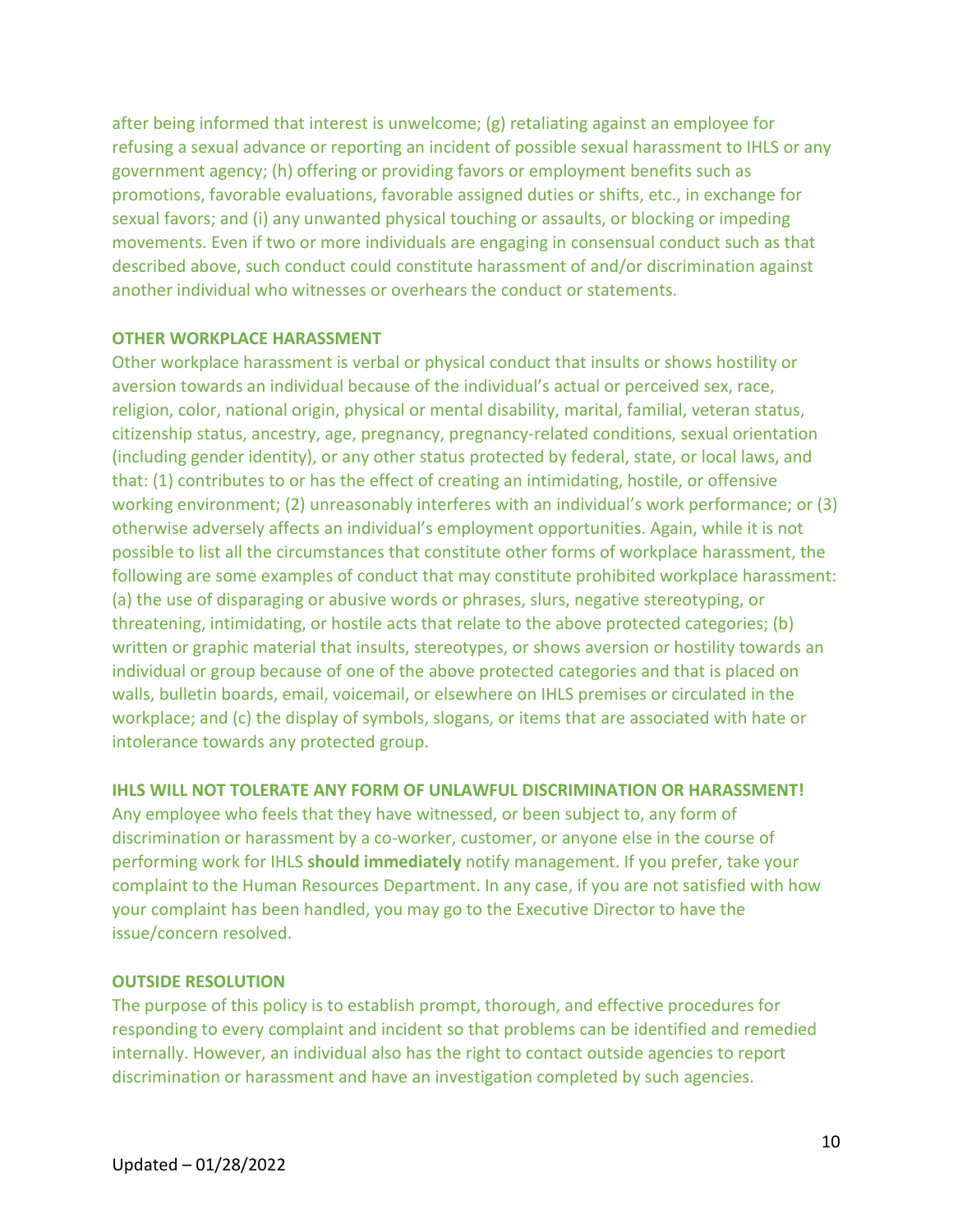Employees may contact the Illinois Department of Human Rights if the employee desires to file a charge or call the Illinois Sexual Harassment and Discrimination Helpline at 1-877-236-7703.

# **CONTACT INFORMATION**

The Illinois Department of Human Rights website is<https://www2.illinois.gov/dhr> and the email is [IDHR.Intake@illinois.gov.](mailto:IDHR.Intake@illinois.gov)

Contact Information for Illinois IDHR and EEOC Offices:

Illinois Department of Human Rights (IDHR)

- Chicago: 312-814-6200 or 800-662-3942; TTY: 866-740-3953
- Springfield: 217-785-5100; TTY: 866-740-3953
- Marion: 618-993-7463; TTY: 866-740-3953

Illinois Human Rights Commission (IHRC)

- Chicago: 312-814-6269; TTY: 312-814-4760
- Springfield: 217-785-4350; TTY: 217-557-1500

United States Equal Employment Opportunity Commission (EEOC)

• Chicago: 800-669-4000; TTY: 800-869-8001

## **RETALIATION**

IHLS prohibits retaliation against any employee who provides information about, complains, or assists in the investigation of any complaint of harassment or discrimination. If you have made a report of harassment or participated in a harassment investigation and believe you have been retaliated against in any way, notify Human Resources immediately so that appropriate action can be taken.

IHLS will promptly and thoroughly investigate any claim and take prompt, appropriate, remedial action based upon all of the relevant circumstances. Discipline for violation of this policy may include, but is not limited to, reprimand, suspension, demotion, transfer, and/or discharge. If IHLS determines that harassment or discrimination occurred, corrective action will be taken to effectively end the harassment. As necessary, IHLS may monitor any incident of harassment or discrimination to ensure the inappropriate behavior has stopped. In all cases, IHLS will follow up as necessary to ensure that there is no retaliation for making a complaint or cooperating with an investigation. Retaliation against any employee for making a good faith complaint or report of discrimination or harassment and/or participating in an investigation will result in disciplinary action, up to and including discharge.

IHLS will provide all employees with annual training on sexual harassment and prevention each calendar year.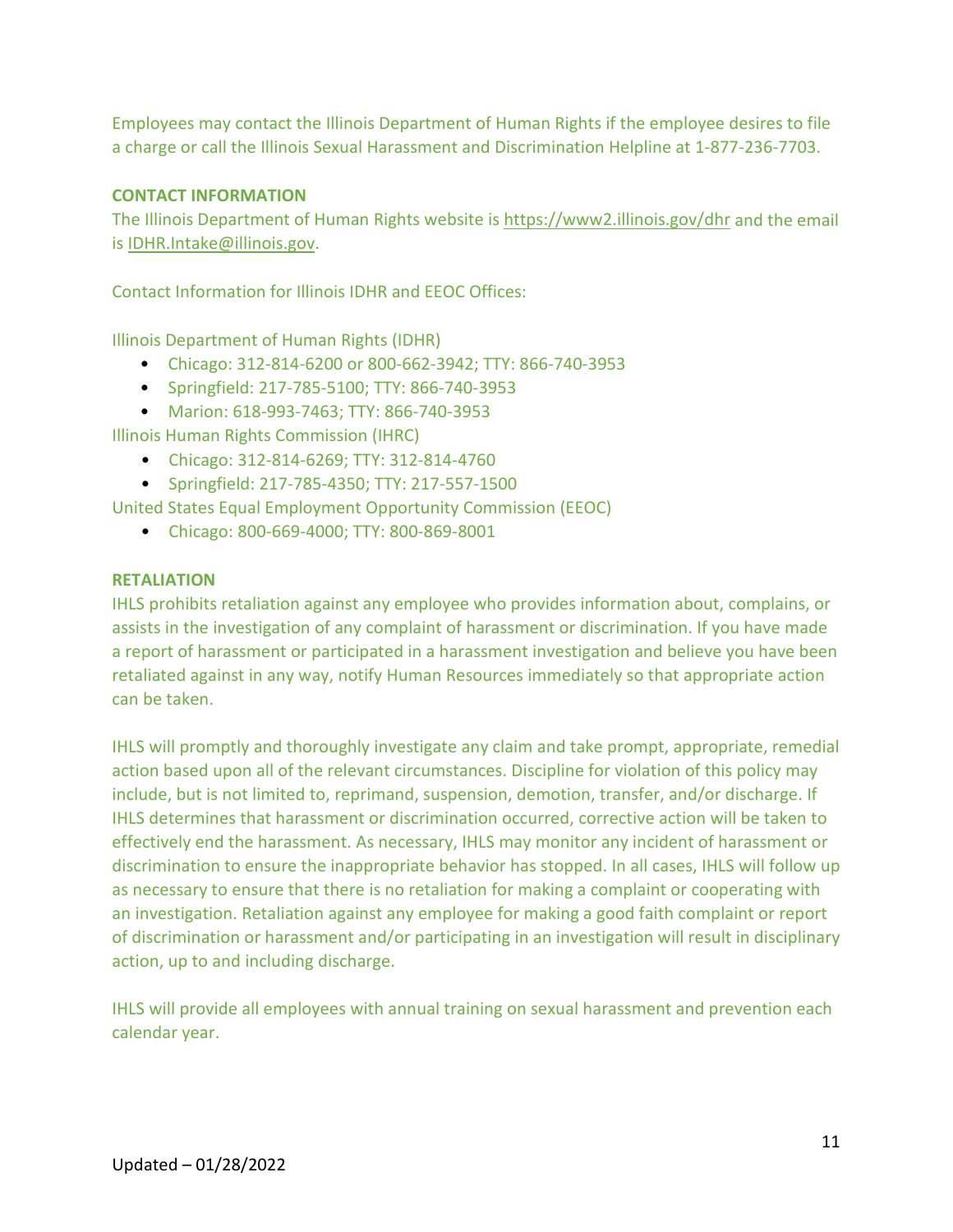## <span id="page-12-0"></span>**Respect for Diversity**

IHLS values the diversity of our employees, our library members, and our vendors and recognizes that a culture of diversity, equity, and inclusion is beneficial to everyone connected to IHLS.

Our employees are the most valuable asset of IHLS, and their various differences, life experiences, knowledge, inventiveness, innovation, self-expression, unique capabilities, and other talents are key pieces to making IHLS successful and making everyone with whom IHLS interacts feel welcome. We embrace and encourage employees' differences in age, race, disability, ethnicity, family or marital status, gender, gender identity, sexual orientation, language, national origin, religion, and other characteristics that make everyone unique.

IHLS will not tolerate harassment of any kind directed at any individual associated with IHLS. Employees who do not show respect for the diversity of any IHLS employee, library member, vendor, or anyone else doing business with IHLS will be subject to disciplinary action, up to and including discharge. IHLS will attempt to ensure that there is diversity at all levels of the organization.

- Employees will recognize and respect each other's differences.
- Employees will at all times engage in respectful communications with others.
- IHLS will provide a work environment that supports diversity.
- Employees will seek and nurture different perspectives.

Employees at all levels should not tolerate behaviors in the workplace that are inconsistent with IHLS' commitment to workplace diversity, building a diverse workforce, and providing equal opportunities to all regardless of age, race, disability, ethnicity, family, or marital status, gender, gender identity, sexual orientation, language, national origin, religion, and any other characteristics protected by applicable law.

# <span id="page-12-1"></span>**Whistleblower Policy**

IHLS requires its directors, employees, and volunteers to observe high standards of business and personal ethics in their conduct in connection with the performance of their job duties and responsibilities. As employees and representatives of IHLS, everyone must at all times be completely honest in all dealings with IHLS and demonstrate the highest level of integrity in fulfilling job responsibilities. Compliance with all federal, state, and local laws is essential.

The purpose of this policy is to: (a) encourage and enable individuals to raise concerns regarding suspected illegal or unethical conduct or practices or violations of IHLS policies on a confidential and, if desired, anonymous basis, (b) protect employees from retaliation for raising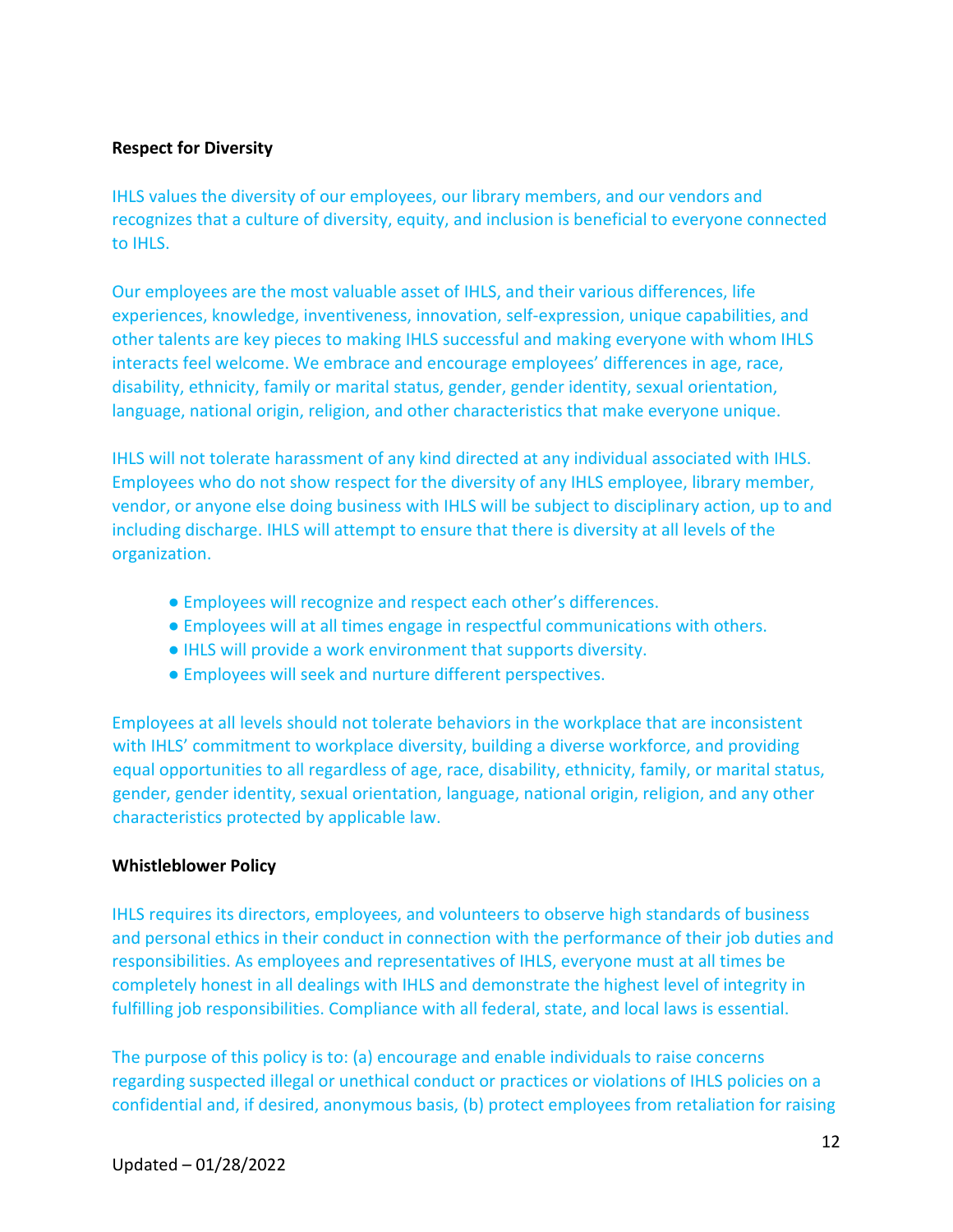such concerns, and (c) establish procedures for IHLS to receive and investigate reported concerns and address and correct inappropriate conduct and/or actions.

Reporting Responsibility: Each employee has the responsibility to report in good faith any concerns about actual or perceived violations of IHLS policies or any federal, state, or local law, or regulation governing IHLS. Appropriate concerns to report under this policy include but are not limited to audit or accounting issues, financial improprieties, ethical violations, fraud, theft, embezzlement, bribery or kickbacks, misuse of IHLS property or assets, undisclosed conflicts of interest, dishonesty, harassment or discrimination, or any other conduct that is unlawful. Whistleblower protection covered under this policy includes: (a) an employee's report to a supervisor or a public body of an activity, inaction, policy, or practice implemented by IHLS that the employee reasonably believes is a violation of a law, rule, or regulation, (b) an employee assisting or participating in a proceeding to enforce the provisions of the Illinois Equal Pay Act (or any other federal, state, or local law, regulation, rule, or ordinance).

A whistleblower also includes an employee of IHLS who reports an activity related to IHLS (internally to supervision or externally to any government agency or authority) that they consider to be illegal or dishonest. The whistleblower is not responsible for investigating the activity or for determining fault or corrective measures; appropriate management officials (or government agencies, if applicable) are charged with these responsibilities.

An example of an illegal or dishonest activity is a violation of federal, state, or local laws or financial wrongdoing. If an employee has knowledge of or a concern about illegal or dishonest fraudulent activity, the employee is to contact Human Resources. If the employee is not comfortable reporting the issue to Human Resources, the employee may contact the Executive Director instead.

**Acting in Good Faith:** Anyone reporting a concern under this policy must act in good faith and have reasonable grounds to believe that the information disclosed indicates a violation or law, regulations, and/or ethical standards or policies of IHLS. Any unfounded allegation that proves to have been made maliciously, recklessly, or knowingly false will be viewed as a serious offense and will result in disciplinary action, up to and including discharge.

**No Retaliation:** No employee who in good faith reports a concern, participates in an investigation, or makes a good faith report to an outside governmental agency shall be subject to adverse employment consequences because of such report or participation. This protection extends to employees who report in good faith, even if the allegations are, after an investigation, not substantiated.

Any IHLS representative who retaliates against an employee who has made a good faith report as described herein or who has participated in an investigation relating to such a report will be subject to disciplinary action, up to and including discharge.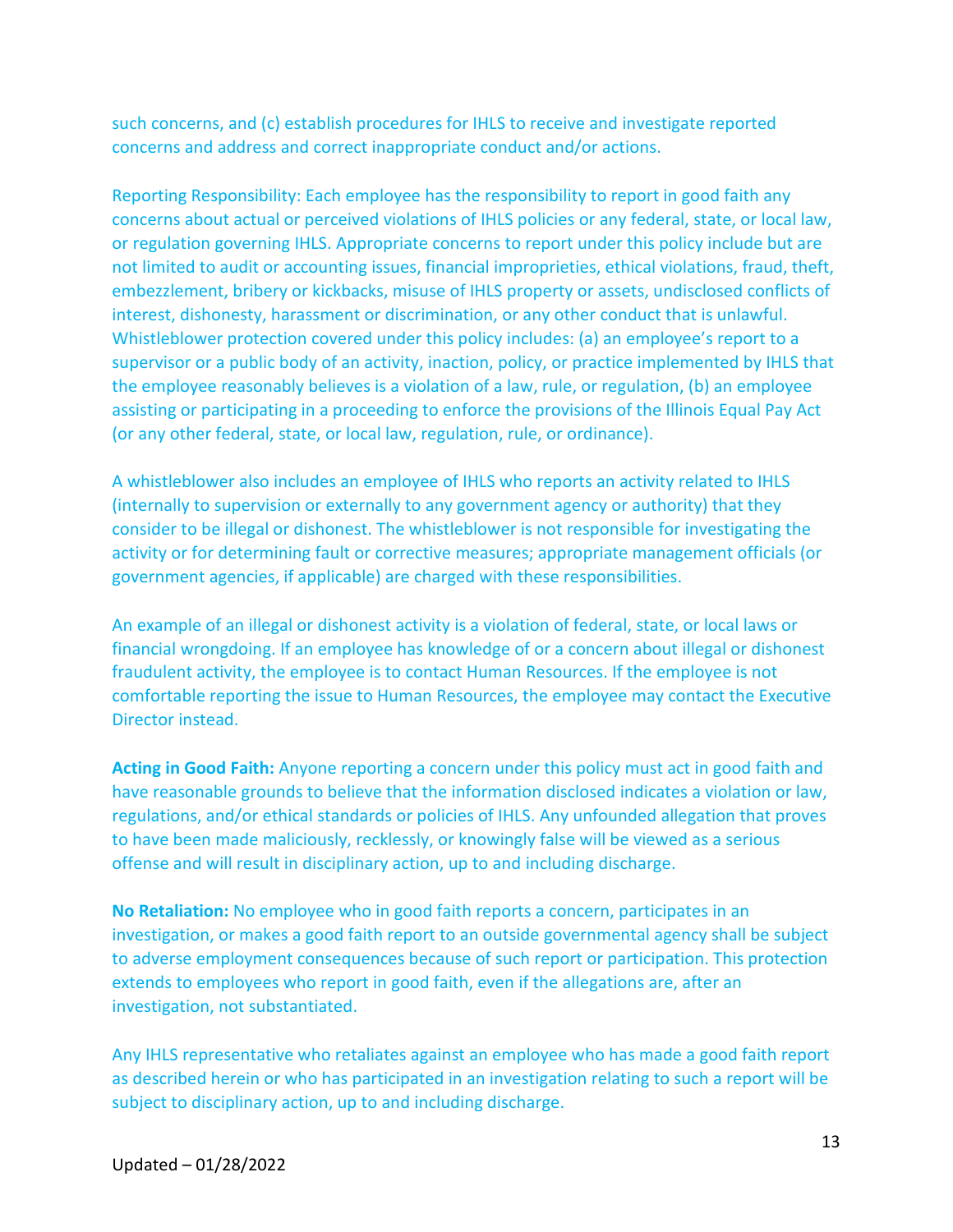Any employee who believes that they (or another employee) have been subjected to harassment, retaliation, or adverse employment consequences as a result of making a good faith report or participating in an investigation must contact Human Resources.

**Confidentiality:** IHLS encourages an employee who reports concerns covered by this policy to identify themselves in order to facilitate the investigation. However, such concerns may be submitted on a confidential and/or anonymous basis. IHLS will take reasonable steps to protect the identity of the individual and shall keep reports made under this policy as confidential as possible, consistent with the need to conduct an adequate investigation and applicable law.

All reports of illegal and dishonest activities or retaliation should be promptly submitted to Human Resources for investigating and coordinating corrective action. In the event the employee is not comfortable reporting such issues to Human Resources, the employee may instead contact the Executive Director. If the employee is not comfortable reporting such issues to either Human Resources or the Executive Director, reports of illegal or dishonest activities, violations of any federal, state, or local law or regulation, or any incident of retaliation should be promptly submitted to the President of the IHLS Board of Directors.

# <span id="page-14-0"></span>**Onboarding**

# <span id="page-14-1"></span>**Position Descriptions**

The Executive Director approves all position descriptions and has the final authority for salary matters within the parameters established by the Board-approved pay range schedule. Each year during the performance evaluation process, position descriptions will be reviewed and updated to ensure relevance. A current signed job description is always kept in each employee's file.

## <span id="page-14-2"></span>**Recruitment**

IHLS encourages all qualified individuals to apply for vacant positions. While it is the desire to fill vacant positions from within, it may sometimes be necessary to recruit locally, regionally, or nationally.

If current staff are interested in applying for a new position, they must first meet the position qualifications, submit a new employment application and include an updated resume for consideration. Falsification of information on a cover letter, application, or resume will result in disqualification for employment or, if discovered later, will result in disciplinary action, up to and including discharge from employment. Applications will be retained as prescribed by law.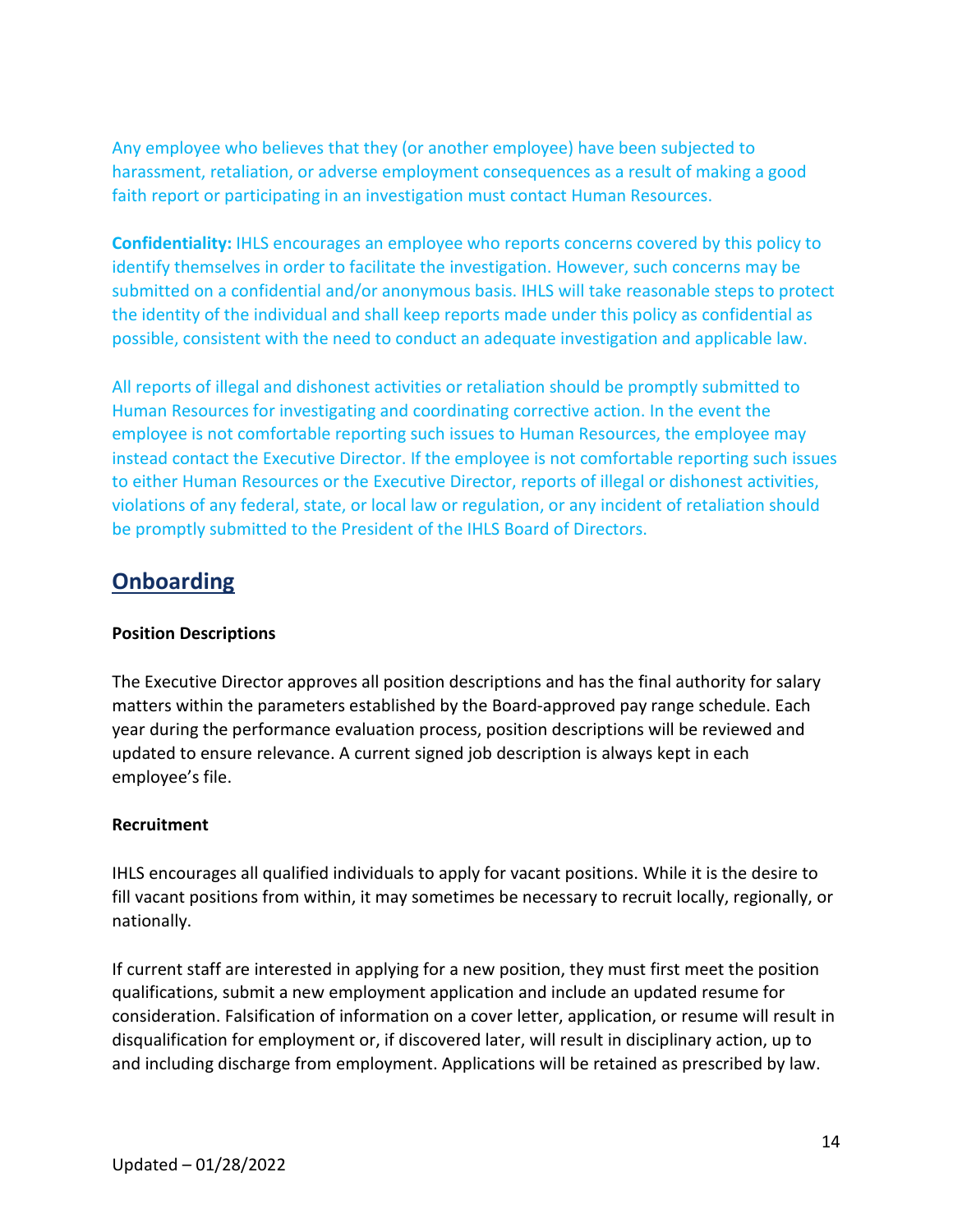Positions will be filled with the best qualified person. The selection process will be competitive. Determinants for identifying the best qualified person may include, but not be limited to: education, technical or professional training, levels of expertise (skills, knowledge, and abilities), interviews, background and reference checks, a job-based physical and pre-employment drug screening.

# <span id="page-15-0"></span>**Offers of Employment**

All offer letters must be in writing from the Human Resources Director. It should be understood that such offer letters do not constitute a contract for employment. Offer letters may be contingent upon a job-based physical, successful drug screen, background check, and Executive Director and board approval. Background checks may include a criminal check, proof of a valid social security number and driver's license, verification of educational credentials, and a safe driving record. Background checks, a job-based physical exam and pre-employment drug screens will be at the expense of IHLS. High school students may submit the results of a recent school physical in lieu of having a job-based physical exam. No person will be denied employment by reason of a physical or mental handicap which, with reasonable accommodations, does not prevent the performance of essential functions of the position to be filled.

## <span id="page-15-1"></span>**Employment Classifications**

Upon hire, each employee will be classified as a (1) exempt or non-exempt employee, (2) full-time or part-time employee, and (3) regular or temporary employee. IHLS assigns positions, determines wages and compensates employees for overtime in accordance with applicable state and local laws and the Fair Labor Standards Act (FLSA). Please note that certain wage, salary, employee benefits (if applicable) and time-off provisions may differ depending on how you are classified. If you are unsure of which job classification your position fits into, please ask your manager or the Human Resources Representative.

Please note that nothing stated herein alters the employment-at-will status of each employment classification.

## **EXEMPT AND NON-EXEMPT EMPLOYEES**

Each employee is designated as either nonexempt or exempt from overtime pay requirements in federal and state wage and hour laws. Nonexempt employees are entitled to overtime pay under the specific provisions of federal and state laws. Exempt employees are excluded from specific provisions of federal and state wage and hour laws; specifically, exempt employees normally receive a set weekly salary and are not eligible for overtime pay, regardless of the number of hours worked in any workweek. Your status can be found in your job description under the FLSA classification noted on your job description.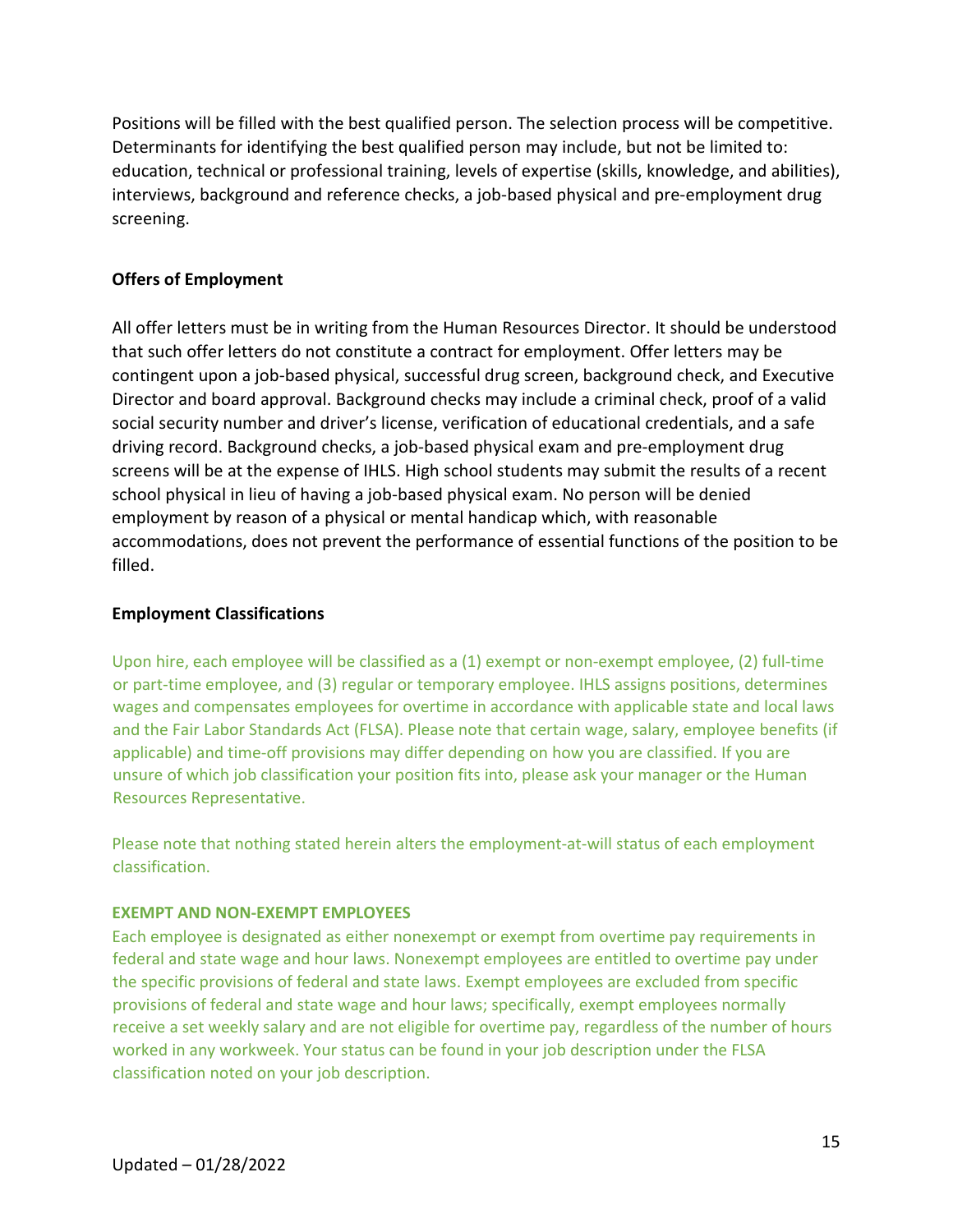#### **EXEMPT**

Certain professional, executive, and administrative personnel are considered to be exempt from overtime and are paid a specified salary for all hours worked. These employees may be expected to work beyond their normal work hours when necessary to accomplish the work of the organization. All employees must accurately record all time worked, including time worked over their normal schedule, on the payroll time keeping system at the time it actually occurs.

#### **NONEXEMPT**

All other employees are non-exempt and qualify for overtime pay under the FLSA. All overtime work by a nonexempt employee must be approved in advance by an employee's supervisor. Nonexempt employees who work overtime without receiving approval in advance from the employee's supervisor will receive overtime pay for the overtime hours worked. However, repeatedly working overtime without authorization will result in disciplinary action, up to and including discharge. All employees must accurately record all time worked, including time worked over their normal schedule, on the payroll timekeeping system at the time it actually occurs.

Overtime pay is calculated at one and one-half (1½) times the employee's regular rate of pay for all hours over forty (40) hours in one work week. Overtime is computed based on a non-exempt employee's total hours worked in a work week. Hours that are paid for but not worked, *e.g.*, holidays, personal, sick leave, floating holidays, building closure and vacation days, do not count as hours worked for overtime purposes.

#### **FULL-TIME EMPLOYEE**

An employee who is hired to work on a regular basis for an indefinite period of time and is generally scheduled to work at least 40 hours per week/80 hours per pay period is considered a full-time employee. Generally, these employees are eligible for the full-time benefits package and are subject to the terms, conditions, and limitations of each benefits program.

#### **PART-TIME EMPLOYEE**

An employee who is hired to work on a regular basis for an indefinite period of time and is generally scheduled to work less than 40 hours per week/less than 80 hours per pay period is considered a part-time employee. Part-time employees are eligible for some of the benefits offered by IHLS and are subject to the terms, conditions, and limitations of each benefits program.

#### **TEMPORARY EMPLOYEE**

From time to time, IHLS may hire employees for a specific period of time or for the completion of a specific project. An employee hired under these conditions will be considered a temporary employee. The job assignment, work schedule, and duration of the position will be determined on an individual basis. Temporary employees who average 30 or more hours per week or more may be eligible for benefits depending on the duration of employment.

#### **PROFESSIONAL CLASSIFICATIONS**

Here at IHLS we have professional classifications designated for the types of positions that are held within the organization.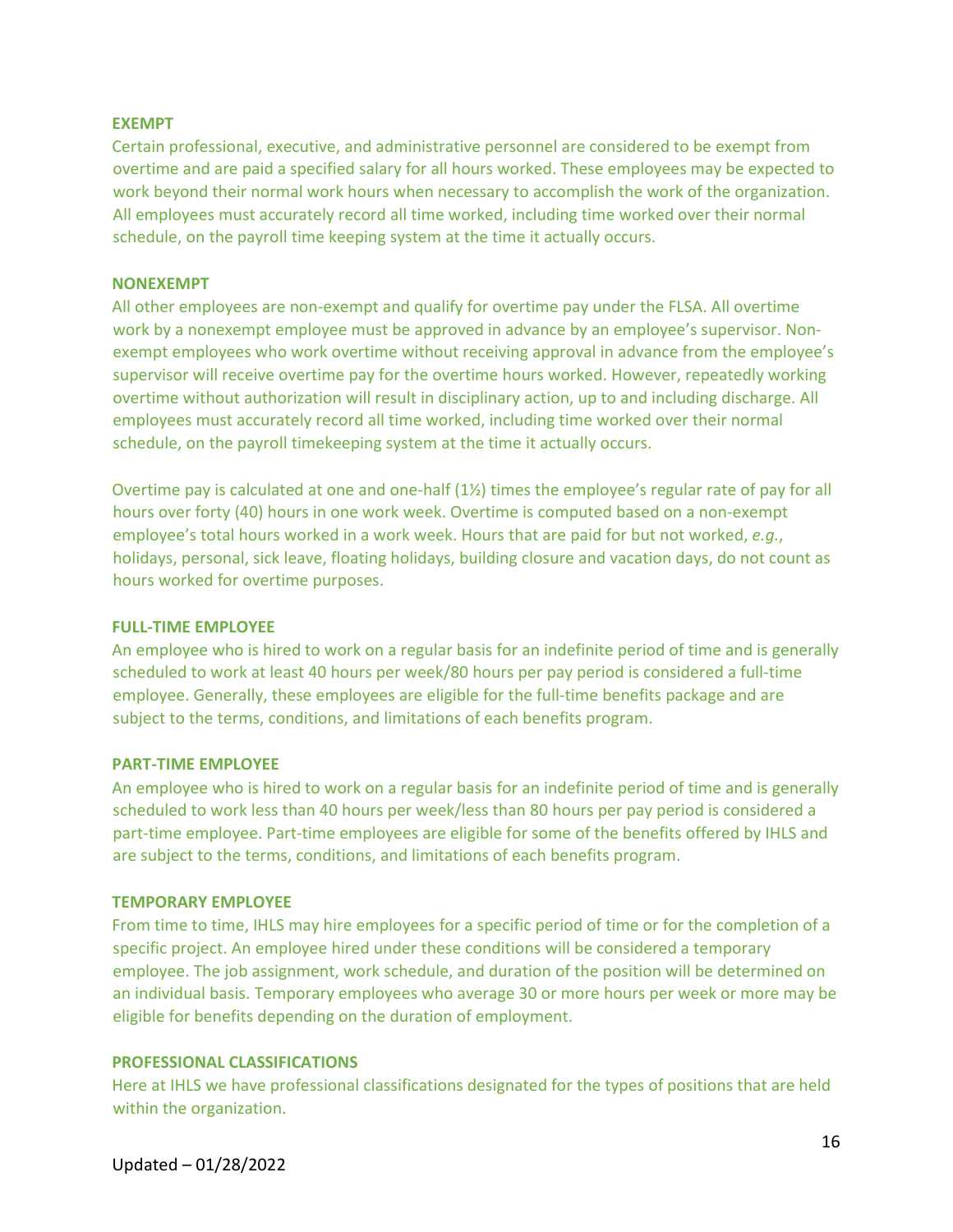**Library professional** – salaries and wages paid to employees of IHLS whose position descriptions ordinarily require an MLS, MLIS, or above.

**Other professional** – salaries or wages paid to employees of IHLS whose position descriptions ordinarily require a bachelor's degree or above, excluding library professional.

**Support services** – salaries or wages paid to employees of IHLS whose positions are not classified as library professional or other professionals

#### <span id="page-17-0"></span>**Employment of Relatives and Family Members**

#### **Objective**

IHLS is committed to a policy of employment and advancement based on qualifications and merit and does not discriminate in favor of or in opposition to the employment of family members. However, at the same time, IHLS recognizes the potential for favoritism or the appearance of favoritism when one employee is related to another, especially when there is a direct reporting relationship between the two employees. IHLS strongly believes in a work environment where employees maintain clear boundaries between business relationships and familial relationships.

#### **Scope**

Due to potential for perceived or actual conflicts, such as favoritism or personal conflicts from outside the work environment, which can be carried into the daily working relationship, IHLS will hire a family member (as defined below) of persons currently employed only if: a) the candidate for employment will not be working directly for or supervising a relative, and b) the candidate for employment will not occupy a position in the same line of authority in which employees can initiate or participate in decisions involving a direct benefit to the relative. Such decisions include hiring, retention, transfer, promotion, wages, leave requests, benefits, or any other aspect of employment.

This policy applies to all current employees and candidates for employment.

## **Definitions**

"Family member" is defined as one of the following: spouse or significant other, parent/stepparent, child/stepchild, grandparent, grandchild, brother/brother-in-law, sister/sister-in-law, uncle, aunt, nephew, niece, first cousin, in-laws (father, mother, son, daughter).

## **Procedure**

To ensure compliance with this policy, our employment application requests all applicants to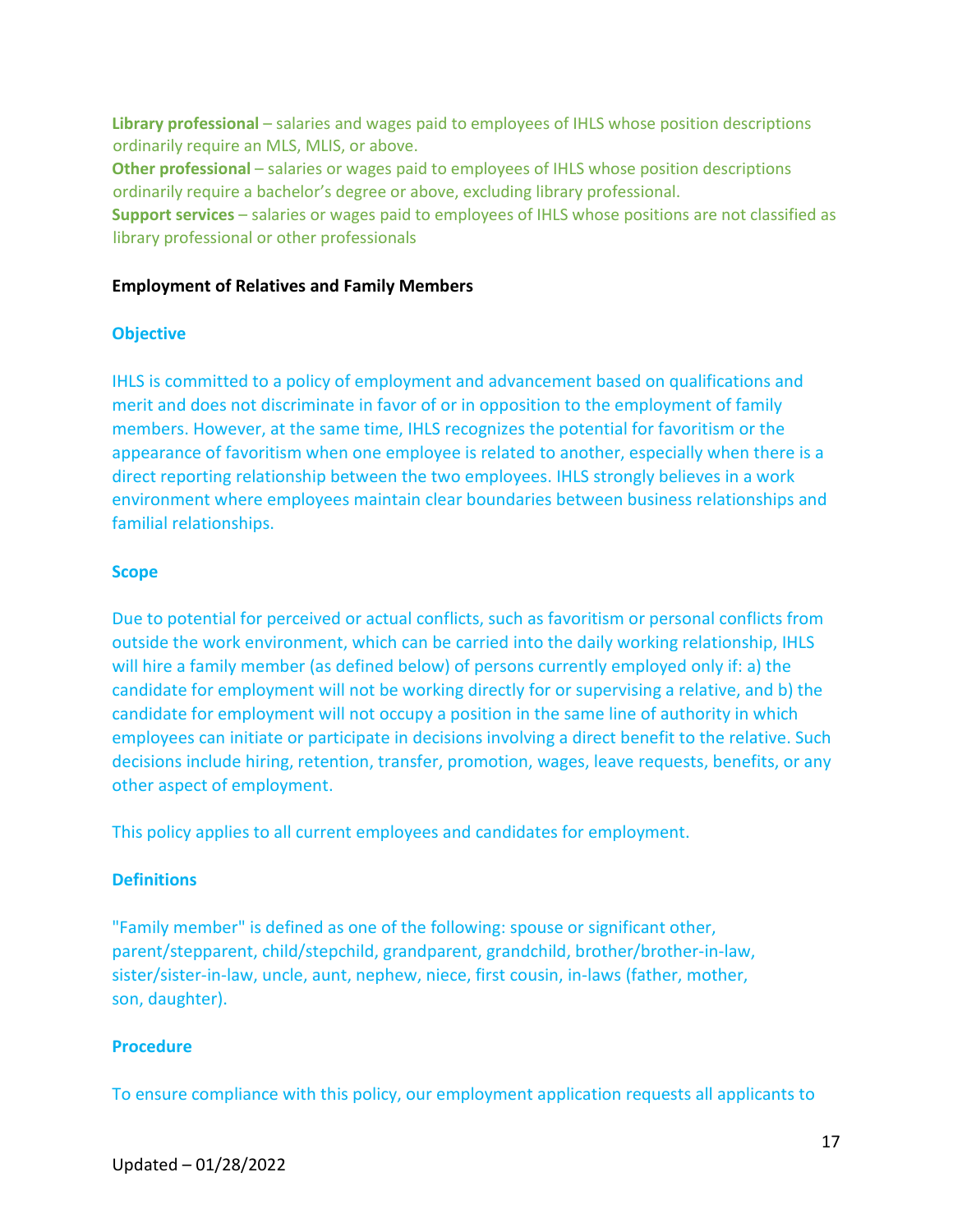inform IHLS if they know or are related to any current employee. This is addressed so that we may be aware of relationships that would impact the work environment for all staff and the substance of this policy.

The hiring supervisor is responsible for ensuring policy compliance. Department directors are responsible for monitoring changes in employee reporting relations after initial hire to ensure compliance with this policy. Employees are responsible for immediately reporting any changes to their supervisor and to Human Resources.

If any employee, after employment or change in employment, enters into one of the above relationships, the employees involved must notify Human Resources immediately of the relationship status so that Human Resources can take appropriate action to protect all employees and IHLS. Depending upon all the relevant circumstances, IHLS will take appropriate action to ensure this policy is not violated. Such action may include, but is not limited to, reassignment of one or both of the involved employees or other action so that there is a change in the reporting relationship. The involved employees will have input into the change in position and while the involved employees' desires will be taken into consideration, the final decision as to how a change in position(s) will occur, so as to avoid a situation where this policy is violated will lie in the sole discretion of the Executive Director.

It is possible, in exceptional circumstances, that IHLS may permit two family members (as that term is defined herein) to remain in a reporting relationship. However, any exception to this policy must have the written consent of the Executive Director.

# <span id="page-18-0"></span>**Performance Expectations and Evaluations**

# <span id="page-18-1"></span>**Open Door Policy**

IHLS is committed to providing the best possible working conditions for its employees. Part of this commitment is encouraging an open and frank atmosphere in which any problem, complaint, suggestion, or question of any employee can be presented to and addressed by management.

IHLS strives to ensure fair and honest treatment of all employees. Supervisors, managers, and employees are expected to treat each other with mutual respect. Employees are encouraged to offer positive and constructive criticism.

The purpose of this policy is to assist employees in resolving any work-related concerns they may have in a timely, fair, and equitable manner.

If an employee disagrees with established rules of conduct, policies, or practices, or with an action or failure to act by the employee's supervisor, the employee should first meet with their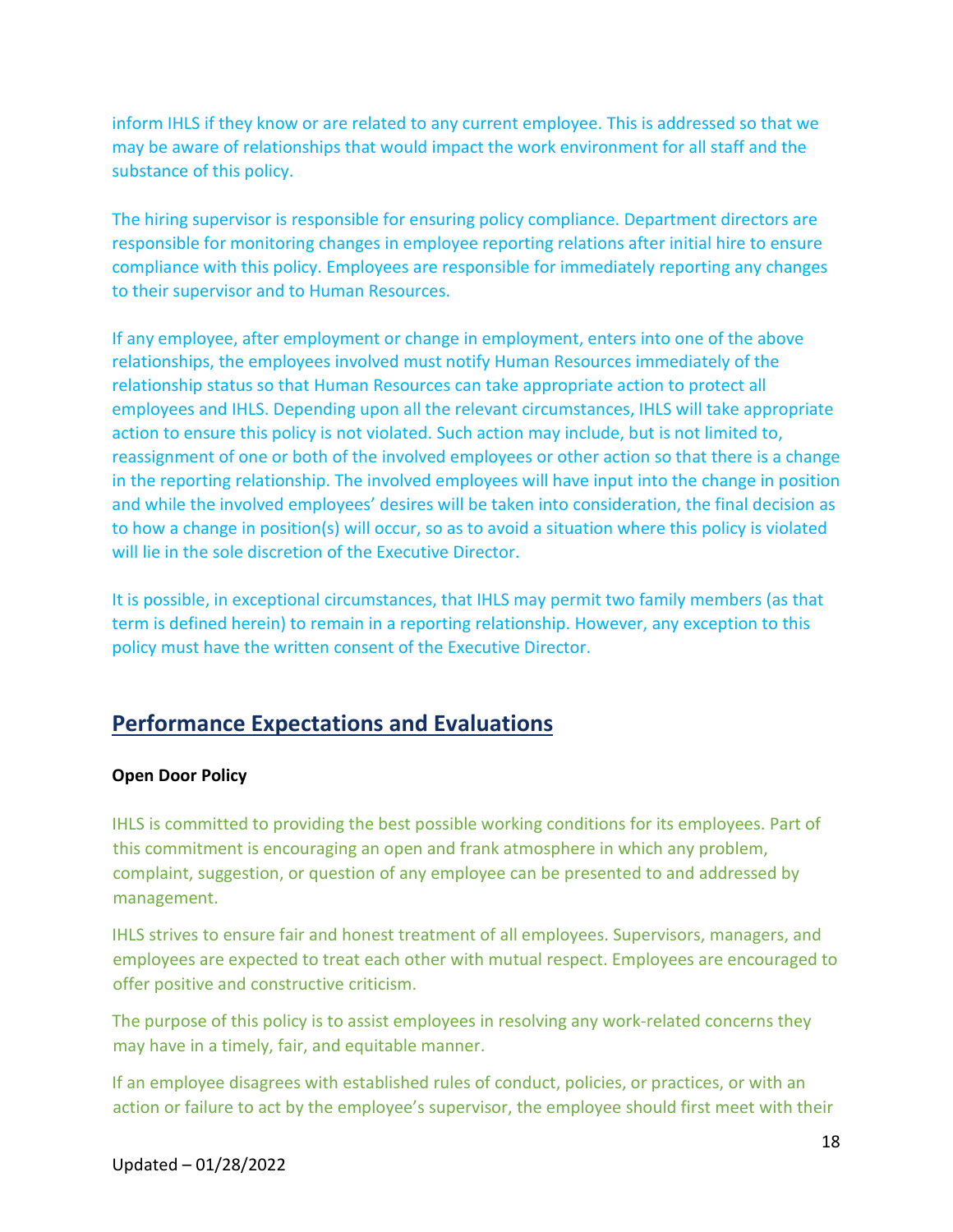supervisor to discuss the problem, issue, or concern. If the employee is dissatisfied with the decision or outcome of this meeting OR if the employee does not feel comfortable speaking with their direct supervisor about the issue (such as when the supervisor is the source of the concern), the employee may then go to the Executive Director. The issue should be brought to the Executive Director's attention either within ten (10) days of the event causing the concern or within ten (10) days after the employee's meeting with their supervisor (if the employee chose to meet with their supervisor first). The issue/concern should be presented to the Executive Director in writing and contain as many specific details as possible.

The Executive Director and the employee (and anyone else the Executive Director deems to be necessary/appropriate to join the meeting) will meet within a reasonable time after the employee requests assistance from the Executive Director with the purpose of the meeting being to resolve the employee's concern on terms that both the employee and the organization can agree upon. Based on the circumstances, additional meetings may be necessary with either the employee with the concern or others. The Executive Director will issue a written response within a reasonable time after completion of the Executive Director's review of the situation.

In the event the employee remains dissatisfied with resolution of the Executive Director, the employee may file a written appeal from the Executive Director's decision with the President of the Board of Directors. This written appeal must be received by the President of the Board of Directors no later than ten (10) days after the employee receives the Executive Director's decision. The IHLS Board of Directors' Personnel Committee Chairperson will review the situation and may discuss and/or meet with both the employee who voiced the concern and anyone else deemed necessary (including, but not limited to, the Executive Director and other employees) in order to determine if the matter can be resolved to the satisfaction of both the employee and the organization. The IHLS Board shall thereafter issue a final and binding decision on the matter which shall be provided to the employee in writing.

Not every problem can be resolved to everyone's total satisfaction, but only through understanding and discussion of mutual problems can employees and management develop confidence in each other. This confidence is important to the operation of an efficient and harmonious work environment.

## <span id="page-19-0"></span>**Introductory Period**

All new employees and current employees promoted to a higher job classification will have an introductory period of 90 days. During this period, the employee is mentored, trained, and evaluated to help them achieve effective job performance. A 90-day performance evaluation will be completed to determine if the employee should continue in the position. The results will be reviewed by the supervisor, the manager, the HR Representative, and the Executive Director.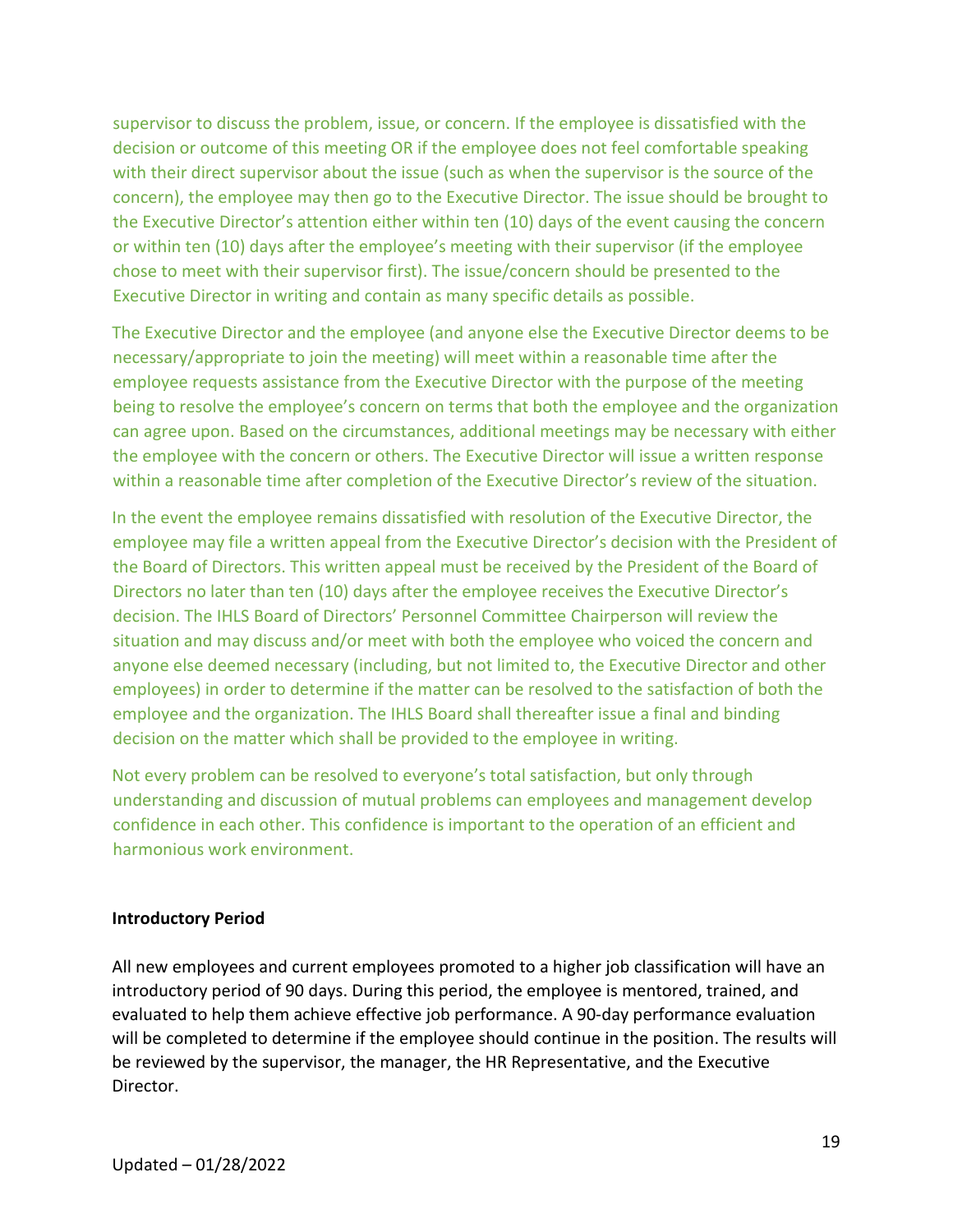The Executive Director may take the following actions at any time during the introductory period, when it is determined that an employee will not be successful in their new position with IHLS:

- Have the employee's introductory period extended another three months,
- Have the employee demoted, returned to a prior position, or transferred to another position (if the employee was promoted),
- Discharge the employee with no further re-employment rights.

# <span id="page-20-0"></span>**Performance Evaluations**

At least annually, an oral and/or written evaluative report will be given to each employee by their supervisor and reviewed by Human Resources. However, effective staff development is dependent upon continuous feedback on performance between supervisors and employees. Periodic performance reviews also provide an opportunity for employees to provide input for improvement of System services.

A copy of all performance reviews is retained as part of the permanent personnel record for each employee. Current reviews may be used for several factors including, but not limited to, merit increases, promotions, corrective counseling, employee motivation, and for the retention or dismissal of an employee. Previous reviews may also be used to identify performance trends.

# <span id="page-20-1"></span>**Discipline**

Every effort will be made to conduct disciplinary matters in a professional and constructive manner. Discipline may include constructive counseling, additional training, establishment of a probationary period, demotion, suspension, or termination. All disciplinary actions require a disciplinary action form which is permanently placed in the employee's personnel file. The employee, supervisor, manager, and the HR Representative are required to sign the disciplinary notice. Actions of suspension or discharge must be made with the Executive Director's approval and in the presence of the HR Representative.

Any unexcused absences from duty will result in disciplinary action, up to and including termination. An employee who is absent for two consecutive workdays without notifying their supervisor will be considered to have abandoned their position and the employee's file will reflect that the employee has voluntarily resigned.

# **General Provisions of the Discipline Policy**

As part of a healthy supervisor-employee interaction, one of the roles of the supervisor is to provide the employee with adequate and timely information about job expectations and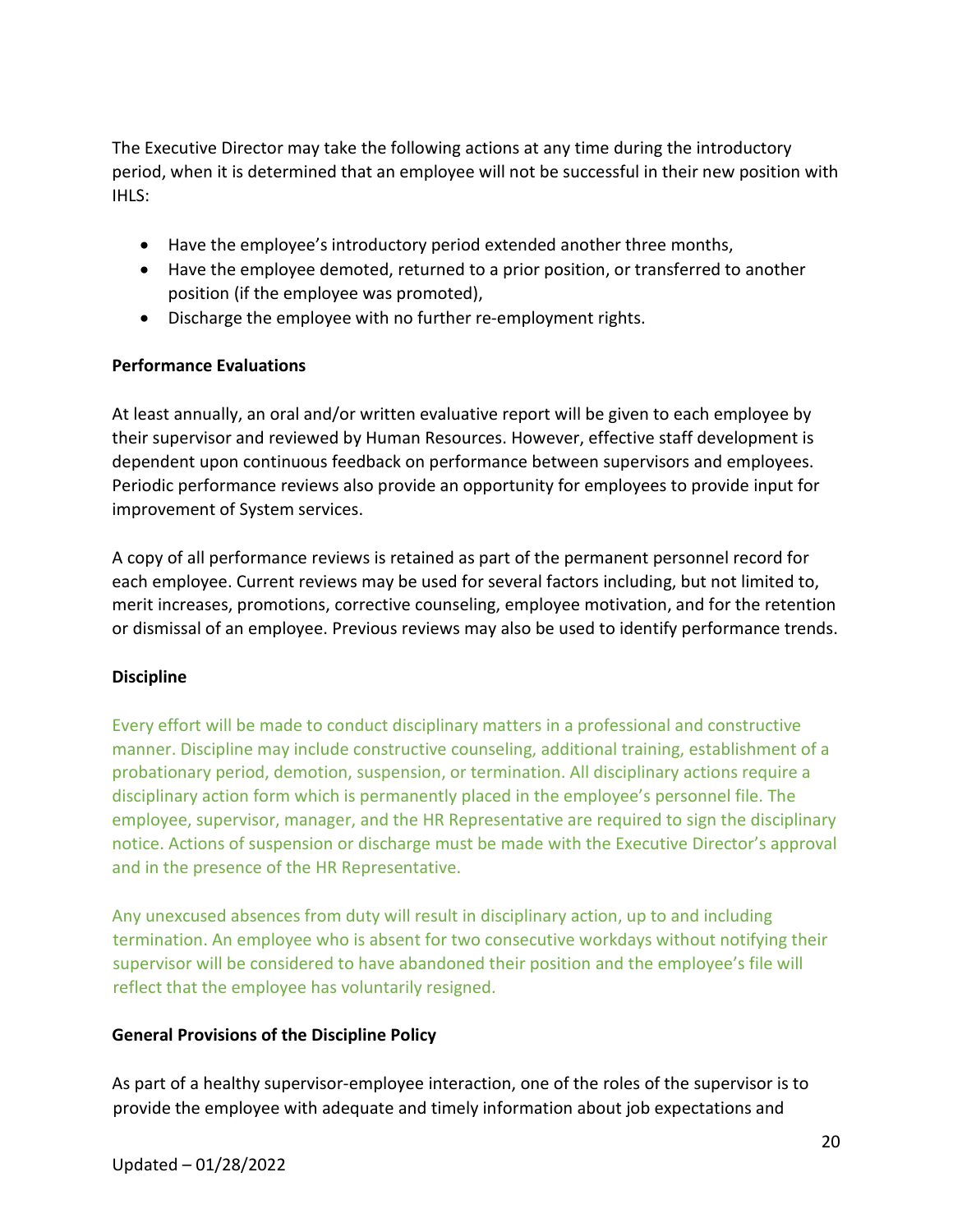regular feedback on job performance. The purpose of the procedure is to improve employee performance and encourage modification of specific workplace behavior. The objective is not to punish employees, but to alert them to the need for improvement. Unless the performance or behavior is severe, employees are given an opportunity to improve. Most areas of improvement can be corrected quickly and informally.

In instances where improvement does not occur, the supervisor may initiate formal corrective action. The process for doing so is called progressive discipline, which generally uses increasingly severe steps or measures when an employee's performance or workplace behavior fails to improve after being given a reasonable opportunity to do so.

There are four formal levels of discipline—verbal warning, written warning, final warning, and involuntary termination of employment. These actions may be taken sequentially depending on the number of factors including, but not limited to, the severity or persistence of the deficiency and/or any prior corrective action(s) taken against the employee. Employees may appeal the corrective action(s) taken against them with the Human Resources representative and the Executive Director in accordance with the Open-Door Policy of this handbook

Outlined below are the steps of Illinois Heartland Library System's corrective action procedure. IHLS reserves the right to combine or skip steps depending on the facts of the situation and the nature of the offense. The level of disciplinary involvement may also vary. Some of the factors that will be considered are whether the issues continue despite coaching, counseling, or training, the employee's work record, and the impact the conduct and performance issues have on the organization.

## **Procedure**

# **Step 1: Counseling and Verbal Warning**

This step creates an opportunity for the immediate supervisor to schedule a meeting with an employee to bring attention to the existing performance, conduct, or attendance issue. The supervisor should discuss with the employee the nature of the problem or the violation of IHLS policies and procedures. The supervisor is expected to clearly describe expectations and steps the employee must take to improve performance or resolve the problem.

## **Step 2: Written Warning**

Although IHLS hopes that the employee will promptly correct any performance, conduct, or attendance issues that were identified in Step 1, IHLS realizes that this may not always occur. The Written Warning involves more formal documentation of the performance, conduct, or attendance issues and consequences.

During Step 2, the immediate supervisor and the Human Representative will meet with the employee to review any additional incidents or information about the performance, conduct, or attendance issues as well as any prior relevant corrective action. The supervisor will outline the consequences for the employee of their continued failure to meet performance, conduct, or attendance expectations.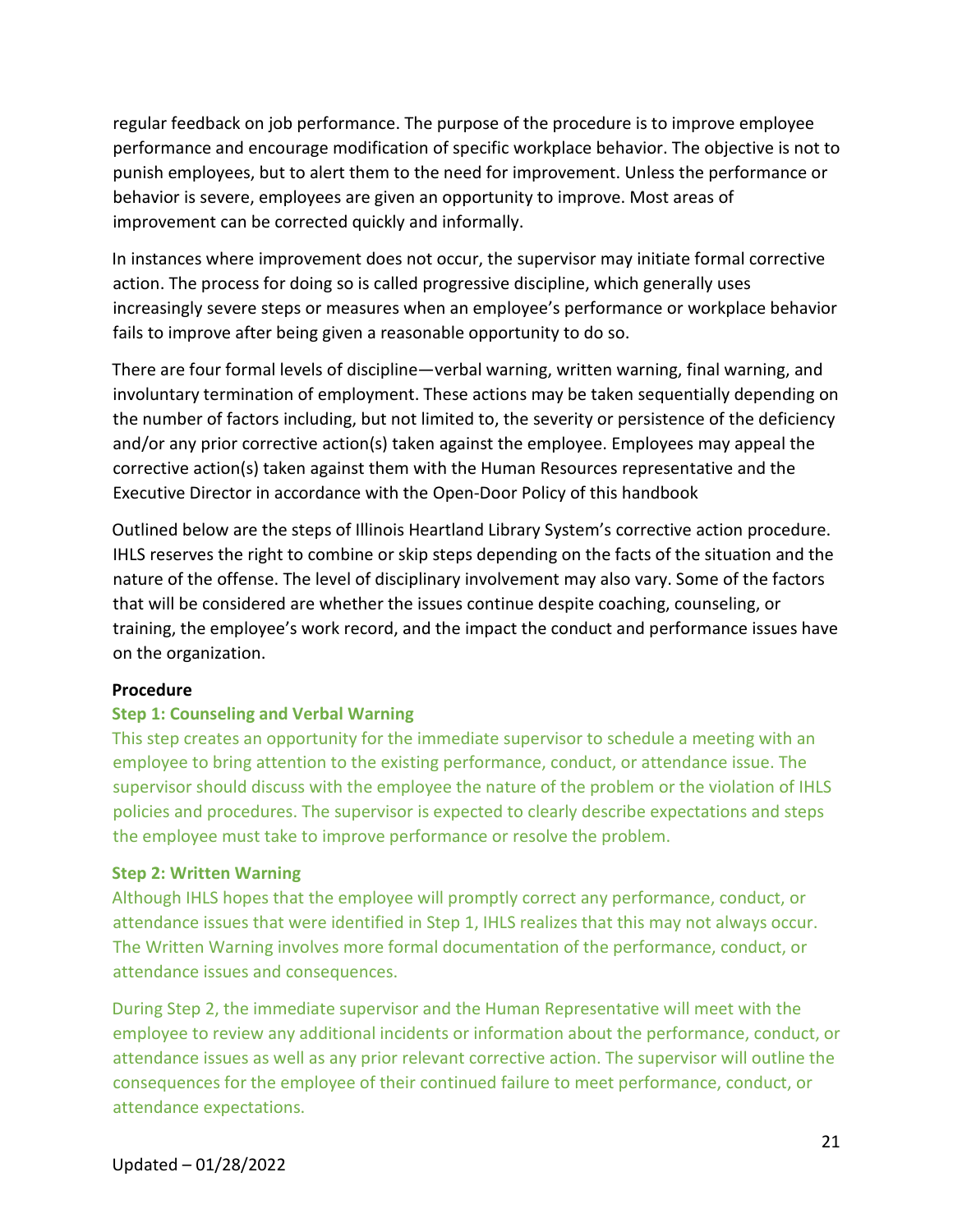# **Step 3: Final Warning- Performance Improvement Plan (PIP)**

If the verbal and written warnings fail to bring about the required improvement in performance, conduct, or attendance, a Final Warning may be issued.

During Step 3, the immediate supervisor and Human Resources representative will meet with the employee to review the incidents or information about the performance, conduct, or attendance issue. The supervisor will specify the reason(s) for the action, the improvements required, and a fixed timeframe in which the employee must correct the deficiencies. The supervisor will outline consequences for the employee of their continued failure to meet performance, conduct, or attendance expectations.

During the timeframe outlined in the Performance Improvement Plan, the supervisor monitors the employee's performance to determine what progress has been made and whether the period specified for improvement remains appropriate. An employee who has an active PIP is ineligible to apply for or be considered for internal transfers or promotions, does not receive a performance assessment, and is not considered for an annual pay increase until at least 30 days after fulfilling the conditions and terms of the Final Warning.

At the end of the Final Warning period or at an earlier date, if warranted, the supervisor reviews with Human Resources the employee's progress towards meeting the terms and conditions of the PIP. If satisfied that the deficiencies have been corrected, the supervisor notifies, in writing, the employee and Human Resources.

## **Step 4: Involuntary Termination**

The last and most major step in the progressive discipline procedure is termination of employment. Generally, Illinois Heartland Library System will try to exercise the progressive nature of this policy by first providing verbal warning, f written a warning then a final warning before proceeding to termination of employment. However, IHLS reserves the right to combine and skip steps depending on the circumstances of each situation and the nature of the offense. Furthermore, employees may be terminated without prior notice or disciplinary action.

Employees will have the opportunity to present information that may challenge information management has used to issue discipline. The purpose of this process is to provide insight into extenuating circumstances that may have contributed to the team member's performance or conduct issues while allowing for an equitable solution.

If the employee does not present this information during any of the step meetings, they will have ten (10) business days after the meeting to present such information to their supervisor.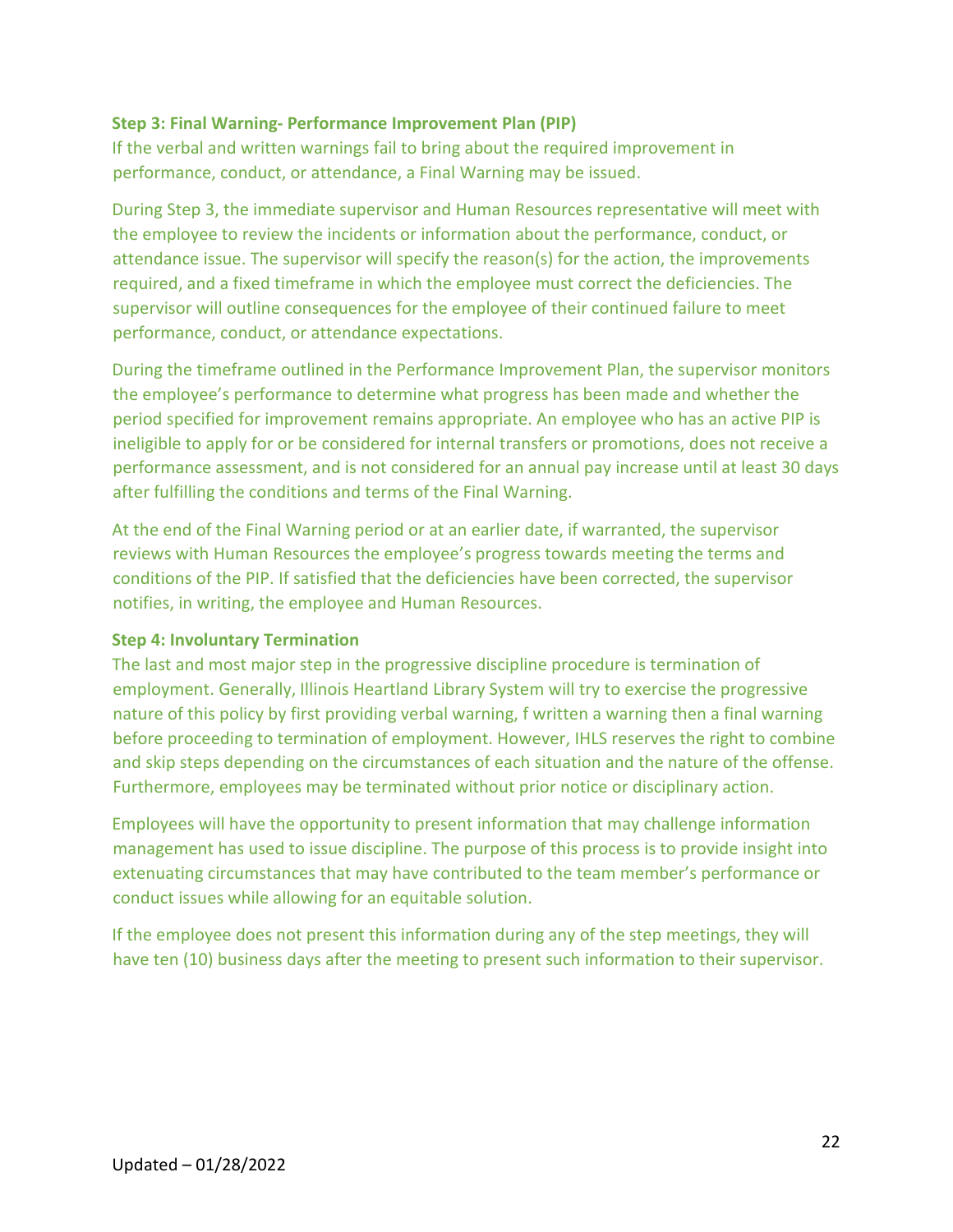# <span id="page-23-0"></span>**Termination of Employment**

Separation from employment with IHLS may be the result of several circumstances which include retirement, resignation, or termination. An employee separating service from IHLS must return all IHLS property by the last day of employment.

Separating employees will receive a final check on the next regular payday, which will include pay for all accrued but unused vacation and personal time calculated at the employees' current rate. All employee benefits, except those benefits which are available to employees under state or federal law at the employee's own expense, will be terminated based on the terms of each insurance policy.

Layoff usually occurs because of circumstances such as a general reduction in the workforce, reorganization, or the termination of an activity or program that results in a reduction in the workforce needed.

If a reduction in workforce becomes necessary, consideration will be given to the needs of IHLS and its members, the quality of each employee's current and past performance, and the seniority of employees holding positions with IHLS.

Employees who have been laid off for six months or less may be recalled for any available position for which they can perform the required work in an effective manner. Every attempt will be made to return the employee to a job comparable in salary to the position held prior to layoff. Any and all recall rights will be cancelled should an employee decline any recall to any position for which the employee is qualified, and which is comparable in salary to the position held prior to layoff.

## **Discharge Based on Rule/Policy Violation(s) or Performance**

Discharge refers to the termination of an employee based on misconduct such as rule or policy violations or unsatisfactory performance. Generally, an employee will be provided with notice through counseling and/or written documentation when the employee's job performance is not meeting expectations and prior to discharge. Generally, an employee will also receive notice through issuance of counseling or disciplinary action if the employee is violating IHLS rules or policies. However, in some cases, discharge will occur after a single violation of rules or policies with no prior advance notice depending upon the severity of the infraction. Generally, a recommendation for discharge must be reviewed by the HR Representative and approved by the Executive Director and may also be subject to Board approval.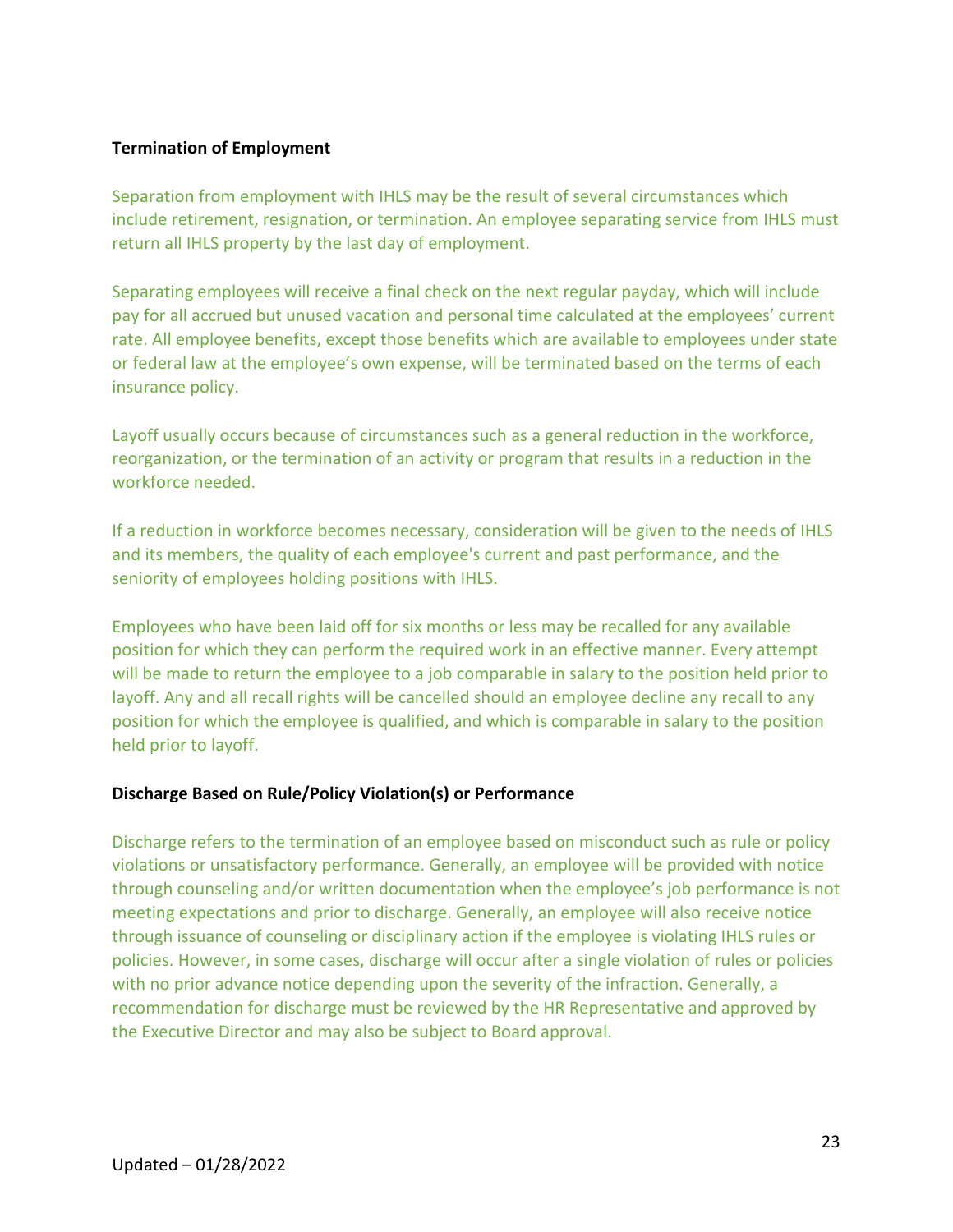# **Resignation**

Resignations must be submitted by an employee to their immediate supervisor in writing. Professional staff members are requested to give at least four weeks' notice of their intent to resign. All other employees are requested to give at least two weeks' notice. It is the employee's responsibility to make arrangements with the Human Resources Office concerning their benefits and final payment for accrued benefits and wages.

Employees who are absent from work for two consecutive days without providing proper notice may be considered to have voluntarily resigned from employment with IHLS.

# <span id="page-24-0"></span>**Professional Development Opportunities**

## <span id="page-24-1"></span>**In-Service Training**

Periodically, time may be set aside for staff development. All employees may be required to attend. Pre-determined topics that are of interest will be presented. The topics may be recommended by staff; however, the Executive Director must approve topics and all arrangements.

## <span id="page-24-2"></span>**Specific Course or Training Opportunities**

IHLS is willing to arrange leaves of absence, adjustments of time, or special assignments in order that employees may take advantage of opportunities for special study, as long as this does not materially lessen the efficiency of the individual or place undue strain upon other employees such that there is a negative impact on IHLS. Upon approval of the Executive Director, IHLS will pay the cost *(if the budget allows for this cost)* of such course or training when the primary purpose of the training is to increase the knowledge or skills of the employee in relation to the position they now hold. If the employee drops out of the course or does not receive a C or better in a graded course, the employee will be required to reimburse IHLS.

## <span id="page-24-3"></span>**Professional Affiliations**

Staff members are urged to become members of relevant professional organizations and to participate in the work of such organizations to the extent possible without compromising their duties and responsibilities at IHLS. With the approval of the Executive Director, a reasonable amount of time and secretarial help, if available, is allowed for such activities. Working within the confines of the IHLS budget, time with pay, expenses, and basic dues may be allowed for staff members to attend library conferences and other professional meetings. This includes pay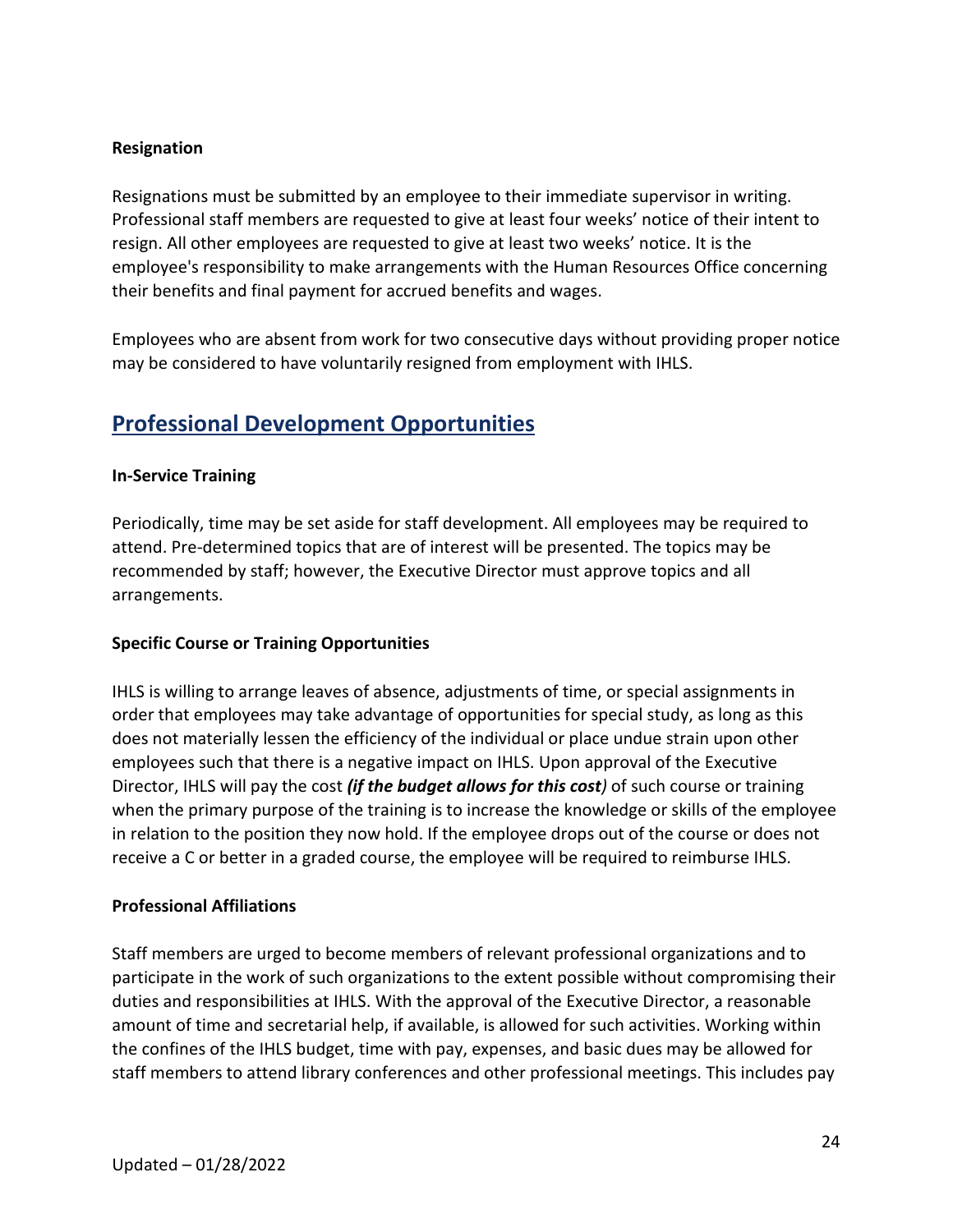for the cost of basic memberships for professional staff in the American Library Association (ALA), the Illinois Library Association (ILA), or other relevant professional organizations.

# <span id="page-25-0"></span>**Payroll Information**

# <span id="page-25-1"></span>**Salary Range**

The pay plan of IHLS consists of a salary range for each class of position. Positions in IHLS are classified based on:

- Type, complexity, and difficulty of duties.
- Authority and responsibility involved.
- Qualifications required, including education, technical training, skills, experience, as well as personal qualities.

Periodically (at least every three years) the entire salary scale will be reviewed based on the salaries of comparable library positions, internal equity, and pay for similar work elsewhere.

Annually, the Executive Director and the Board will review the salary scale to determine whether the ranges should be adjusted.

# <span id="page-25-2"></span>**Pay Periods and Direct Deposit**

Payday is biweekly on alternate Fridays and covers the two-week period previous to the week in which the paycheck is issued. Pay through direct deposit is preferred. Employees who do not have an account with a financial institution can elect to have their pay deposited to a pay card (fees apply). Employees can assign up to four separate Automated Clearing House (ACH) deposits. Allow for a 14-day processing period on all new ACH set-ups and/or changes.

# <span id="page-25-3"></span>**Overtime and Compensation**

Occasionally an employee may be asked to work overtime. State and federal laws covering overtime compensation for non-exempt employees will be followed. An employee working 40 hours in each work week, Sunday through Saturday, cannot consider sick, vacation, holiday, or personal leave when calculating the 40 hours necessary to receive overtime hours. Only the actual hours worked can be calculated for overtime.

Non-exempt employees who are required to work more than 40 hours in a work week will be compensated at the rate of 1.5 times the hourly rate for each hour worked over 40 hours.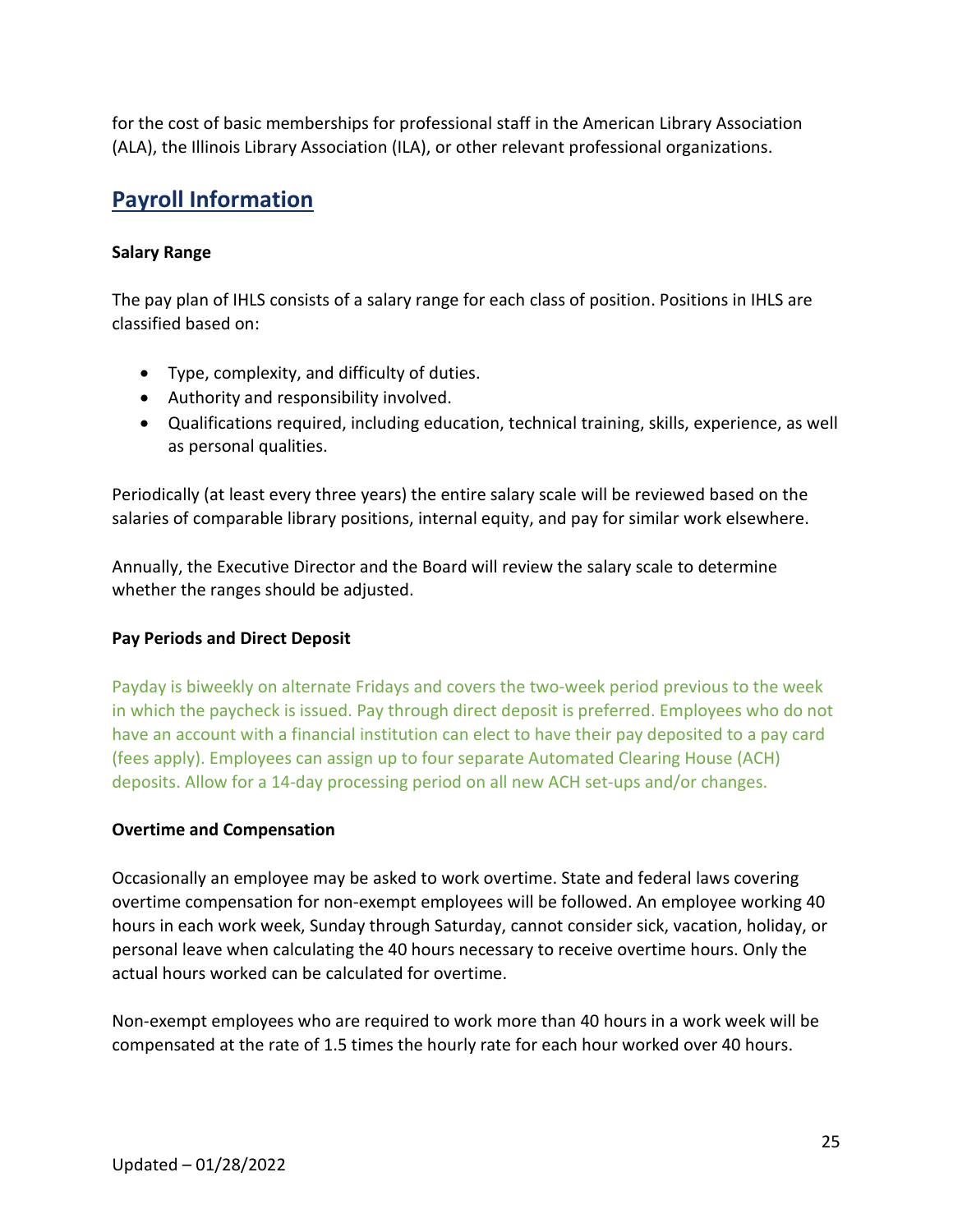## <span id="page-26-0"></span>**Payroll Deductions**

It is the policy of IHLS not to take any improper pay deductions that would be in violation of the Fair Labor Standards Act, its regulations (specifically Section 541.602(a)), or relevant state law or local ordinance.

Employees who believe an improper deduction has been made from their pay should report such improper deduction immediately to their supervisor or Human Resources. The complaint will be promptly investigated, and the results of the investigation will be reported to the complaining employee. If the employee is unsatisfied with the findings of the investigation, the employee may appeal the decision to the Executive Director.

Any employee whose pay has had an improper deduction made shall be reimbursed for such improper deduction no later than the next pay period after the improper deduction is communicated to Human Resources or management.

Additionally, the Executive Director, with Board approval, may implement other employee voluntary deferred and/or pretax compensation plans. Information on such plans can be obtained from the Finance Office.

## <span id="page-26-1"></span>**Biometric Policy**

## **Purpose**

Illinois Heartland Library System ("IHLS") is a public employer and therefore not covered by any requirement to provide its employees with the information in this policy. However, IHLS at all times desires to be as transparent as possible and to provide all information relevant to our employees' employment and work atmosphere to our employees, which is why this policy has been implemented and provided to each employee.

IHLS has a new timekeeping system which has been put into use as of July 2021. IHLS put the new timekeeping system in full use and may require collection of certain "biometric identifiers" from its employees, limited only to an employee fingerprint. IHLS recognizes the sensitive nature of such biometric identifiers, and the biometric information that is based on an employee's biometric identifiers and therefore is committed to protecting such information with the same care and diligence that it uses to protect other confidential and sensitive information maintained by IHLS. In an effort to further this commitment, this policy: (i) establishes guidance for the collection, retention, and treatment of biometric information obtained or received by IHLS; and (ii) establishes procedures and guidelines for destroying biometric information.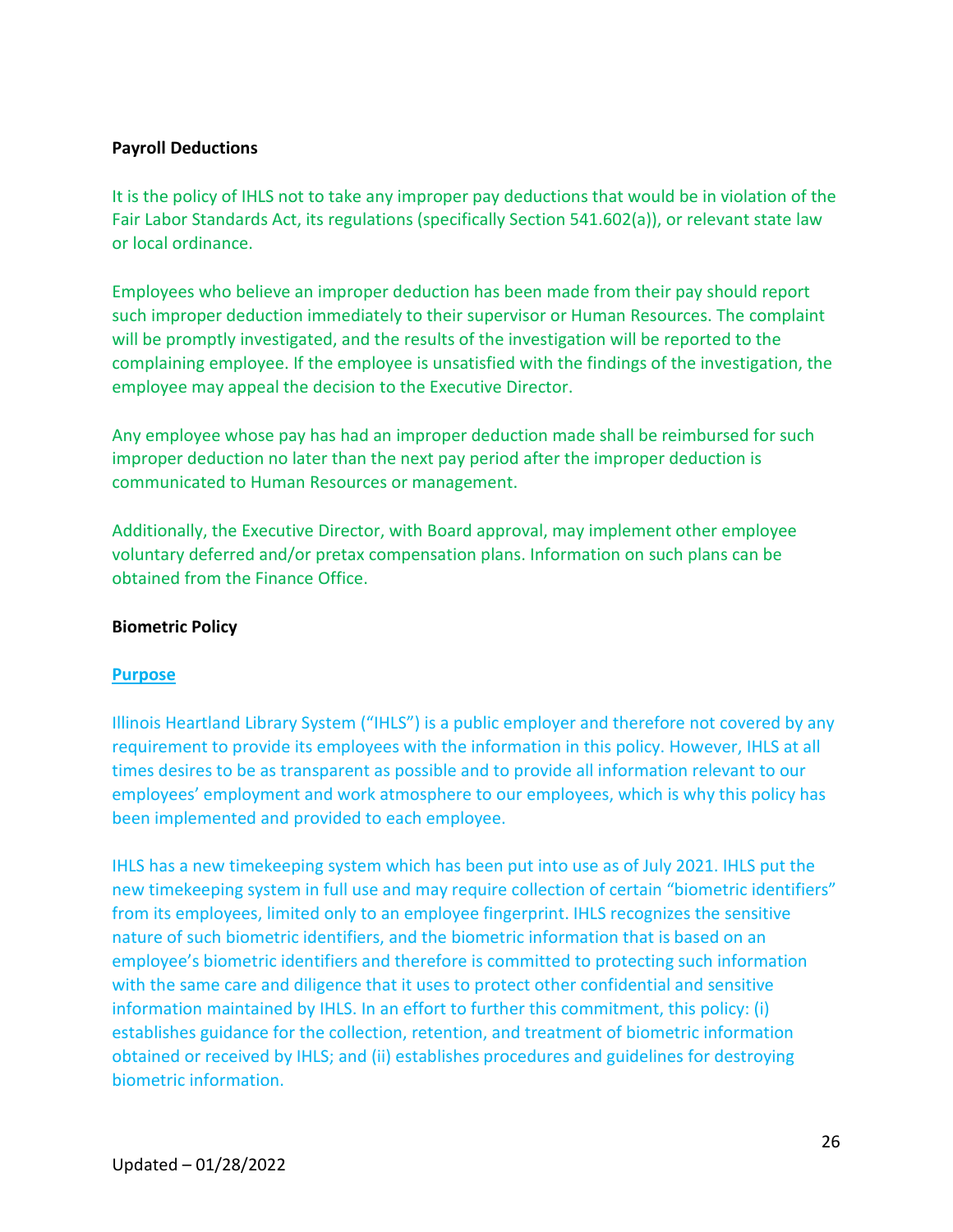This policy shall be provided to every IHLS employee and also published on the IHLS website, making it available to the public. This policy is also available separately for any employee who desires a copy from the Human Resources Department at IHLS.

## **Biometric Information Collected and Utilized by IHLS**

Biometric data includes both "biometric identifiers" and "biometric information." "Biometric identifier" means a retina or iris scan, fingerprint, voiceprint, or scans of hand or facial geometry. Biometric identifiers do not include any of the following items: writing samples, written signatures, photographs, human biological samples used for valid scientific testing or screening, demographic data, tattoo descriptions, or physical descriptions such as height, weight, hair color, or eye color. "Biometric information" means any information, regardless of how it is captured, converted, stored, or shared, based on an individual's biometric identifier used to identify an individual. Biometric information does not include information derived from items or procedures excluded under the definition of biometric identifiers. As mentioned above, the only biometric information that IHLS will collect/have access to is each employee's fingerprint.

IHLS will collect employee fingerprints and utilize them in connection with its timekeeping procedures. Specifically, employees may be required to scan their fingerprints when they clock in to work each day to confirm that the employee is actually present on IHLS premises or at an assigned work site at the time that they clocked in. This information will be used to ensure that employees are paid properly for time worked.

# **Collection of Biometric Information**

In addition to the general notice provided in this policy, each employee whose biometric data will be collected is provided with specific written notice advising the employee that a biometric identifier will be collected and the purpose of such collection, as well as the length of time the data will be stored and used, and each such employee must, as a condition of employment, sign a release consenting to IHLS' collection of the employee's biometric information.

# **Retention of Biometric Information**

Biometric identifiers collected under this policy, and any biometric information that is based on an employee's biometric identifiers will be retained until such time as the employee's employment with IHLS is terminated and will be destroyed when the first of the following occurs: (a) the initial purpose for collecting or obtaining such identifiers has been satisfied such as the end of an employee's employment, or (b) three (3) years after the end of each employee's employment. All biometric identifiers and biometric information derived from identifiers shall be maintained in secured files to which only Human Resources personnel shall have full access. The security measures used to protect biometric identifiers and biometric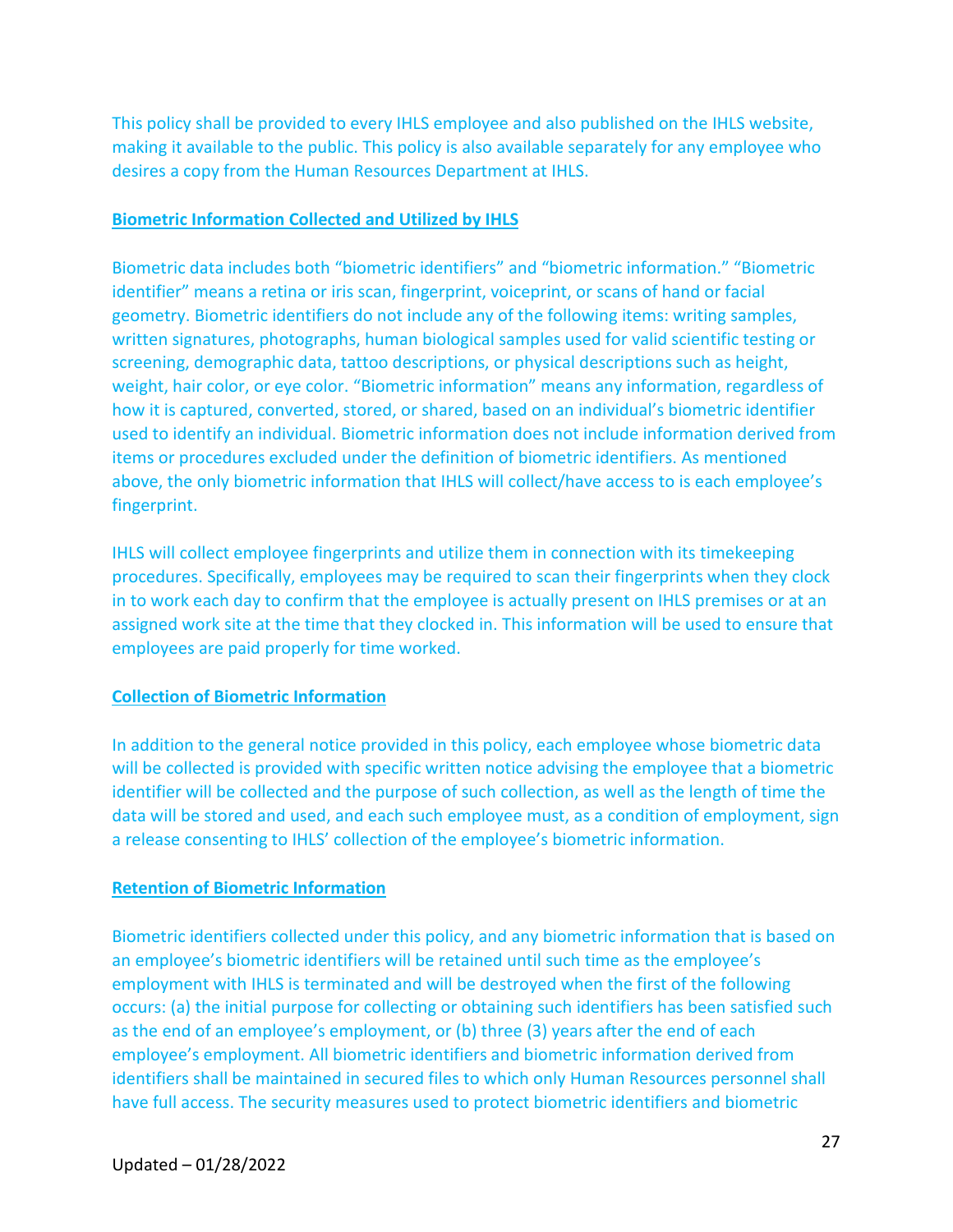information will be at least as rigorous as those measures used to protect other IHLS confidential and sensitive information. No person without authorization (including any person outside the Human Resources Department) will be provided with passwords and/or other security in place to be able to access fingerprint data.

Nothing in this policy shall be construed to prohibit IHLS from maintaining certain records derived from the use of the employee's biometric identifiers or biometric information (for instance, the employee's time records) for a longer period of time in IHLS' discretion and/or as required by law.

IHLS will not sell, lease, trade, or otherwise disseminate or disclose an employee's biometric identifiers or biometric information unless and until: (1) the employee provides written consent to the disclosure; (2) IHLS is compelled to disclose the biometric information pursuant to a valid warrant or subpoena; or (3) IHLS is required to disclose the information under a federal or state law or municipal ordinance.

# <span id="page-28-0"></span>**Attendance at Work**

# <span id="page-28-1"></span>**Work Schedule**

Full-time employees are scheduled to work a 40-hour work week measured from Sunday through the following Saturday. For professional employees, it is understood that work will be performed as required by each position; but to the extent possible, the basic work week will remain at 40 hours. Each employee must have a work schedule (including time for an unpaid lunch) approved by their supervisor, the HR Representative, and the Executive Director. Employees unable to report to work at the scheduled time must notify their immediate supervisor, the HR Representative, or the Executive Director as soon as possible.

## <span id="page-28-2"></span>**Flex Hours**

An employee may occasionally work flex hours during a week with the permission of their supervisor, but non-exempt employees may not work over their regularly scheduled work week. Your immediate supervisor, the HR Representative, or the Executive Director must approve in advance, changes in regular work schedules and working from home schedules.

## <span id="page-28-3"></span>**Telecommuting**

Historically, telecommuting was created as a benefit for high-performing and long-tenured employees. The Illinois Heartland Library System's (IHLS) approach is to help employees balance work and home life situations. While some positions allow for telecommuting (also known as "working from a remote location"), others do not, i.e., driver, or sorter. Certain classifications of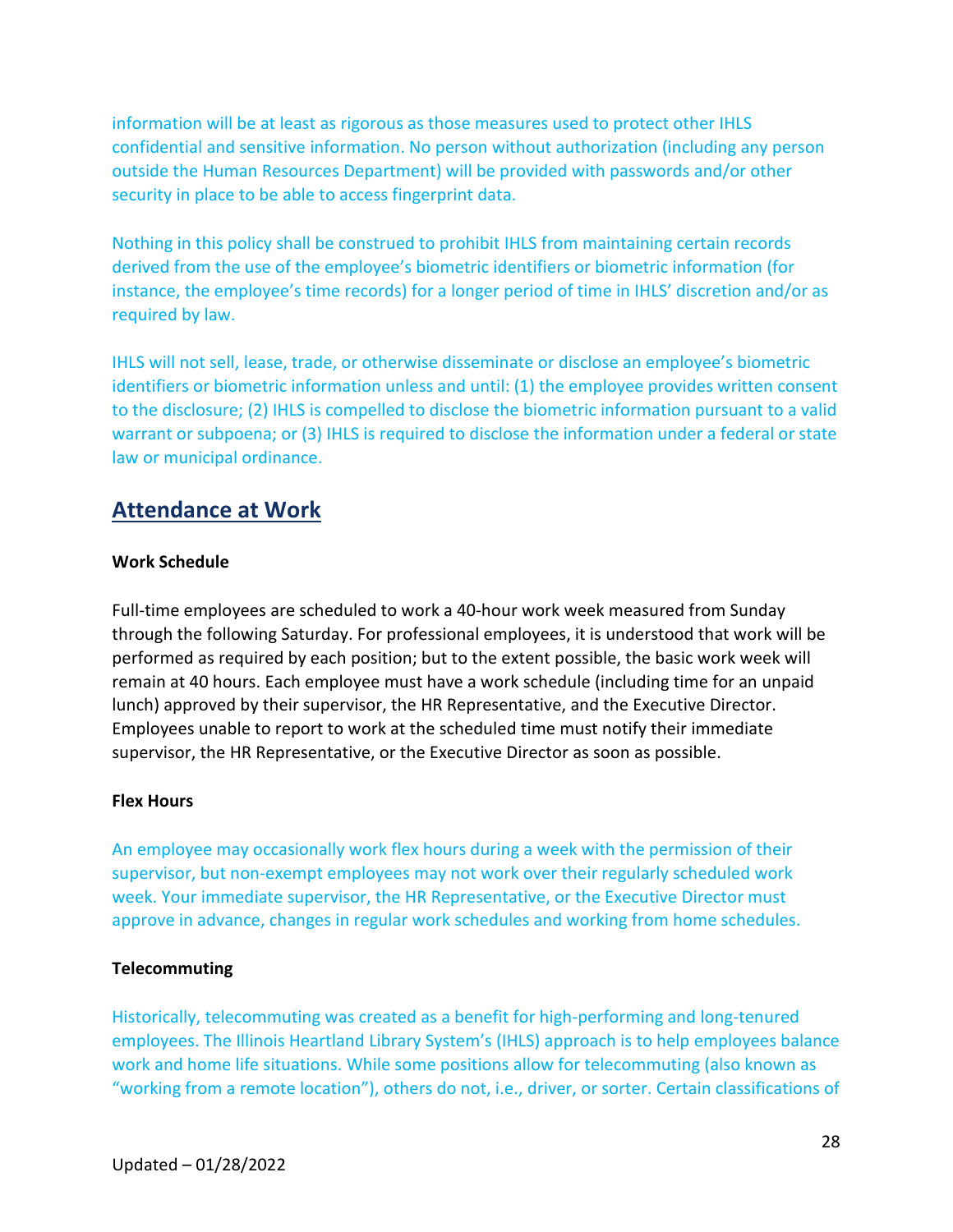employees, therefore, will be eligible to work from a remote location and some will not. If a position allows for telecommuting, it will be indicated on the job description. However, even for job classifications in which telecommuting is possible, not every employee within said job classification will be permitted to work from home on either an occasional or regular basis. For each eligible position, certain criteria will be established, depending on the position, that will be used to determine whether a specific individual will be allowed to work from a remote location. If an employee does not meet the requirements to work from a remote location, the employee will be required to work on-site. An employee required to work on-site, who is in a classification that is eligible for the work-from-a remote location program, may have their eligibility reevaluated from time to time and may, at a later time, be permitted to work from a remote location.

Telecommuting may also be an option for certain circumstances as ADA accommodation if working from home is reasonable based on the employee's job duties. This will be decided on a case-by-case basis through a HR Representative. In addition, if an employee is on intermittent FMLA (and misses part of the day for medical appointments, treatments, or other FMLAcovered reasons), the employee may in some cases be permitted to work the other portion of the workday from a remote location.

Working from a remote location will only be authorized if the fulfillment of work responsibilities is not adversely affected.

**It is critical to note that IHLS does not require any employee to telecommute. Working from a remote location (telecommuting) is in all cases purely voluntary and it is the employee who makes the voluntary choice to telecommute, if eligible. Because all employees have access to an office with landlines and internet service, and because no employees are required to work from a remote location, IHLS will not reimburse employees for any incidental expenses that may be incurred due to the employee's voluntary decision to work away from the office. IHLS will reimburse for travel-related expenses in accordance with IHLS policy.** 

All approved telecommuters:

- 1. Earn the same rate of pay as scheduled for their current position.
- 2. Must be available by phone and email when telecommuting.
- 3. IHLS will provide a laptop and the regular maintenance and upkeep of the laptop, but the employee is responsible for all office supplies and furnishings such as paper, pens, ink, desk, chair, file cabinet, printers, etc.
- 4. The employee is responsible for any and all telephone and internet charges incurred, initial, and/or on-going fees.
- 5. If an injury occurs while telecommuting, it is the employee's responsibility to complete and submit an incident report to their immediate supervisor, the HR Representative, or the Executive Director within 24 hours.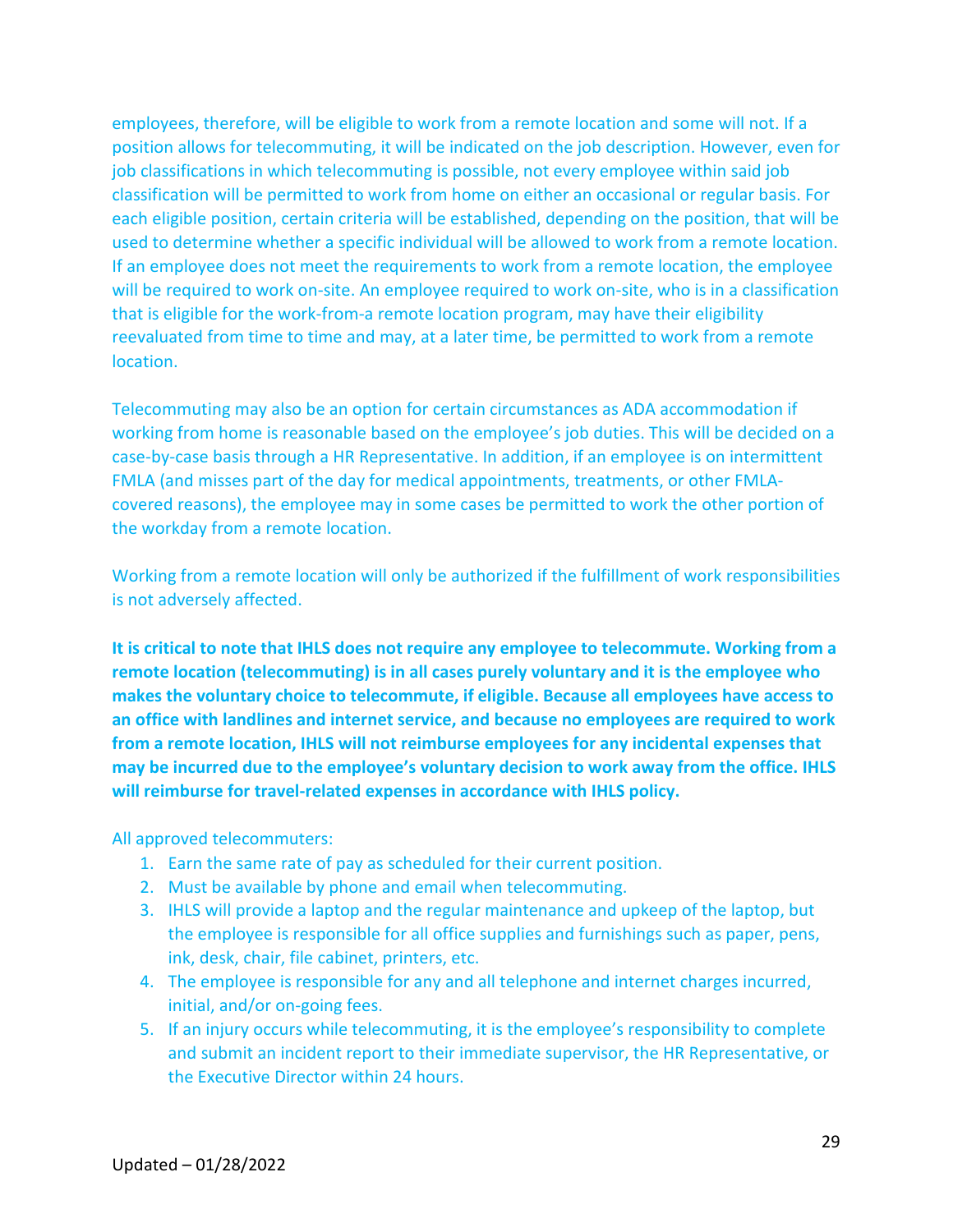**Every employee who engages in telecommuting is doing so on a purely voluntary basis and therefore such employees are responsible for the cost of items described in 3 and 4 above. Every employee who chooses to telecommute must maintain a safe and secure workplace, free of tripping hazards and other hazards, set up in a manner that will enable the employee to perform his or her regular job duties in a timely and efficient manner.** 

Telecommuters fall into two categories – "occasional telecommuters" and "regular telecommuters" as described below.

Occasional telecommuters:

- 1. Telecommute less than 5-10 hours per week.
- 2. Need prior authorization from their immediate supervisor, the HR Representative, or the Executive Director.

Regular telecommuters:

- 1. Telecommute more than 10 hours per week.
- 2. Must physically work at least 3 days per week in their assigned location, unless otherwise stated in the telecommuting agreement.
- 3. Required to sign a detailed telecommuting agreement which outlines the nature of work to be performed, the equipment, supplies and/or training needed, number of hours and days per week, and any other pertinent information relating to the position or assignment.
- 4. The employee, immediate supervisor, the HR Representative, and the Executive Director must all sign the telecommuting agreement.

## <span id="page-30-0"></span>**Lunch Period**

A portion of the employee's own time will be allowed each day for lunch but shall be scheduled by the supervisors to ensure adequate coverage. An unpaid lunch can be up to one hour. With the approval of the immediate supervisor, the lunch period may be shortened to a minimum of 30 minutes to compensate for reporting to work late or leaving early. Time gained from shortened lunch hours may not accumulate. Any employee working at least 7.5 continuous hours a day or more must take a lunch break within the first five hours of work.

# <span id="page-30-1"></span>**Work Breaks**

Employees are allowed one 15-minute paid break during each continuous 3.75-hour period worked. The purpose of a work break is to provide a rest period enabling employees to perform their work more efficiently. Work breaks are not to be used at the beginning or end of the workday and are not cumulative.

Work breaks may be scheduled by the supervisor to ensure adequate coverage.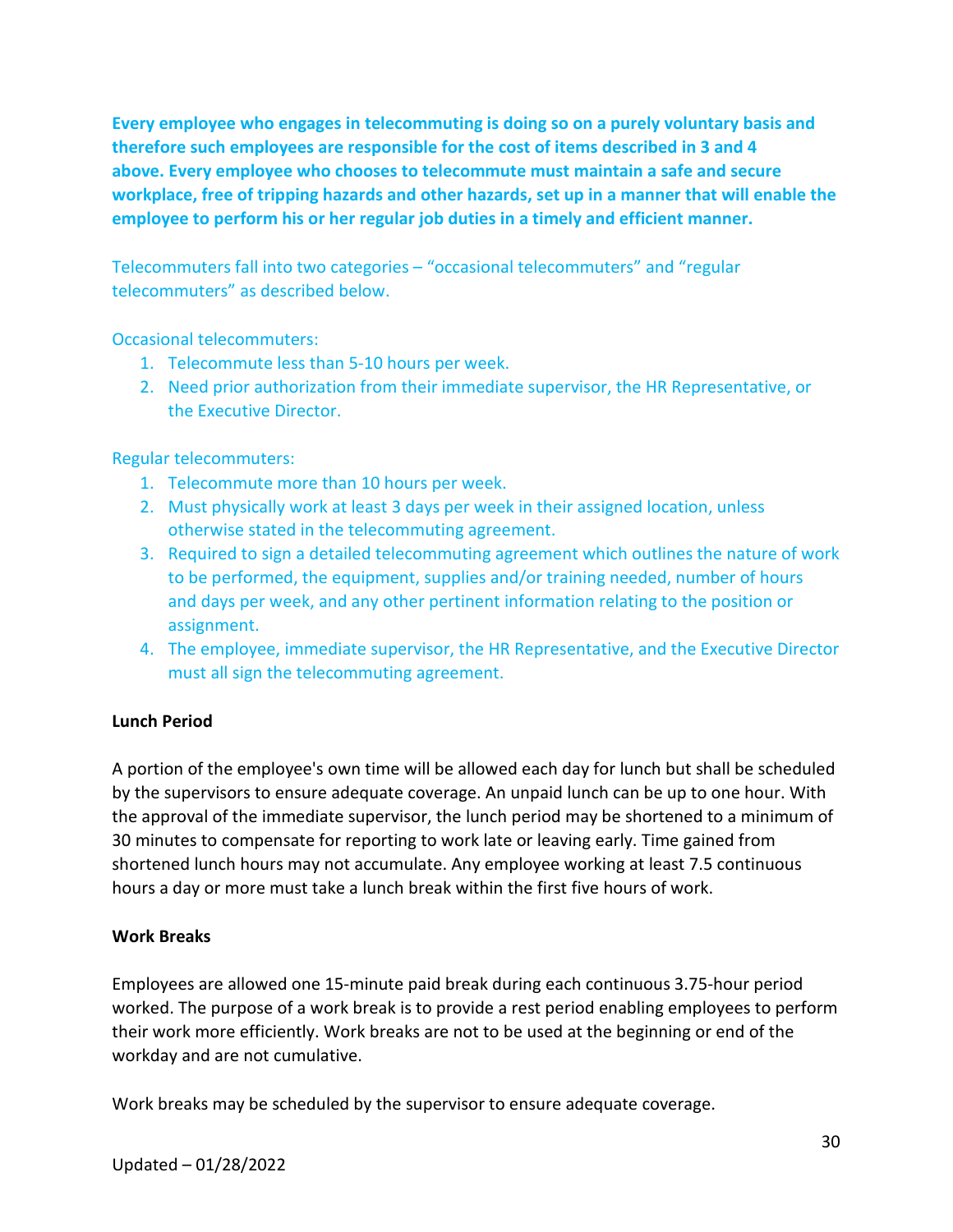#### <span id="page-31-0"></span>**Adverse Weather**

In the event of extreme adverse weather, the Executive Director (or designee) will determine which IHLS locations will be open, closed, or have a delayed start. A variety of sources will be used to make the determination including the [Getting Around Illinois](https://www.gettingaroundillinois.com/TravelerInfo/index.html) road conditions map feature, local closings, and other reliable sources. Some IHLS operations may be limited during a weather emergency. If an IHLS building is closed, delivery service will not operate. If an IHLS building is open, the Operations/Area Manager at each IHLS location will decide if any routes at that location will be cancelled due to inclement weather conditions. The primary factor in deciding whether a route is cancelled is the safety of IHLS delivery drivers. IHLS will post information about closings, delayed starts, or other departures from standard procedures during inclement weather on the IHLS website home page, and an alert will be sent out via the IHLS text messaging service to inform of weather delays, building closures, and route changes.

Each supervisor will be responsible for notifying each of their direct reports. All employees should be notified before 6:30 a.m. if it is necessary to have a late opening. Staff will be notified of the official opening time by mid-morning. To sign up for the Text Alert system send a text with your hub location to 84483.

When IHLS (or a location) closes due to inclement weather, all employees scheduled to work will be paid for the number of hours they are scheduled to work that day. Exempt employees who are able to telework are expected to work from home if possible. Any non-exempt employee whose duties are appropriate for telework may voluntarily choose to work from home (if the employee first receives approval to do so from their supervisor). If a non-exempt employee performs work from home, the employee will receive pay for time spent performing work, as well as inclement weather pay equal to the number of hours the employee was scheduled for the day. Inclement weather pay is not considered time worked for purposes of determining an employee's eligibility for overtime pay in the week in which a closure occurs due to inclement/adverse weather. However, time spent working from home is considered as time worked for purposes of determining whether the employee has worked more than forty (40) hours during that particular week.

If an employee has scheduled time off or is on medical leave on an adverse weather day, their time will be credited for the amount of excused time allowed for the adverse weather.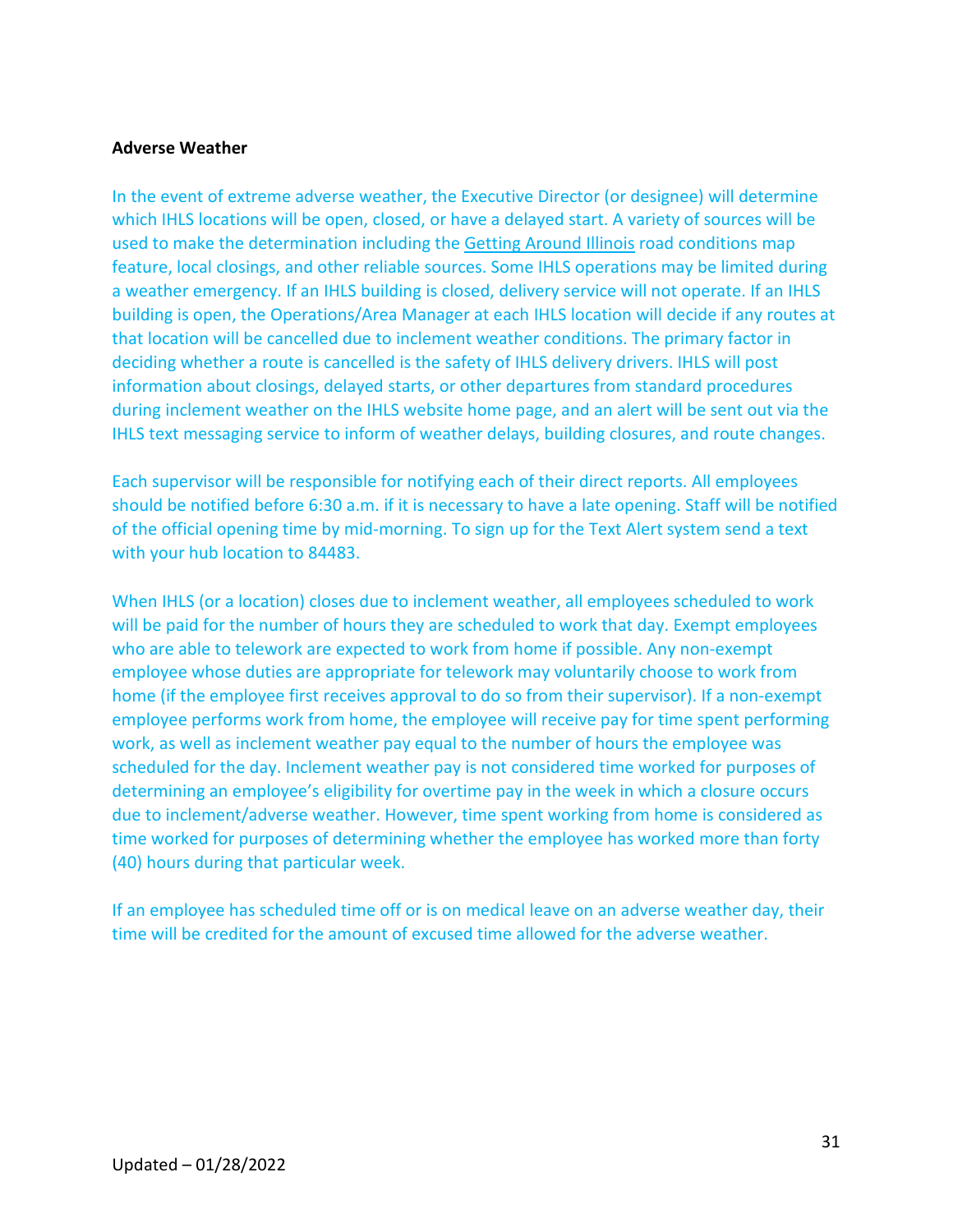# <span id="page-32-0"></span>**Employee Time-off From Work**

# <span id="page-32-1"></span>**Election Day**

All eligible employees are urged to vote and are entitled to be absent from work for a period of 2 hours between the time of the opening and closing of the polls. Voting polls are open from 6:00 a.m. to 7:00 p.m. on Election Day. This should provide sufficient time to vote. If additional time is needed, such a request must be made to the employee's supervisor prior to the day of the election. The employee's supervisor will specify the hours the employee can be off.

# <span id="page-32-2"></span>**Jury Duty**

Time away from work is allowed for jury duty. Employees must submit a request for jury leave with a copy of the jury summons before the leave is taken. If an employee on jury duty is contacted and told not to report or is dismissed by noon, the employee is expected to report to work for the balance of the day. Jury duty is limited to 10 days per fiscal year.

Since employees will receive pay as if they are working, any pay received for such service during paid working hours must be remitted to the System. Travel and other expense reimbursements or jury pay for non-working hours will be retained by the employee.

# <span id="page-32-3"></span>**Family and Medical Leave Act (FMLA) and National Defense Authorization Act**

Eligible employees of IHLS may take unpaid, job-protected leave for specified family and medical reasons with continuation of group health insurance coverage under the same terms and conditions as if the employee had not taken leave. Eligible employees are entitled to up to 12 work weeks of leave in a 12-month period.

Twenty-six work weeks of leave during a single 12-month period is also available to care for a covered military service member with a serious injury or illness who is the spouse, son, daughter, parent, or next of kin to the employee (military caregiver leave). To receive paid time off, employees may use earned but unused medical (Including medical leave bank time), vacation, or personal days while on FMLA.

Eligible employees may take up to 12 weeks per 12-month period for any one or more of the following reasons:

• The birth of a child and in order to care for such child or the placement of a child with the employee for adoption or foster care (leave for this reason must be taken within the 12-month period following the child's birth or placement with the employee); or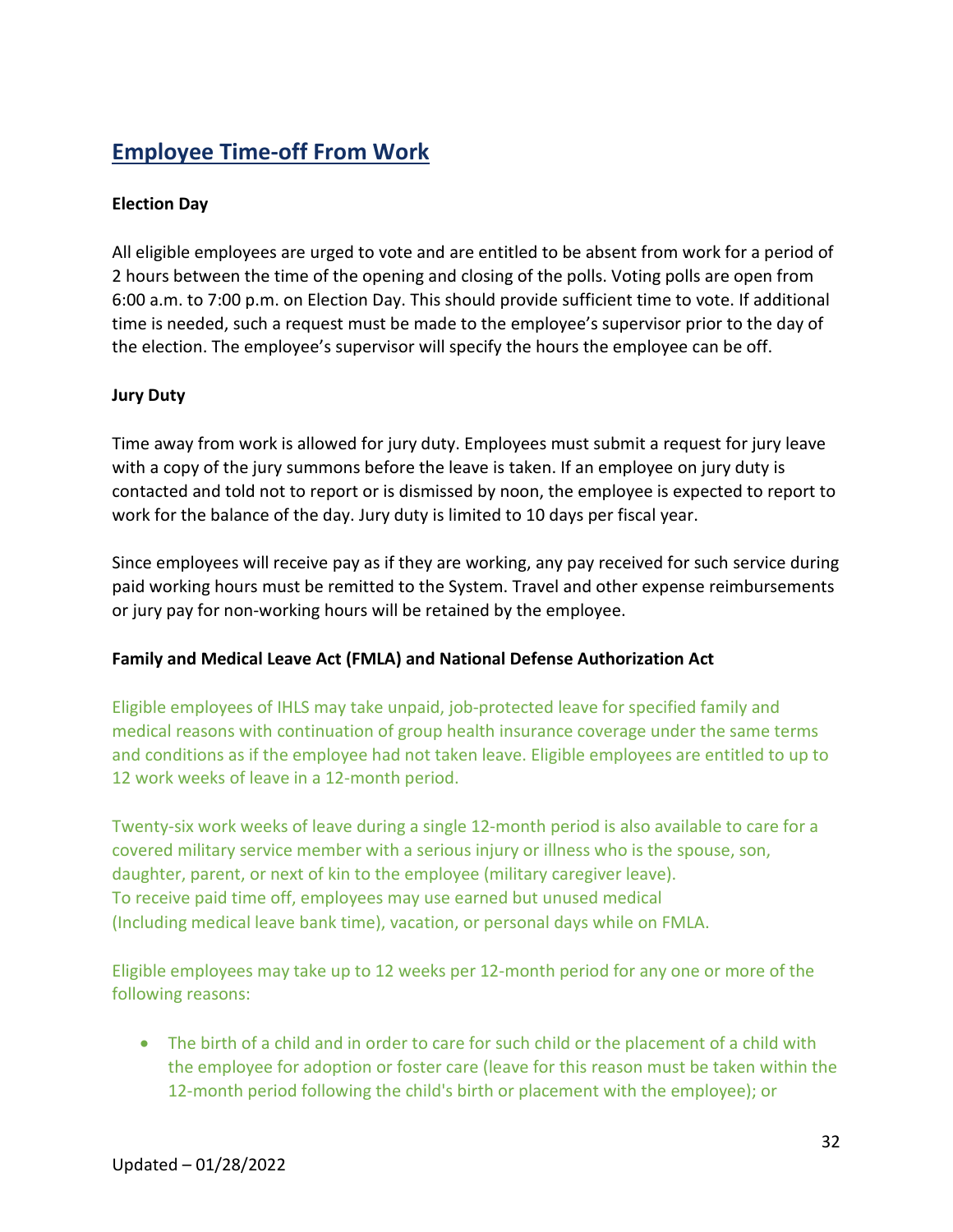- In order to care for an immediate family member (spouse, child, or parent) of the employee if such immediate family member has a serious health condition.
- The employee's own serious health condition that makes the employee unable to perform the functions of their position; or
- The employee's spouse, son, daughter, or parent is on active duty or called to activeduty status as a member of the Armed Forces, including the National Guard or Reserves in support of a contingency operation. An eligible employee who is a spouse, son, daughter, parent, or next of kin of a covered service member with a serious injury or illness will be granted up to a total of 26 weeks of unpaid leave during a "single 12 month period" to care for the service member. A covered service member is a current member of the Armed Forces, including a member of the National Guard or Reserves, who is undergoing medical treatment, recuperation, or therapy, is otherwise in outpatient status, or is otherwise on the temporary disability retired list for a serious injury or illness. The "single 12-month period" of leave to care for a covered service member with a serious injury or illness begins on the first day the employee takes leave for this reason and ends 12 months later, regardless of the 12-month period established by IHLS for other types of FMLA leave. An eligible employee is limited to a combined total of 26 work weeks of leave for any FMLA-qualifying reason during the "single 12 month period."

An eligible employee will be granted up to a total of 12 weeks of unpaid leave for qualifying exigencies arising out of the fact that the employee's spouse, son, daughter, or parent is on active duty, or has been notified of an impending call or order to active duty, in support of a contingency operation. Under the terms of the statute, qualifying exigency leave is available to a family member of a military member in the National Guard or Reserves. This section does not apply to family members of military members in the Armed Forces.

For all types of FMLA leave, the amount of leave available to an eligible employee at any given time is measured by looking backward over the immediately preceding 12 months. For example, if an employee has already taken 6 weeks of FMLA leave during the 12 months immediately preceding the date on which the employee needs FMLA leave, the employee would only have 6 weeks of FMLA leave available for the new FMLA leave. If both spouses work for IHLS, their total leave in any 12 consecutive months will be limited to an aggregate of 12 weeks if the leave is taken for either the birth or placement for adoption or foster care of a child or to care for a sick parent.

Leave taken for the employee, or a covered family member's serious health condition, may be taken consecutively, intermittently, or on a reduced work/leave schedule based on certified medical necessity. Employees needing intermittent leave or leave on a reduced leave schedule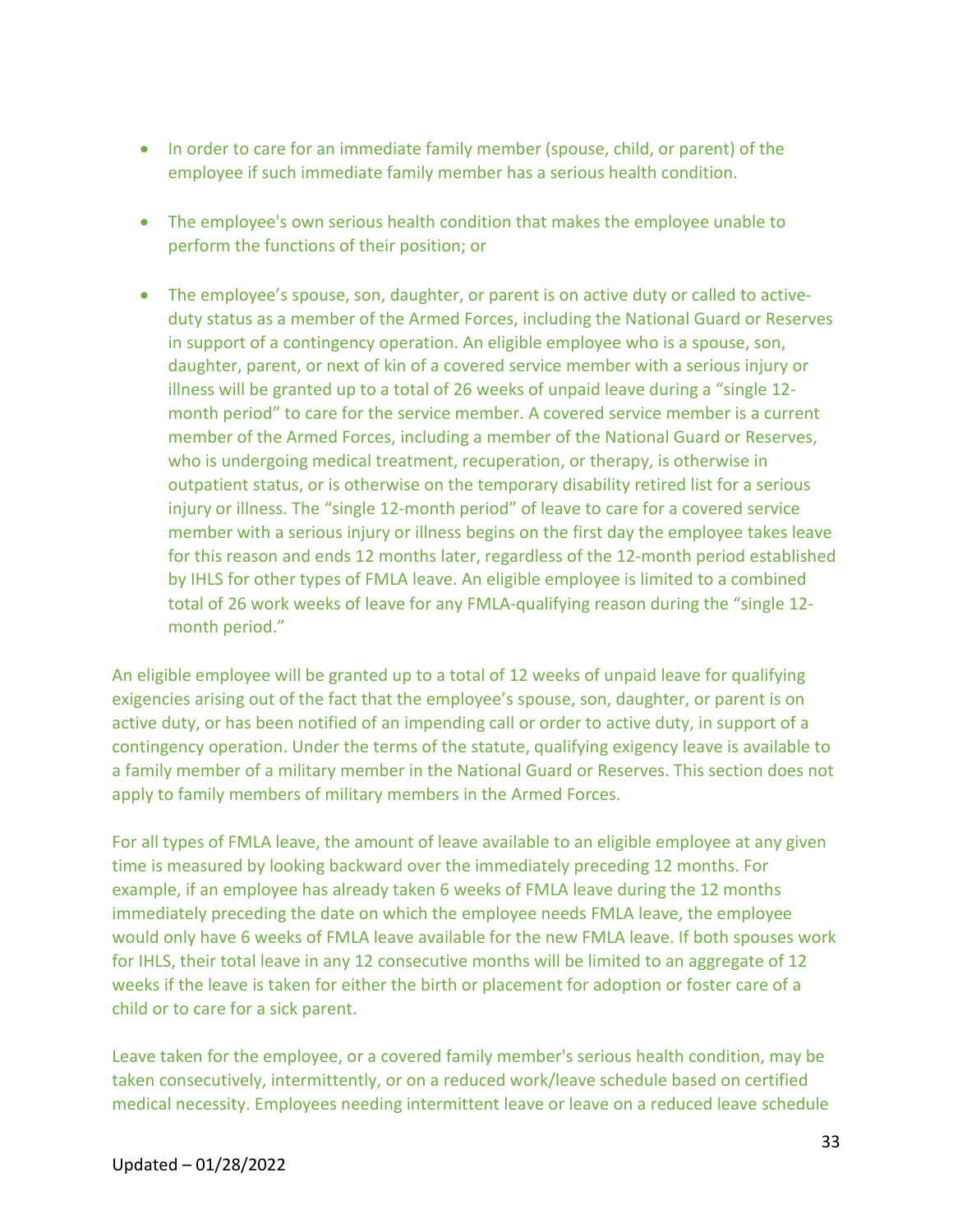must attempt to schedule the leave so as not to disrupt the operations of IHLS. In such instances, the employee's supervisor will follow applicable Federal and State laws in reviewing and approving such leave requests.

To receive compensation, an employee must simultaneously take earned sick leave, earned vacation, and/or any other earned time off for which pay is given. Any pay shall be within System guidelines. When an employee has used all accrued paid time off, any additional FMLA leave will be unpaid.

An employee on a FMLA leave will receive the same benefits under the Illinois Municipal Retirement Fund (IMRF) disability and death benefits as any other employee. In order to be eligible for IMRF disability benefits, the employee must have at least 12 months of continuous service credit. However, if the break in service is due to an FMLA leave, this rule will not apply.

As with other employees, an employee on unpaid leave will not earn IMRF pension service credits for the month(s) they were not being paid. Once the employee returns to work, they have the option of buying back any months of service that were lost.

If an employee is eligible for paid time off (such as sick leave or vacation pay), the employee must first exhaust paid time off during a FMLA leave before the leave continues, if applicable, on an unpaid basis. The total of the paid and unpaid time off will not exceed 12 weeks (or 26 weeks if the time off is to care for a covered Service member). Any pay shall be within System guidelines. A request for FMLA leave should be submitted in writing to the Human Resources Office. In unexpected or unforeseeable situations, an employee should provide as much notice as is practicable, usually verbal notice within one or two business days of when the need for leave becomes known, followed by a written request. If an employee fails to give 30 days' notice for foreseeable leave with no reasonable excuse for the delay, the leave will be denied until 30 days after the employee provides notice.

For leaves taken because of the employee's or a covered family member's serious health condition, the employee must submit medical certification to the Human Resources Office within 15 days after requested, or as soon as is reasonably possible. IHLS may require a second or third opinion (at its own expense), periodic reports on the employee's status and intent to return to work, and a fitness-for-duty report to return to work.

An employee granted leave under this policy will continue to be covered under IHLS' group health, life, and dental insurance plans under the same conditions as coverage would have been provided to any other employee. Any required employee contributions will be made either through payroll deduction or by direct payment to IHLS. Employee contribution amounts are subject to any change in rates that occur while the employee is on leave. If an employee's contribution is more than 30 days late, IHLS may terminate the employee's insurance coverage.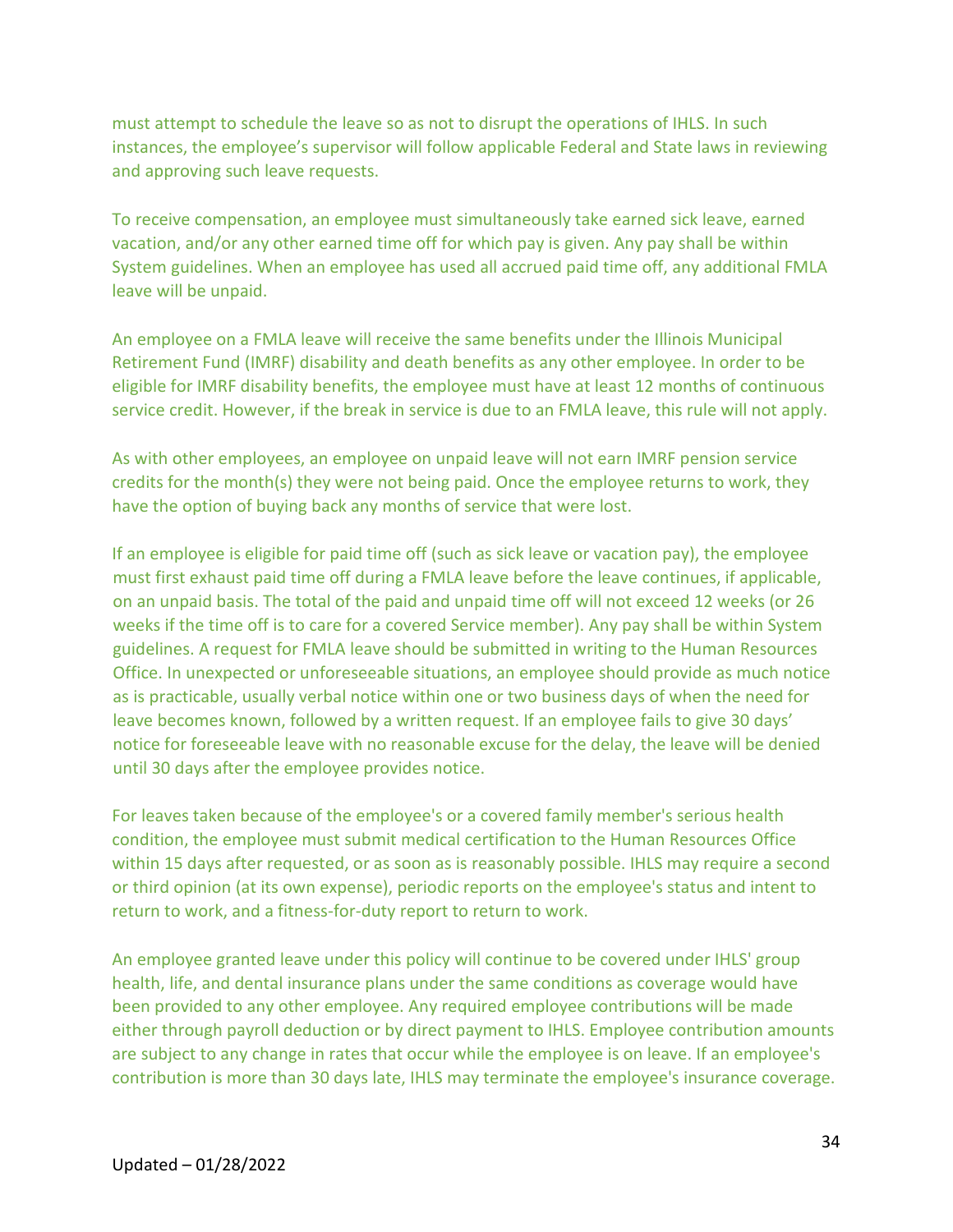If an employee fails to return from unpaid FMLA leave for reasons other than (1) the continuation of a serious health condition of the employee or a covered family member or (2) circumstances beyond the employee's control (certification required within 30 days of failure to return for either reason), IHLS may seek reimbursement from the employee for the portion of the premiums paid by IHLS on behalf of that employee (also known as the employer contribution) during the period of leave.

An employee is not entitled to seniority or benefit accrual during periods of leave but will not lose anything accrued prior to such leave.

If the employee has followed the proper procedures and returns to work within 12 weeks following a FMLA leave, they will be reinstated to their former position or an equivalent position with equivalent pay, benefits, status, and authority. The employee's restoration rights are the same as they would have been had the employee not been on leave. Thus, if the employee's position would have been eliminated or the employee would have been terminated but for the leave, the employee would not have the right to be reinstated upon return from such leave.

If the employee fails to return within 12 weeks following FMLA leave, the employee will be reinstated to their same or similar position, only if available, in accordance with applicable laws. If the employee's same or similar position is not available, the employee may be terminated. However, if the reason an employee does not return to work after expiration of FMLA leave is due to the employee's new or continuing disability (as defined in the Americans with Disabilities Act), IHLS will engage in the interactive process with the employee to determine if there is a reasonable accommodation that would enable the employee to perform the essential functions of the employee's position. A reasonable accommodation may include an additional limited period of non-FMLA non-job protected leave; however, employees should remember that a leave of absence of a long duration or an unknown period of time will not be considered a reasonable accommodation.

## **Victims of Domestic or Sexual Violence**

Pursuant to the Illinois Victims' Economic Security and Safety Act (VESSA) all eligible employees are entitled to take up to 12 weeks of job-protected unpaid leave during any 12-month period for victims or "perceived" victims of domestic, sexual, or gender violence, or any other crime of violence. To be eligible for VESSA leave, employees must be employed either full- or part-time by IHLS.

VESSA leave shall be granted for any of the following reasons:

1. Seeking medical attention for or recovering from physical or psychological injuries caused by domestic or sexual violence to the employee or the employee's family or household member.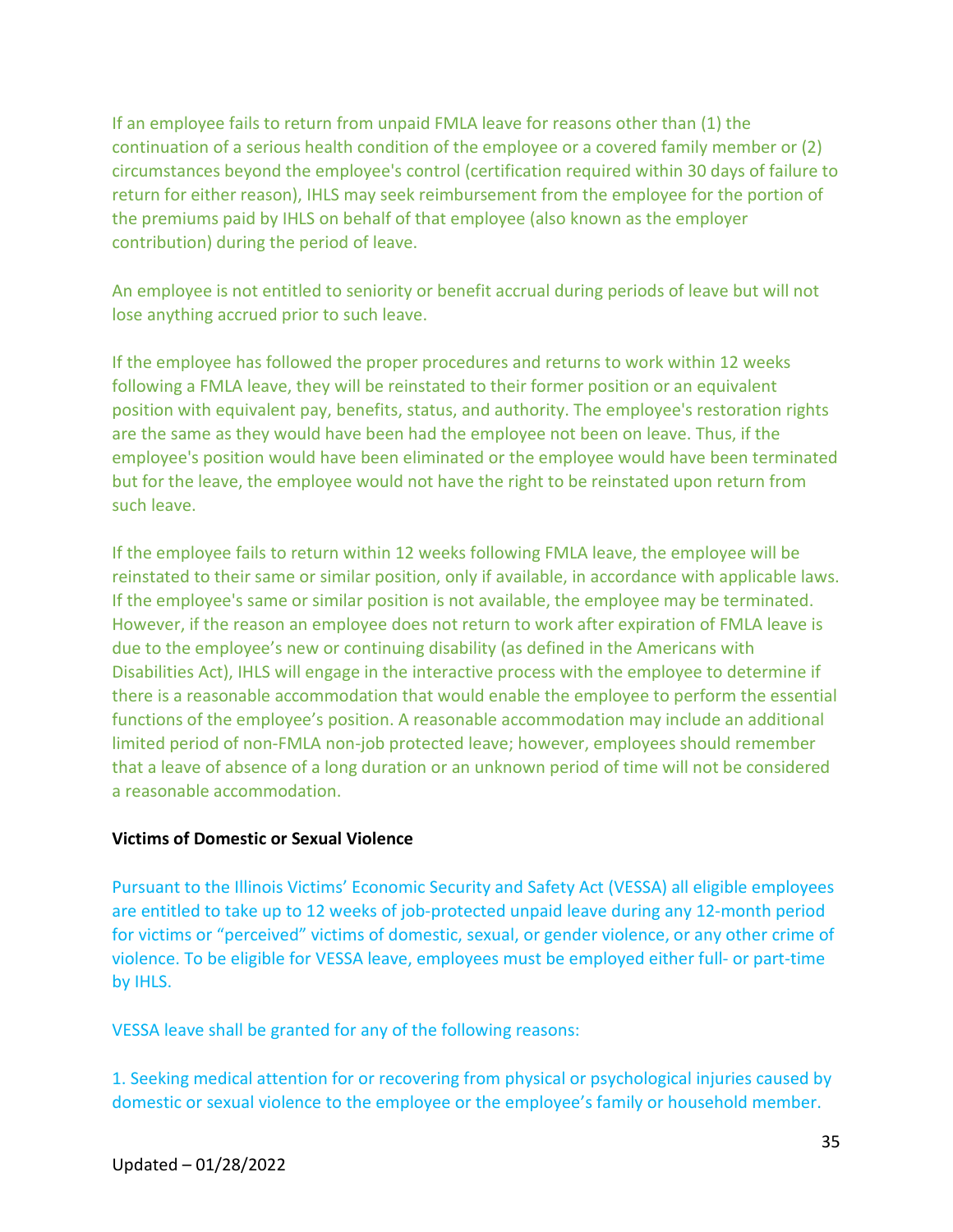2. Obtaining services from a victim services organization for the employee or the employee's family or household member.

3. Obtaining psychological or other counseling for the employee or the employee's family or household member.

4. Participating in safety planning, including relocation, or taking other precautionary actions to help the employee or the employee's family or household member; or

5. Seeking legal assistance or other remedies to secure the health and safety of the employee or the employee's family or household member, including preparing for or participating in any related civil or criminal legal proceeding.

"Family or household member" includes the employee's spouse or party to a civil union, parent, grandparent, child, grandchild, sibling, or any other person related by blood or by present or prior marriage or civil union, a person who shares a relationship through a child, or any other individual whose close association with the employee is the equivalent of a family relationship as determined by the employee, and persons jointly residing in the same household.

Employees may also use VESSA leave consecutively, intermittently, or as part of a reduced work week whenever it is necessary. An employee who is entitled to take paid or unpaid leave from employment may elect to substitute any period of such leave for an equivalent period of 12 work weeks of leave for any 12-month period. An employee cannot take unpaid leave that exceeds the unpaid leave time allowed under or is in addition to the unpaid leave time permitted by FMLA.

IHLS uses a "rolling" 12-month period measured forward from the date an employee uses any VESSA leave. An employee granted leave pursuant to this policy continues to be covered under IHLS' group benefit plans under the same conditions as coverage would have been provided if they had been continuously employed during the leave period. Employees will be responsible for paying their portion of insurance premiums during periods of unpaid VESSA leave. An employee who utilizes VESSA leave will be restored to the same job or a job with equivalent status, pay, benefits, and other employment terms. However, the employee's job protection rights are the same as if the employee had not been on VESSA leave. Thus, if the employee's position would have been eliminated or the employee would have been terminated if not on VESSA leave, the employee does not have the right to be reinstated.

If an employee does not return to work at the end of the VESSA leave period for any unapproved reason, the employee shall reimburse IHLS for any insurance premiums paid by the Company on the employee's behalf during the unpaid portion of the VESSA leave.

Employees must provide 48 hours' advance notice of the need for leave if such notice is practicable. IHLS will not discharge or take other adverse action against an employee for taking an unscheduled leave if, within a reasonable time, the employee provides IHLS with a sworn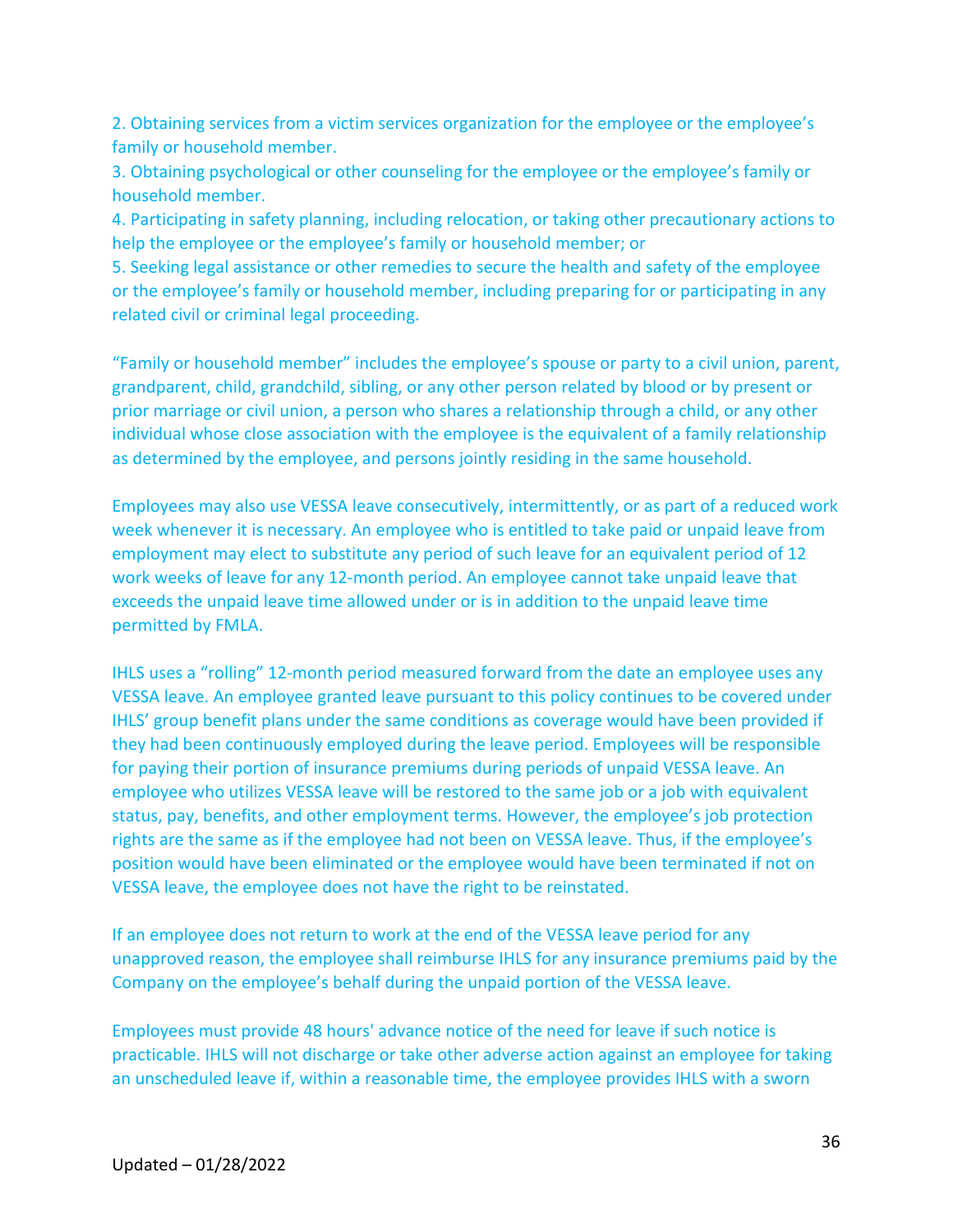statement certifying that the leave was for one of the reasons cited in the law. Taking VESSA leave may be denied if any of the above requirements are not met.

Employees are required to provide supporting documentation, such as police or medical records, when those documents become available, and must work with Human Resources to discuss appropriate documentation. IHLS will keep confidential the fact that the employee sought leave under the law, the certification, and any supporting documents.

# **Family Military Leave**

IHLS will provide up to 30 days of unpaid family military leave to an employee who is the spouse or parent of a person called to military service for more than 30 days during the time Federal or State deployment orders are in effect.

The employee must give at least 14 days' notice of the intended date upon which the family military leave will commence if the leave consists of 5 consecutive working days or more. When possible, the employee will consult with IHLS to schedule the leave so as not to unduly disrupt the operations of IHLS. Employees taking military family leave less than 5 consecutive days will give IHLS as much notice as is practicable. IHLS may require certification from the proper military authority to verify the employee's eligibility for the family military leave.

An employee cannot take Family Military Leave unless all accrued vacation, personal leave, compensatory leave, and other paid time off (except for sick leave and disability) has been exhausted.

# **Military Leave**

Any employee who works more than 30 hours, who is a member of any reserve component of the United States Armed Forces or of any reserve component of the Illinois State Militia, shall be granted leave from their employment for any period actively spent in military service, including basic training, special or advanced training, annual training, and any other training or duty required by the United States Armed Forces. During such leaves, the employee's seniority and other benefits continue to accrue.

During leaves for annual training, an employee will continue to receive their regular compensation. During leaves for basic training, for up to 60 days of special or advanced training, and for any other training or duty required by the United States Armed Forces if the employee's compensation for military activities is less than their compensation as an employee, they shall receive their regular compensation as an employee minus the amount of their base pay for military activities.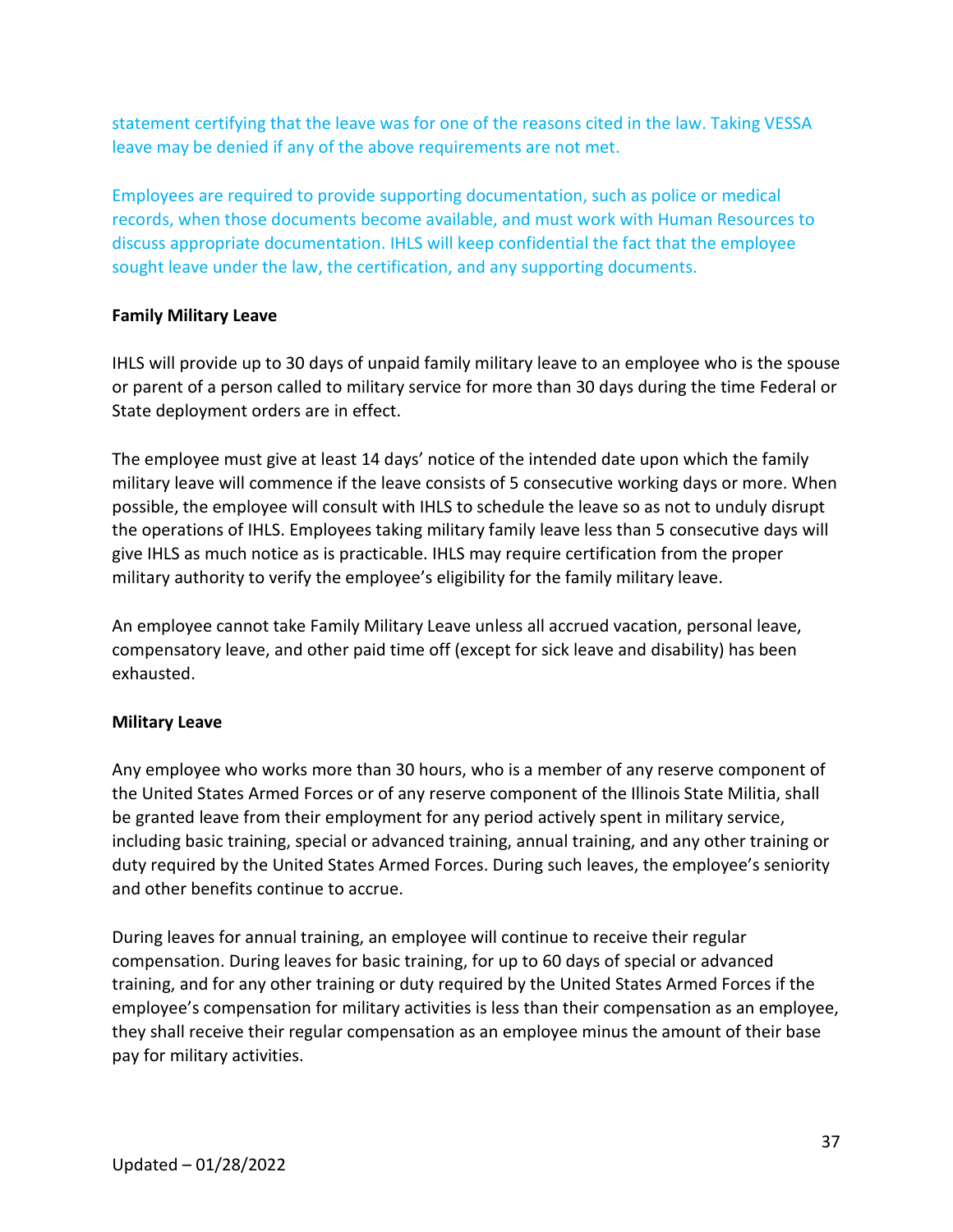Employees who are required to serve in the Armed Forces must give advance written or verbal notice for military duty, unless giving notice is impossible, unreasonable, or is precluded by military necessity.

# <span id="page-38-0"></span>**Medical/Sick Leave**

All full-time employees earn leave with pay at the rate of 12 days per fiscal year, accrued each pay period. Employees working 30-39 hours a week will be given medical/sick leave on a prorated basis. This leave may be taken as soon as it is accrued. This leave is accumulated without a maximum and it is not paid out to the employee but may be deposited into the IHLS sick bank upon separation of employment.

The leave may be used for personal illness, injury, or medical appointments or for occasions which require the employee to be the primary caregiver for a member of the immediate family or household who is ill or injured. "Immediate family" consists of parent/guardian, child, grandparent, grandchild, spouse, domestic partner, parent of spouse, brother, sister, and all parallel step and foster relationships. "Household" includes anyone maintaining a family relationship living in an employee's home or any situation in which the employee is serving in loco parentis (a person who has put themselves in the situation of a lawful parent by assuming the obligations incident to the parental relationship).

Retiring IMRF members may receive pension service credit for unused sick leave per the guidelines specified by IMRF. Effective June 2014 new IMRF members do not have this option. There will be no other compensation for medical and sick leave earned but not taken, and each employee is expected to exercise good judgment and prudence in taking such leave.

Any employee who anticipates being absent for three workdays or more is required to file under the Family Medical Leave Act. After three consecutive days of medical leave, a doctor's statement may be required to return to work. A doctor's statement may also be required to ensure that an employee is fit for duty or when an employee is suspected of abusing their medical leave privileges. The doctor's statement must include information on the nature of the illness/injury and the date the employee is fit to perform their duties and return to work.

# <span id="page-38-1"></span>**Sick Bank**

A Sick Bank shall be created for the benefit of staff members who have a serious medical condition requiring an extended absence, and who have exhausted their own sick, vacation, and personal leave. Sick days can be donated by current employees or IHLS can credit unused sick days upon separation of employment. The Executive Director and aHR Representative shall establish procedures governing the eligibility criteria, operation, and dissolution of the Sick Bank.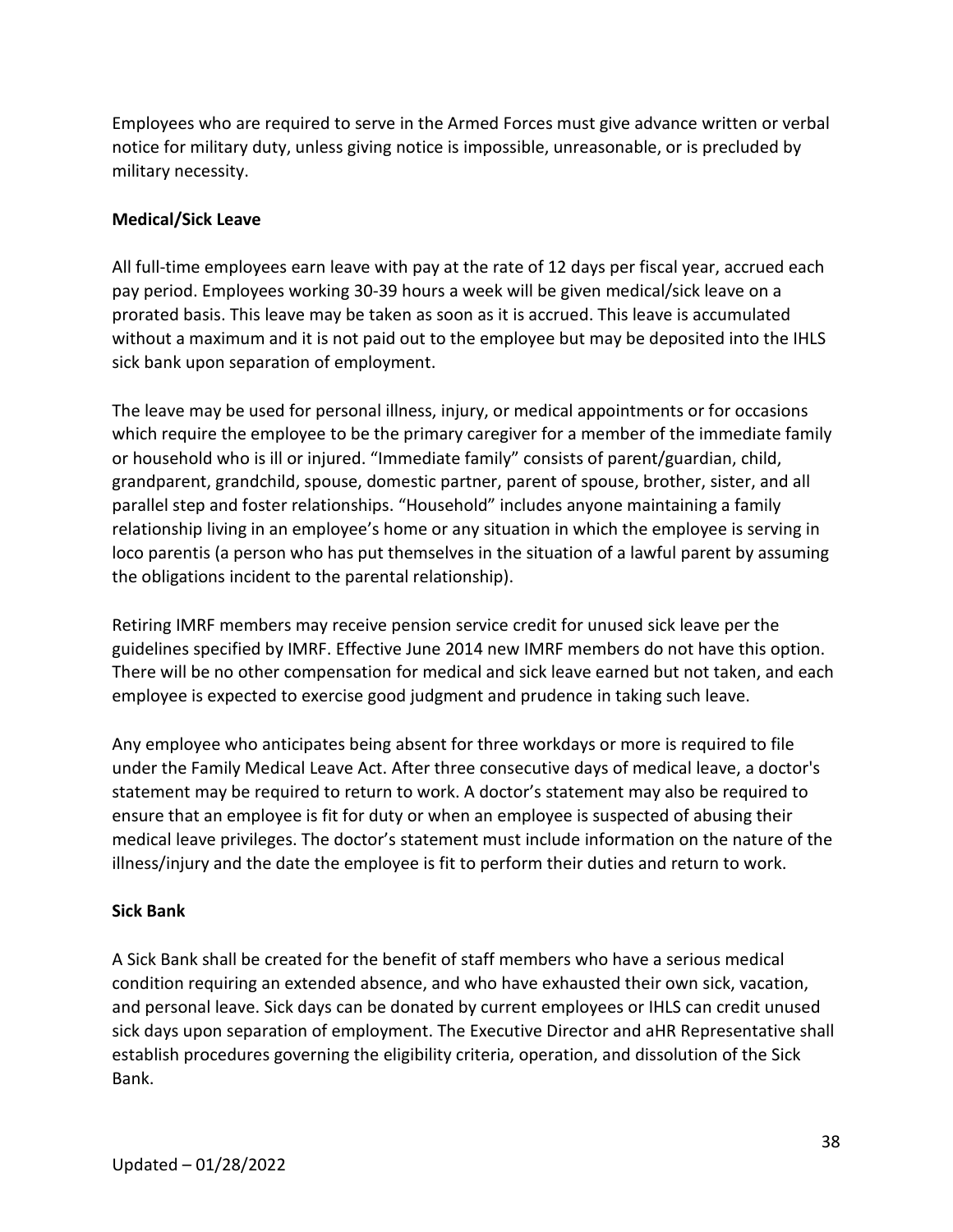Full-time employees are allowed to donate up to 10 sick days per fiscal year. Upon separation of employment, IHLS may credit up to 50% of a former employee's unused sick days to the sick bank.

To be eligible to request days from the sick bank, the employee must have previously donated at least one day to the sick bank and been employed by IHLS for a minimum of one year. For employees who do not earn sick days, i.e., part-time employees, they must be employed for one year, but the donation requirement is waived. All sick days received are calculated to equal the same number of hours the employee is normally scheduled to work each day. No more than 30 calendar days may be used by any employee in a fiscal year.

# <span id="page-39-0"></span>**School Visitation**

Under the Illinois School Visitation Rights Act (820 ILCS 147/30) an employee must be granted a leave of up to a total of 8 hours during any school year, and no more than 4 hours of which may be taken on any given day. School visitation is to be used to attend school conferences or classroom activities related to the employee's child if the conference or classroom activities cannot be scheduled during nonworking hours. However, such leave must not unduly disrupt the operations of IHLS, and no leave may be taken by an employee unless the employee has exhausted all accrued vacation leave, personal leave, and any other leave that may be granted to the employee except sick leave and disability leave. At least 7 days' advance notice must be given. In emergency situations, no more than a 24-hour notice shall be required. The employee must have been employed at least six (6) months and have been employed at least half-time.

## <span id="page-39-1"></span>**Bereavement Leave**

Bereavement leave is allowed for all employees as follows: a maximum of five scheduled workdays is available for the funeral and bereavement of a spouse, domestic partner, son, daughter, parent, sibling, grandchild, grandparent, aunt, uncle, other relative residing in the employee's household, and all parallel step, foster, and in-law relationships. "Household" includes anyone maintaining a family relationship living in an employee's home or any situation in which the employee is serving in loco parentis (a person who has put themselves in the situation of a lawful parent by assuming the obligations incident to the parental relationship).

## <span id="page-39-2"></span>**Child Bereavement Leave Act**

Under the Child Bereavement Leave Act of Illinois (820 ILCS 154/) eligible employees of public and private employers with more than 50 employees are entitled to a maximum of 2 weeks (10 workdays) of unpaid bereavement time following the death of a child. Employees may be entitled to up to 6 weeks of bereavement time in the event of the death of more than one child during a twelve-month period.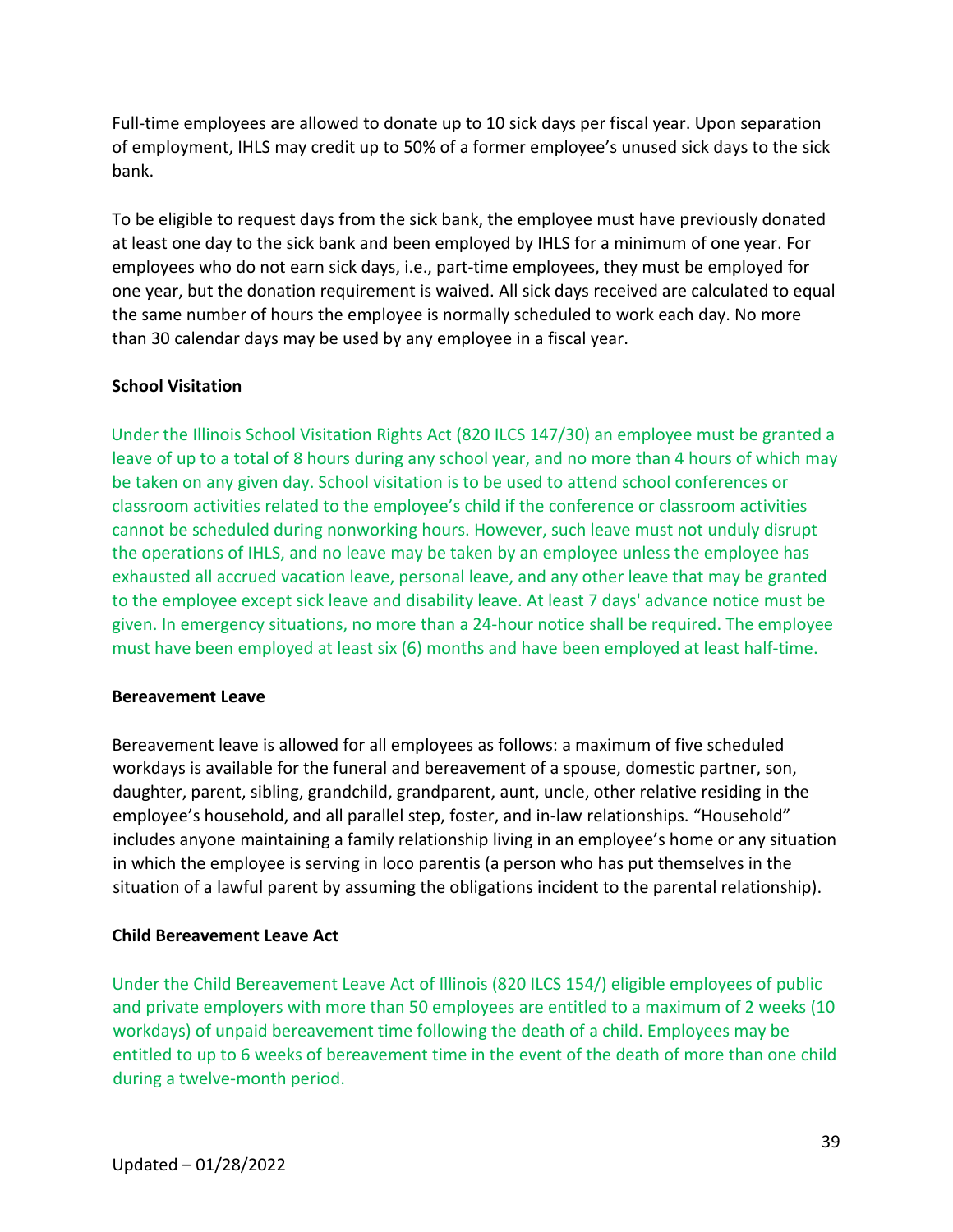The time may be used to attend the funeral or alternative to a funeral, make arrangements necessitated by the death, or to grieve the death of the child. The leave must be completed within 60 days after the date the employee receives notice of the death of the child. Employers are entitled to 48 hours of notice before the leave unless it is not practicable. Employers may require documentation to verify the necessity of the leave.

An employee is eligible for leave after 1,250 hours of service with the employer during the prior 12-month period. Child bereavement leave may not be taken in addition to unpaid leave permitted under the Family and Medical Leave Act (FMLA)(29 U.S.C. 2601 et seq.) , and may not exceed unpaid leave time allowed under that law (FMLA).

## <span id="page-40-0"></span>**Holidays**

IHLS observes ten paid holidays annually: New Year's Day; Martin Luther King Jr. Day, Memorial Day, Independence Day, Labor Day, Thanksgiving Day and the following day, Christmas Eve Day, Christmas Day, and New Year's Eve.

A holiday schedule is posted at the beginning of each fiscal year on the IHLS website and on our IHLS Intranet. Holidays falling on a Saturday will be observed on the preceding Friday. Holidays falling on a Sunday will be observed the following Monday. The only exception to this rule is if we are already observing that day as a holiday. Please refer to the holiday schedule for exact dates in which IHLS observes as a holiday.

The following conditions apply to IHLS Holiday pay policy:

- Employees who work 30 hours or more in a scheduled work week will receive a paid holiday.
- Employees that work 30-39 hours per week will receive holiday pay at a prorated rate. The prorated rate will be determined based on your routinely scheduled work week. *For example, if you work 32 hours a week you will be paid 6.4 hours of Holiday Pay (32/40 \*8hr).*
- Holiday hours will be paid in 8-hour increments for full-time employees.
- If a holiday falls on your normally scheduled day off, you will be given a floating holiday to ensure that you receive 10 holidays annually.
- Holiday pay will not be considered as time worked for the purpose of overtime calculations.
- In the event an employee works on a holiday, they will accrue holiday hours that they may choose another day off lieu of the scheduled holiday. Any holiday hours must be taken by the end of the fiscal year in which they are received, or they will be lost.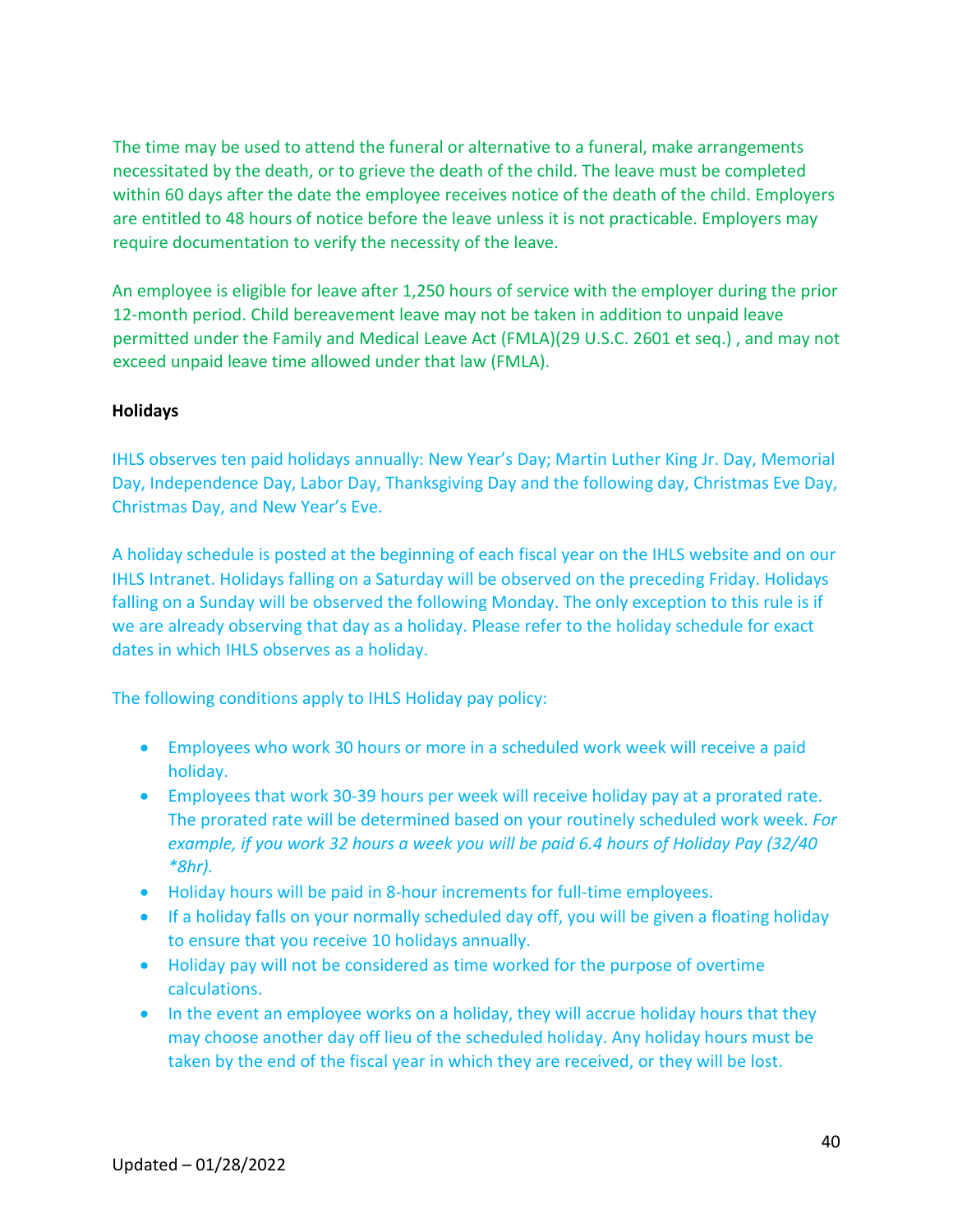- All non-exempt employees that are required to work on a holiday will receive pay at time and a half.
- To accommodate employees of varying religions, employees may choose to work one of the above listed holidays and use that time to be absent during a religious holiday of their choice. This must be pre-approved by your supervisor. Any holiday hours must be taken by the end of the fiscal year in which they are received, or they will be lost.
- Holiday leave hours earned will not be paid out upon termination.

# <span id="page-41-0"></span>**Vacations**

Vacation time is provided for each employee who works 40 hours a week and offered to employees who regularly work 30-39 hours on a prorated basis. Vacation time is accrued per pay date and may be taken as it is accrued. Increases in vacation occur on the pay day following each employee's anniversary date.

Professional Staff earn 20 vacation days during the first through 15th year of service. Beginning in the 16th year of service, professional employees earn one additional vacation day for each additional year of service until a maximum of 25 vacation days is attained. Support Staff earn 10 vacation days for the first year of service. One additional day of vacation is earned for each year of service until the employee reaches 20 vacation days (eleven years of service). After 20 years of service and thereafter, support staff earn 25 vacation days.

Vacation leave may be used in 30-minute increments. Employees are not allowed to accumulate more than two times the annual amount of vacation which would be paid (at the employee's current rate of pay) upon termination. At the beginning of each fiscal year, any employee who has more vacation time will lose any vacation time that is over their approved amount. No employee should ever have more than 50 vacation days at the beginning of any fiscal year.

Any exceptions to the policy must be approved (in writing) by the HR Representative or the Executive Director.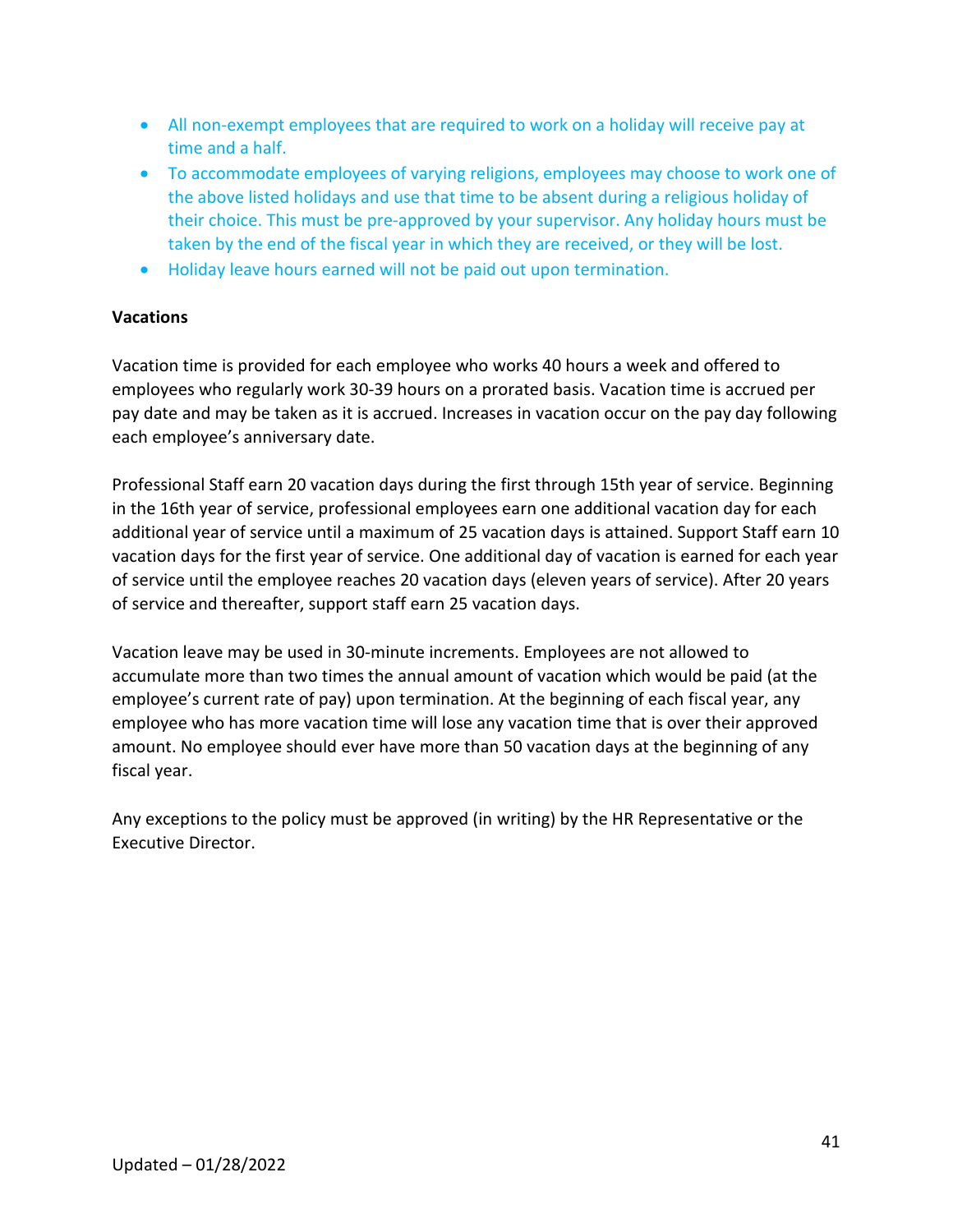#### **Professional Staff (40-hour work week)**

| Years of Employment | Days Earned | Hours Earned | Hours Earned   |
|---------------------|-------------|--------------|----------------|
|                     | Per Year    | Per Year     | Per Pay Period |
| 1 through 15        | 20.00       | 160.00       | 6.15           |
| 16                  | 21.00       | 168.00       | 6.46           |
| 17                  | 22.00       | 176.00       | 6.77           |
| 18                  | 23.00       | 184.00       | 7.08           |
| 19                  | 24.00       | 192.00       | 7.38           |
| 20                  | 25.00       | 200.00       | 7.69           |
| thereafter          |             |              |                |

#### **Support Staff (40-hour work week)**

| Years of Employment | Days Earned | <b>Hours Earned</b> | <b>Hours Earned</b> |
|---------------------|-------------|---------------------|---------------------|
|                     | Per Year    | Per Year            | Per Pay Period      |
| $\mathbf{1}$        | 10.00       | 80.00               | 3.08                |
| $\overline{2}$      | 11.00       | 88.00               | 3.38                |
| 3                   | 12.00       | 96.00               | 3.69                |
| 4                   | 13.00       | 104.00              | 4.00                |
| 5                   | 14.00       | 112.00              | 4.31                |
| 6                   | 15.00       | 120.00              | 4.62                |
| $\overline{7}$      | 16.00       | 128.00              | 4.92                |
| 8                   | 17.00       | 136.00              | 5.23                |
| 9                   | 18.00       | 144.00              | 5.54                |
| 10                  | 19.00       | 152.00              | 5.85                |
| 11 through 19       | 20.00       | 160.00              | 6.15                |
| 20 and thereafter   | 25.00       | 200.00              | 7.69                |

#### <span id="page-42-0"></span>**Birthday Leave**

This benefit is only for part-time employees. Available at the time of hire, part-time employees can take their birthday off with pay equal to the same number of scheduled work hours for the day. The day off doesn't necessarily have to be on the actual birthday, but it must be taken (with supervisor approval) before the next birthday or it is forfeited. Likewise, if employment is terminated, the day is forfeited, and no compensation shall be paid to the employee.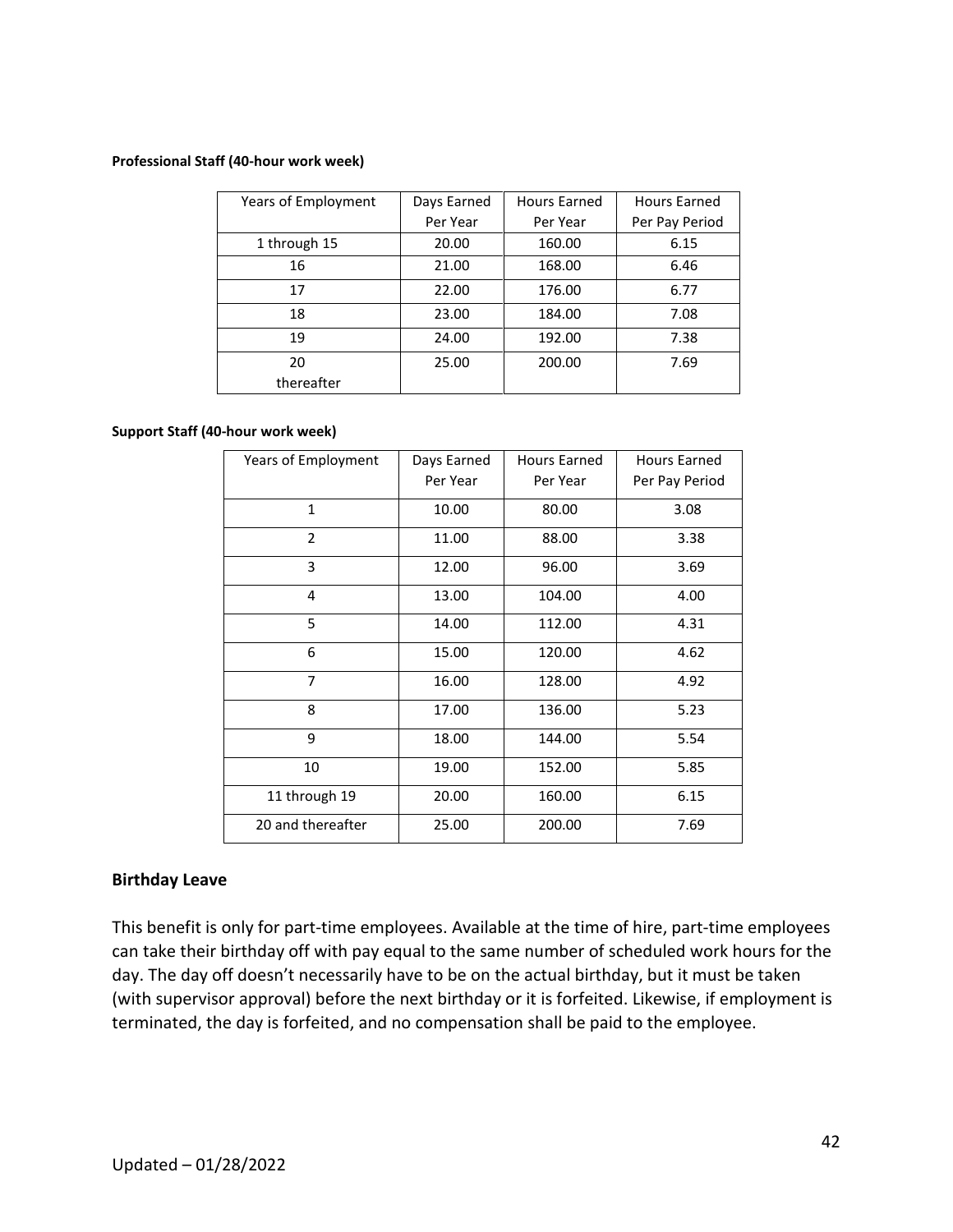## <span id="page-43-0"></span>**Personal Leave**

#### **Eligibility**

Personal leave is provided for all employees, both full-time and part-time, and is available upon the first date of hire. For record-keeping purposes, IHLS will issue employees' personal leave up front as of July 1<sup>st</sup> of every fiscal year. Personal leave allotment begins upon hire or transfer into an eligible position, as noted above. Personal leave is prorated for new hires based on the employee start date.

#### **Allotment Rate**

| <b>Employee Type</b>                      | <b>Personal Leave</b> |
|-------------------------------------------|-----------------------|
| Employees working 40 hours a week         | 40 hours              |
| Employees working 30-39 hours a week      | Prorated *            |
| Employees working 29 hours or less a week | 16 hours              |

*\*For example, an employee who works 32 hours per week is eligible for 32 hours of personal leave (32/40\* 40)*

Personal leave must be taken by the end of the fiscal year in which it is received, or it will be lost.

The following conditions apply to IHLS Personal Leave Policy:

- To take personal leave, an employee must notify the supervisor prior to the day of absence, if possible, or satisfy the notification set forth in the Attendance Policy.
- Although personal leave may be scheduled for use the day before or after a paid holiday or to extend vacations or weekends, this type of scheduling is dependent upon the advance approval of the supervisor. Consideration will be given to whether the hours can be covered by other staff members.
- Unused personal leave will be paid out upon termination.
- Personal leave will not be considered as time worked for the purpose of overtime calculations.
- Hours per week are based on the employee's offer letter or employee change form.

## <span id="page-43-1"></span>**Unpaid Leave**

An Unpaid Leave of Absence may be granted at the discretion of the Executive Director. Unpaid leave will not exceed more than 90 days.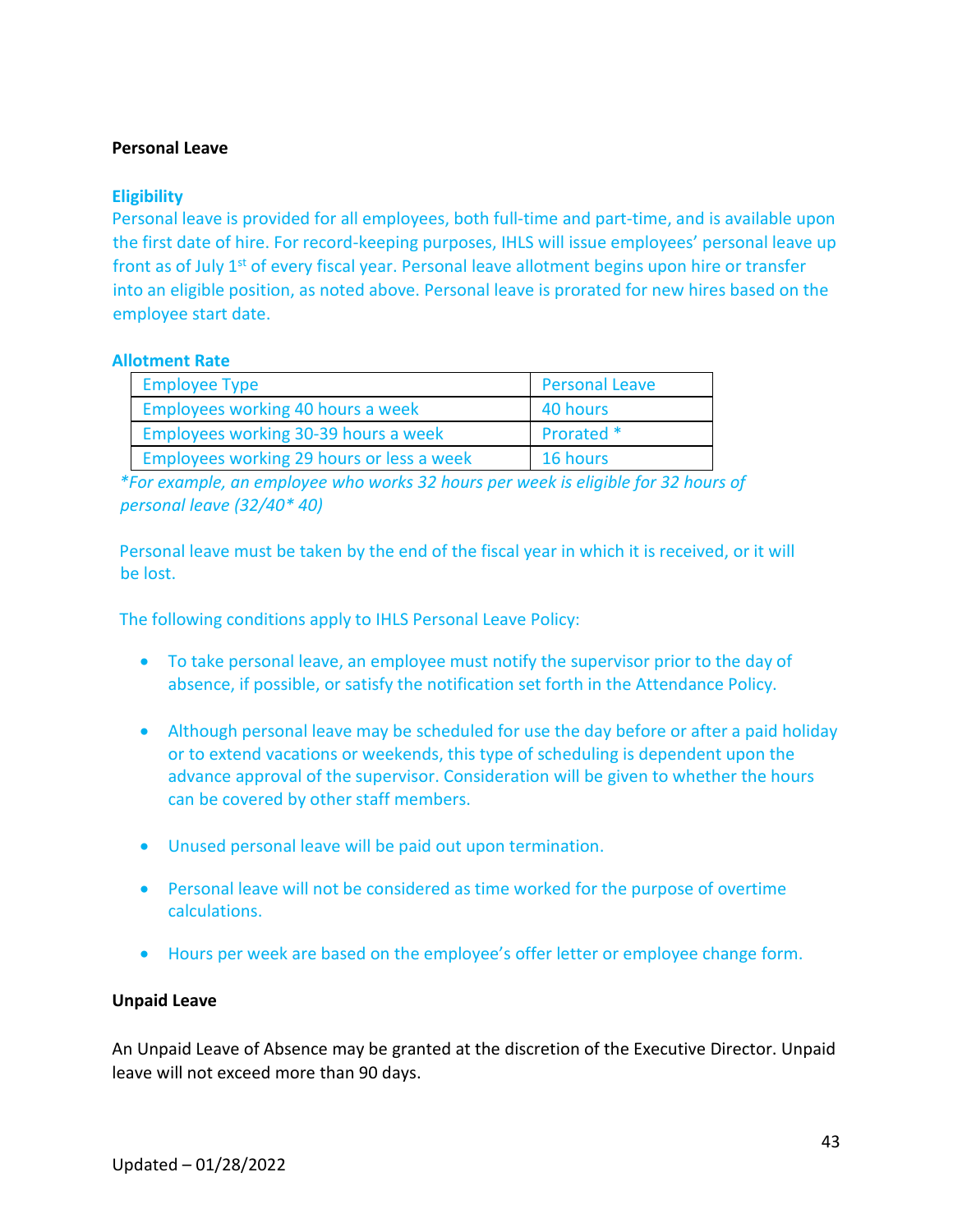Requests for unpaid leave must be submitted at least 30 days in advance of the date the employee would like the leave to begin or, in emergency situations, with as much advance notice as is practicable, using IHLS' timekeeping system. (Normally, this should be within two business days of when the need for the leave becomes known to the employee.) The employee must have used all accrued time off before requesting unpaid leave. Documentation to substantiate the need for absence may be required. Continuation of group health insurance provisions, as outlined under FMLA, applies to unpaid leaves.

Reinstatement cannot be guaranteed to any employee requesting an unpaid leave. However, IHLS will endeavor to place employees returning from leave in their former position or a position comparable in status and pay, subject to budgetary restrictions and IHLS' need to fill vacancies, and its ability to find qualified temporary replacements.

An employee on unpaid leave must submit a written notice of their intent to return to work. If this procedure is not followed or if an employee does not return to work as scheduled, they will be considered to have voluntarily resigned.

Employees who are on unpaid leave for more than 30 working days will be responsible for paying the full cost of their medical benefit premiums and do not accrue other benefits.

All questions regarding unpaid leave of absence should be directed to the supervisor and/or the HR Representative.

# <span id="page-44-0"></span>**Benefits**

# <span id="page-44-1"></span>**Health, Vision, and Dental Insurance**

IHLS contributes a portion of the premium for group health insurance (such as medical, dental, and vision) for all employees who routinely work 40 hours per week. Employees who are regularly scheduled to work 30-39 hours per week will be offered health insurance at a prorated rate. Coverage begins on the first day of employment and becomes effective per the terms of such enrollment period and completion of required documentation. Employees have the option to cover their eligible family dependents by paying the additional premiums themselves. A summary of the benefits covered can be obtained from the Human Resources office.

Each year, IHLS will evaluate health insurance options with the intent of providing the best possible health insurance within available financial resources.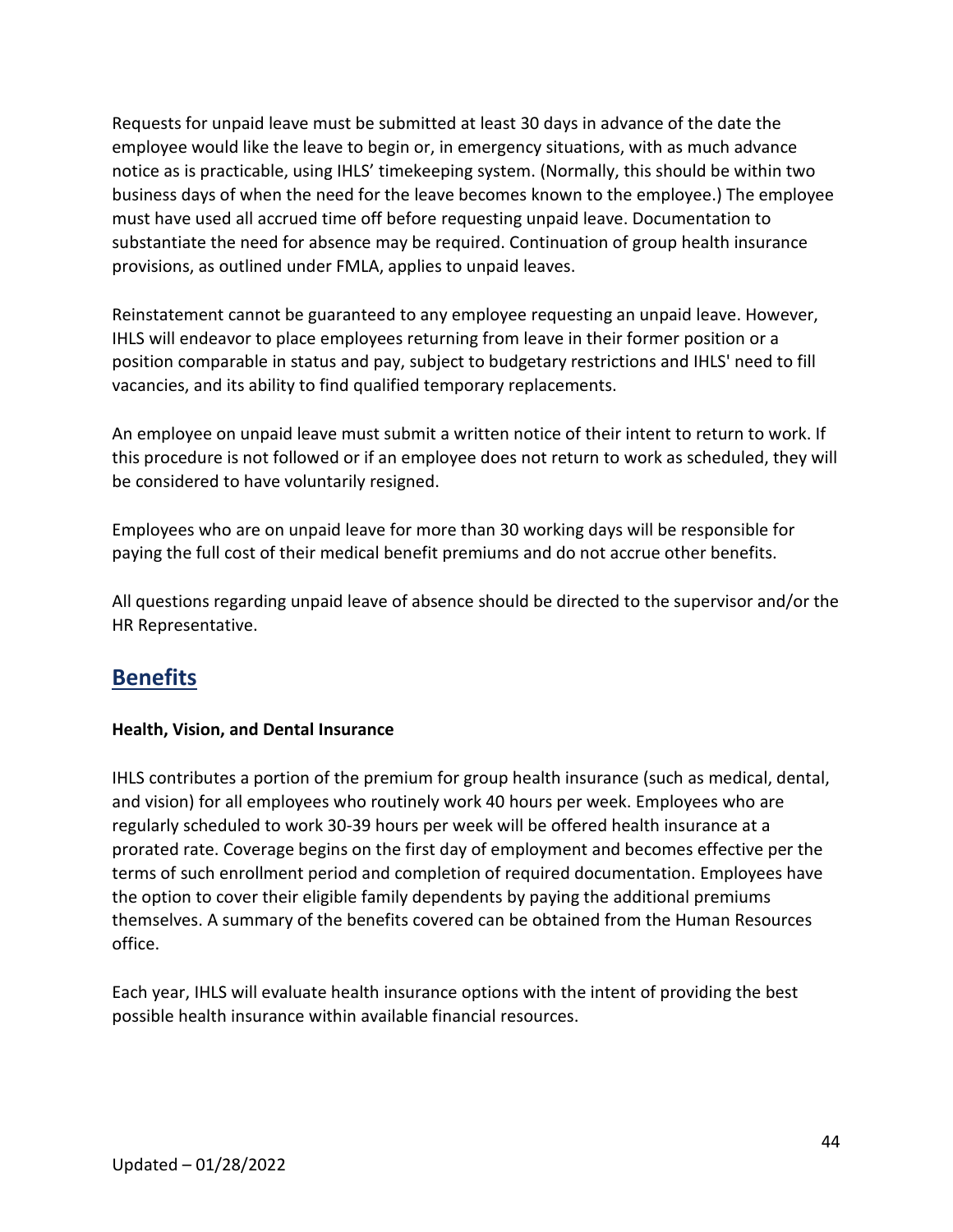## <span id="page-45-0"></span>**Supplemental Health Plan**

IHLS offers supplemental health plans that will help you with costs associated with hospital indemnity, critical illness, and off-the-job accidents. You can request summary plan descriptions for these plans through the Human Resources Office.

# <span id="page-45-1"></span>**Life Insurance**

Term life insurance will be provided by IHLS to all employees. Each year IHLS will evaluate life insurance options. If IHLS cannot pay the entire cost of the premiums for life insurance, employees will be asked to share in that cost.

# <span id="page-45-2"></span>**Pension Plan (Illinois Municipal Retirement Fund or IMRF)**

Employees who routinely work 1,000 or more hours per year are eligible to participate in the Illinois Municipal Retirement Fund (IMRF) pension plan. If you are working in a position that qualifies for IMRF you must contribute as the IMRF is not an optional program. The Illinois Pension Code determines how IMRF operates and administers IMRF benefit plans. Under the Illinois Pension Code, employees contribute 4.5% of their wages or salaries to the fund. Employers contribute at annual specified contribution rates as determined by the Illinois Municipal Retirement Fund. Plan descriptions of this program are available from Human Resources as part of our goal to be good stewards of public funds. The Illinois Heartland Library System (IHLS) has adopted a Pension Management Safeguards Policy, which is presented below:

*IHLS will adhere to Illinois Municipal Retirement Fund (IMRF) guidelines and will not permit endof-career payouts in a way to pad or "spike" pensions. For example, but not by way of limitation, IHLS shall not pay out accrued but unused vacation time prior to the actual date of employment termination and shall not increase an employee's compensation or pay a retirement bonus timed to pad or "spike" an employee's IMRF pension.* 

*Notwithstanding any other policy or practice to the contrary, IHLS recognizes that compensation increases paid during the final years of employment with the purpose of increasing a participant's pension beyond the limitations of section 7-116 of the Illinois Pension Code, as amended from time to time, are not compatible with good pension plan administration and may be one cause of pension plan underfunding. Therefore, all compensation increases authorized or granted to IHLS employees in their final years of employment as defined in the Pension Code will not exceed the limitations defined by that statute for the purpose of increasing a participant's pension beyond the limitations of 7-116. This prohibition includes, but is not limited to, payment of accrued but unused vacation or other benefit time prior to an employee's actual date of retirement or separation, payment of a bonus at retirement, as well as granting a wage increase*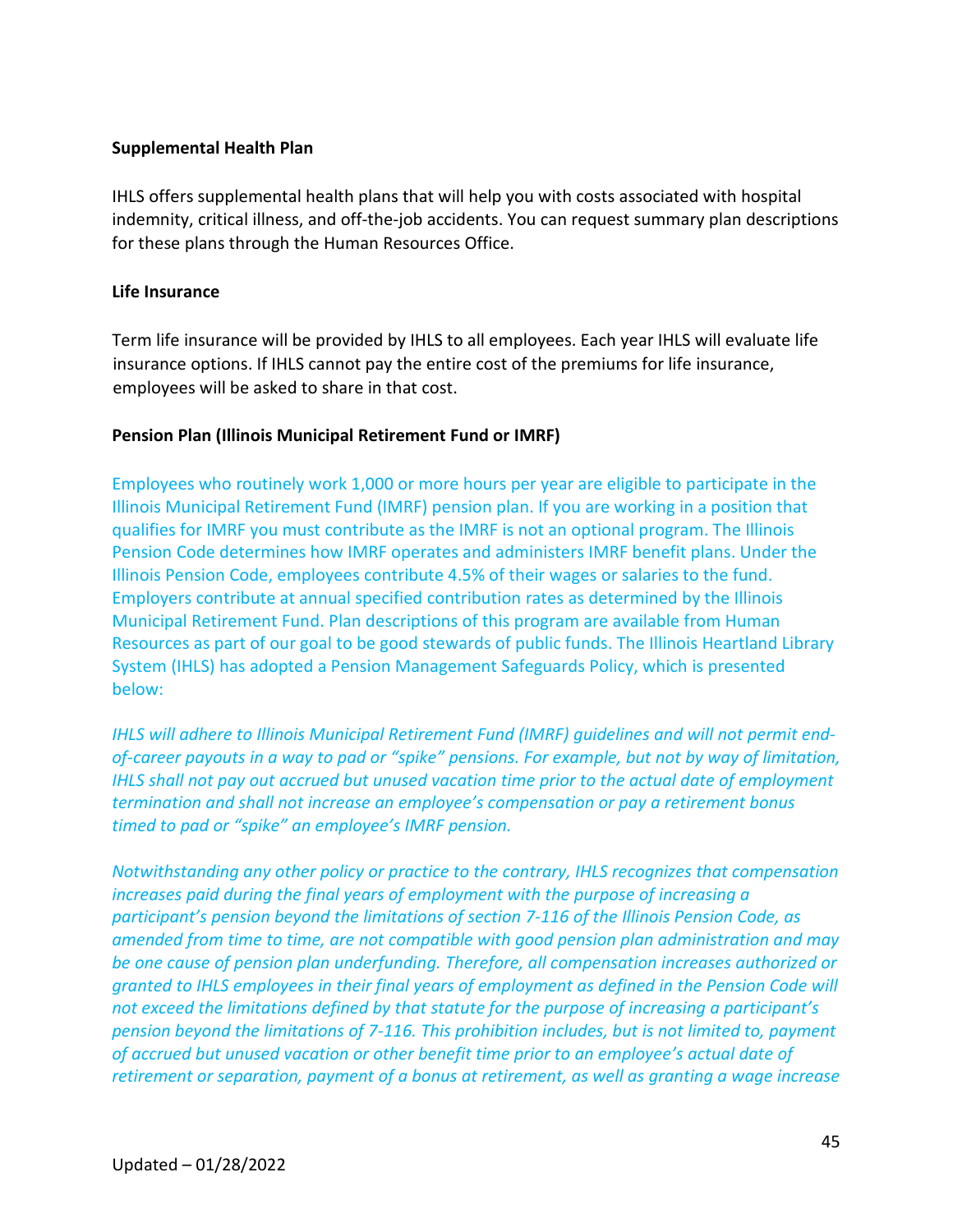*which exceeds the statutory limitations when not the result of a promotion or transfer to a new position.* 

# **Before retirement and within 60 days after, no pre-arrangement (even an informal one) can be made between a retiring member and an IMRF employer that the member will return to work.**

To learn more about your benefits, please visit the member publications page on the IMRF website at [www.imrf.org.](file://br-edw-fs1.ihls.lcl/HR$/Personnel%20Committee/www.imrf.org)

# <span id="page-46-0"></span>**Employee Assistance Program (EAP)**

An Employee Assistance Program will be available to all employees at the expense of IHLS. The EAP program is designed to assist employees in dealing with personal problems that might adversely impact their work performance, health, and well-being. EAP services generally include assessments, short-term counseling, and referral services for employees and their household members. Any information or issues shared by an employee with an EAP representative will be kept completely confidential unless the employee provides permission to share such information.

Each year, IHLS will evaluate its financial situation. If IHLS cannot pay the entire cost of an EAP program, employees will be asked to share in that cost. For more information and how to access the EAP program please contact Human Resources.

# <span id="page-46-1"></span>**Consolidated Omnibus Budget Reconciliation Action (COBRA)**

In accordance with the Consolidated Omnibus Budget Reconciliation Action (COBRA), IHLS will arrange for an employee to continue receiving health insurance benefits for up to 18 months when an employee leaves IHLS. If the qualifying event is the employee's quitting, termination, or reduction in hours, COBRA benefits last for **18 months**. If the qualifying event is the employee's death, the employee's divorce or legal separation, or the dependent's loss of dependent status under the plan, COBRA benefits last for **36 months**. The employee or dependent must pay the total cost of the continued health insurance coverage. Such premiums must be received by the 15th of each month to pay for insurance coverage for the next month.

# <span id="page-46-2"></span>**Travel/Expense Reimbursement Policy**

Employees or officers traveling on IHLS business will have reasonable authorized expenses paid as defined in the Local Government Travel Expense Control Act (50 ILCS 150). The travel must be pre-approved by the employee's supervisor and the Executive Director. Expenditure for travel cannot exceed the predetermined maximum without IHLS Board approval. IHLS will only approve travel expenses for employees or officers if the travel is necessary to complete official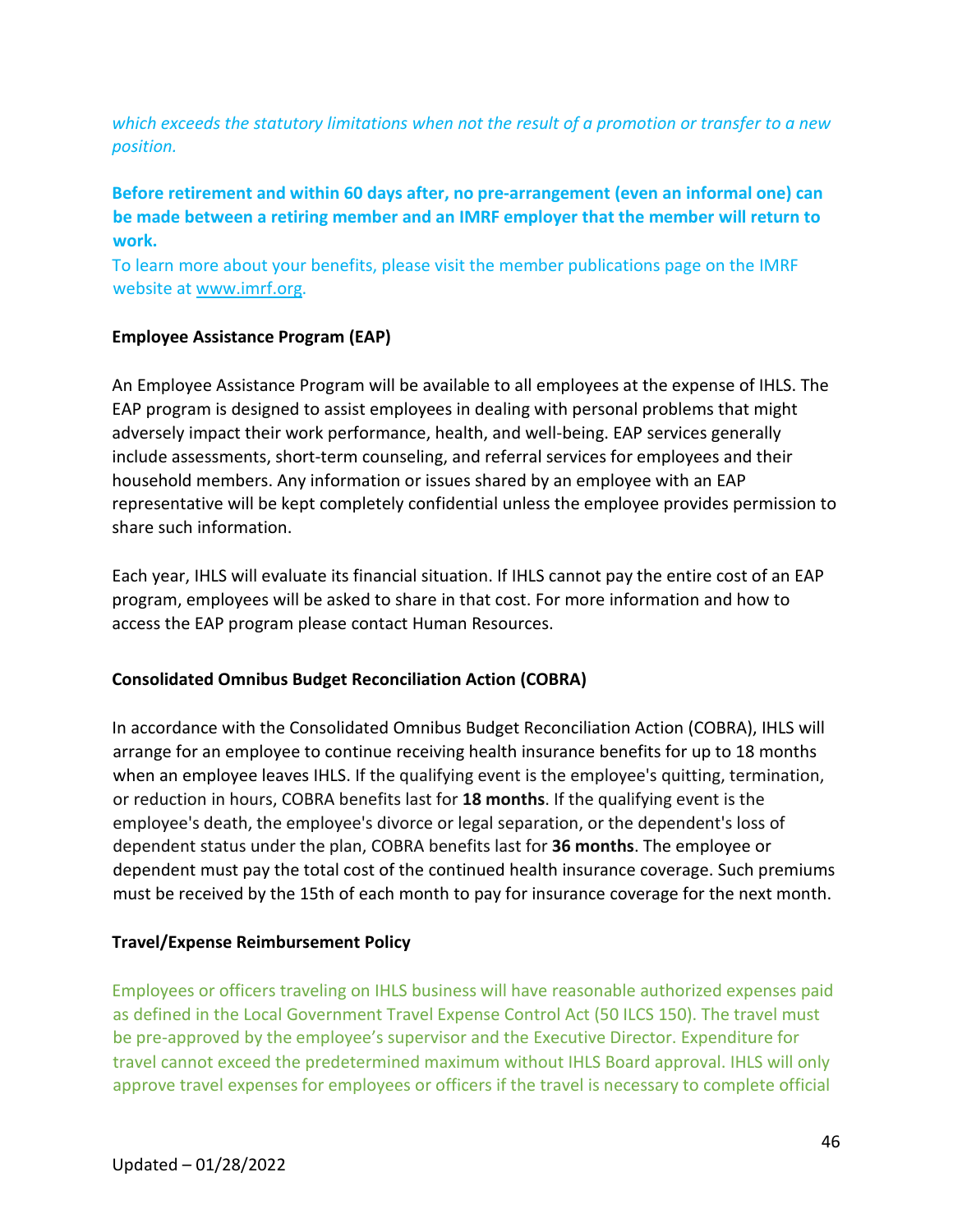system business, for the education of employees or officers, or necessary to obtain information for the betterment of the system in some capacity. Employees and officers are required to conduct their travel in the most cost-effective manner. Whenever possible and cost effective, business travel arrangements will use governmental entity discount rates. Actual travel time to get to and from meetings and conferences may be recorded as work time.

The total maximum for any travel for IHLS purposes allowed is \$3,000.00 for any single event/trip. In the event of an emergency or extraordinary circumstance, reimbursement may be approved over the \$3,000 maximum reimbursement limit if approved by a majority of the IHLS Board at a properly noticed and regularly scheduled board meeting subject to a roll call vote.

There is no prohibition on a spouse and/or family member accompanying an employee on an official out-of-town trip which is eligible for reimbursement under this policy, provided that their presence does not detract from the performance of duty and all expenses attributable to the family member is paid by the employee.

# **Transportation**

Travel by airplane, train, bus, or car between your home and your business destination will be reimbursed if it is not travel from home to or from your regular work location.

When an IHLS vehicle is not available, private vehicles may be used provided that verification of personal vehicle liability insurance and proof of a current, valid driver's license has been previously provided to the Human Resources Office. The maximum mileage reimbursement will be based on the prevailing current IRS rate**.** 

An employee who finds it more convenient to drive his or her personal vehicle to conduct IHLS business instead of an available IHLS vehicle will be reimbursed for the cost of fuel only (based on the miles driven and the average cost of fuel). Based on information provided by the Federal Department of Transportation, the average miles per gallon used will be 22.4 for automobiles and 18 for SUVs and light trucks. The cost of fuel will be based on the information supplied for the metropolitan area nearest the destination and/or IHLS office where the employee works and the date of the travel. Fuel prices can be obtained at:

<http://fuelgaugereport.aaa.com/?redirectto=http://fuelgaugereport.opisnet.com/ILmetro.asp> or by using the local fuel price.

When traveling outside the IHLS service area, all travel shall be by the most economical mode of transportation available, considering travel time, cost, and work requirements. IHLS vehicles should be used, when possible, unless family members are accompanying the IHLS employee. When traveling to major metropolitan areas, public transportation should be considered as a less expensive mode.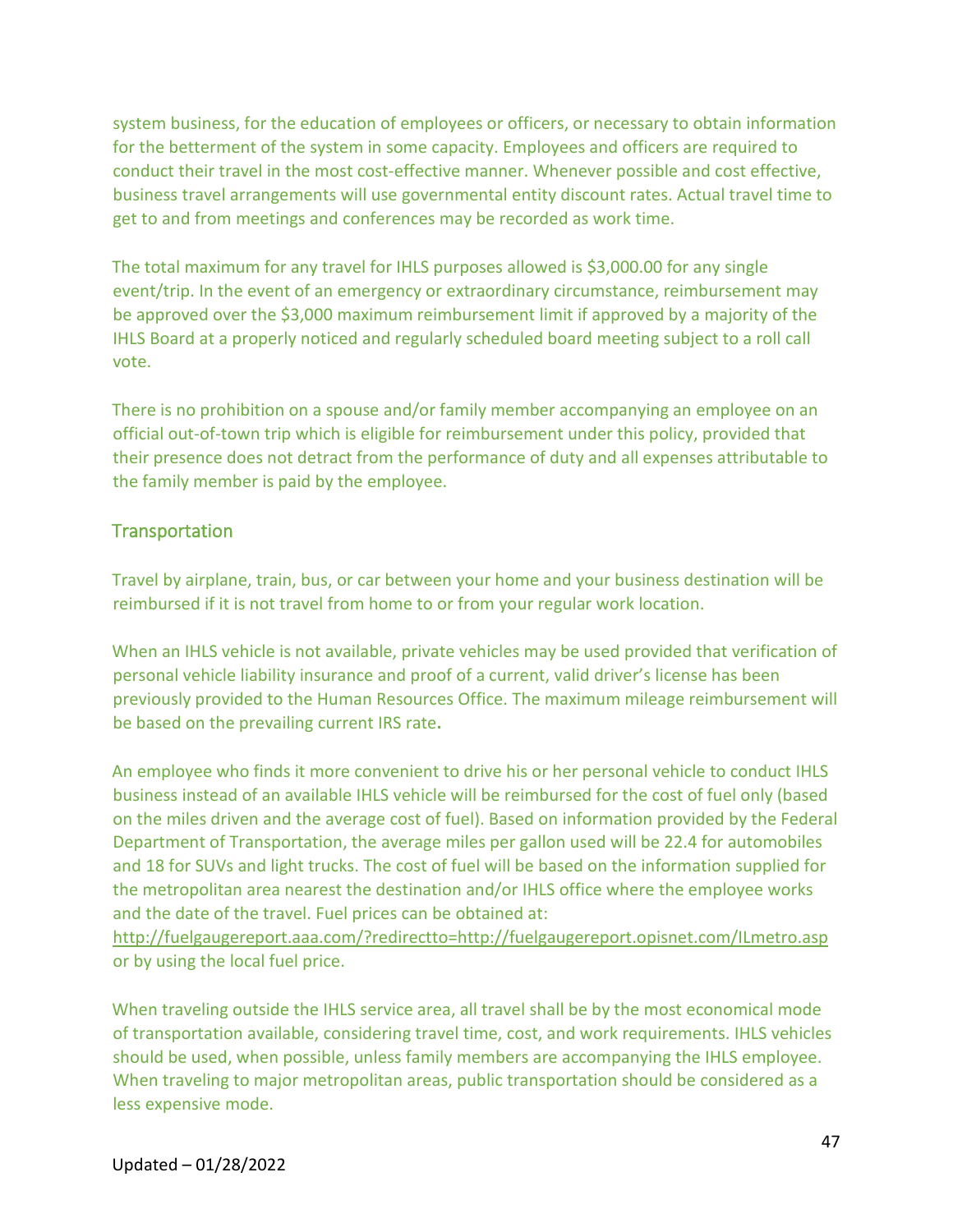When air travel is required, only coach fare will be paid by IHLS. Taxicab fares, tips, parking fees, bridge, road, and toll fees are also allowable expenses.

# Food

Costs of meals for employees or officers for each day of travel for IHLS business will be reimbursed. Expenses are to be authorized and approved by the Executive Director. Costs for meals cannot exceed the maximum daily per diem rate established by the United States Internal Revenue Service. Per diem guidelines for food can be found at [http://www.gsa.gov/portal/category/100120,](http://www.gsa.gov/portal/category/100120) and then selecting the year, the state, and the destination city or zip code.

Under normal circumstances, reimbursement will not be made for meals consumed in IHLS service areas during a regular working day. The following will be exceptions to this rule:

- 1. When a staff member attends an evening meeting in addition to a full working day.
- 2. When circumstances require that IHLS staff act as host to a visitor.
- 3. Other meal reimbursement as deemed necessary will be evaluated by the Executive Director on a case-by-case basis and be administered in a manner consistent with established limits.

# **Hotel**

Actual costs for hotel and motel accommodations, including taxes and reasonable tips, are limited to the minimum number of nights required to conduct IHLS business at the average single room rate of adequate hotel or motel accommodations nearest the destination. Employees are allowed to have single rooms without a roommate. Rates cannot exceed the maximum per diem rates determined by the United States Internal Revenue Service. These rates can be obtained at [http://www.gsa.gov/portal/category/100120,](http://www.gsa.gov/portal/category/100120) and then selecting the year, the state, and the destination city or the zip code. If an employee or officer's spouse or other family members share lodging, the employee or officer must pay any differences.

# Special Expenses

IHLS will reimburse employees or officers for the actual cost of other reasonable and prudent travel expenses, such as: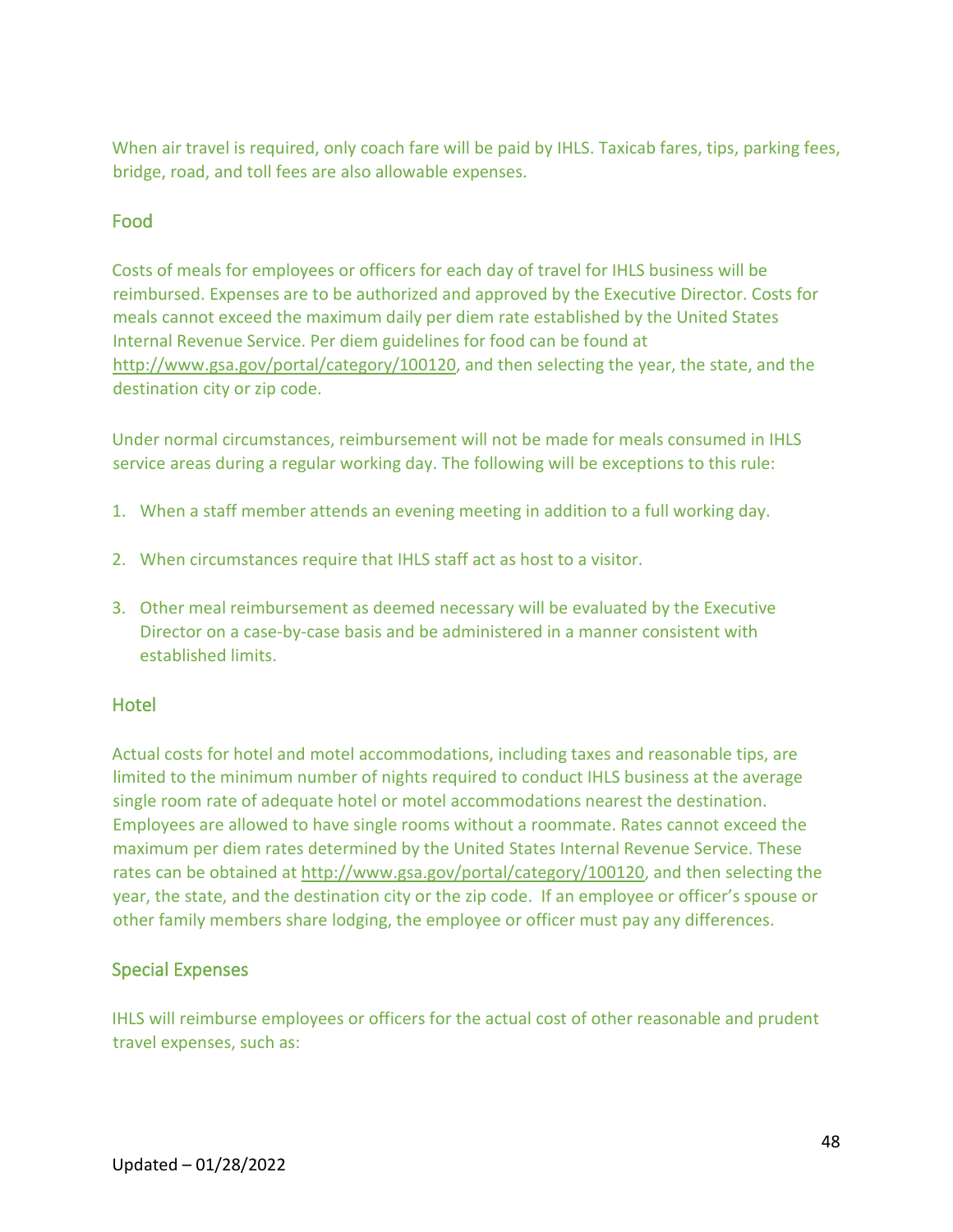- 1. Fares for taxis or other types of transportation between the airport, train, or bus station and the hotel, the hotel and the work location, or from one place of business to another.
- 2. Tips (limited to 20%) paid for services related to any allowable expense.
- 3. Business calls while on a business trip to include business communications by fax machine or other communication devices.
- 4. Other similar ordinary and necessary expenses related to business travel such as transportation to a meal when out of town and conducting IHLS business, printing materials for distribution at a meeting, or the purchase of incidental materials needed to make a presentation.
- 4. Conference and workshop registration fees.
- 5. Conference meal costs above the per diem meal limit, when it is clear that the excess meal cost was required.

IHLS will not reimburse employees for the cost of personal or entertainment expenses, such as:

- 6. Transportation if the employee is provided with a ticket or is riding free as a result of a frequent traveler or similar program.
- 7. Alcoholic beverages.
- 8. Personal telephone calls.
- 9. Coat check.
- 10. Late checkout and room guarantee charges (unless special circumstances exist and approval has been obtained from the Executive Director);
- 11. Valet parking service.
- 12. Shows, amusements, theaters, circuses, sporting events, or any other place of public or private entertainment or amusement, unless ancillary to the purpose of the program or event.
- 13. Repairs or towing of a private vehicle.
- 14. Parking tickets or other traffic tickets.
- 15. Charges associated with locksmith service.
- 16. Tips exceeding 20%

In addition, should an employee believe that he or she has incurred business-related expenses that are not otherwise covered by this policy (such as additional costs incurred due to the employee's use of his or her personal cell phone or Internet service for work-related purposes), the employee may submit his or her cell phone bill or Internet service bill along with an explanation of what additional portion of said bill(s) are attributable to work-related activities. Reimbursement for additional cell phone charges and/or Internet charges attributable to workrelated activities will be reimbursed when supporting documentation verifying such charges is presented.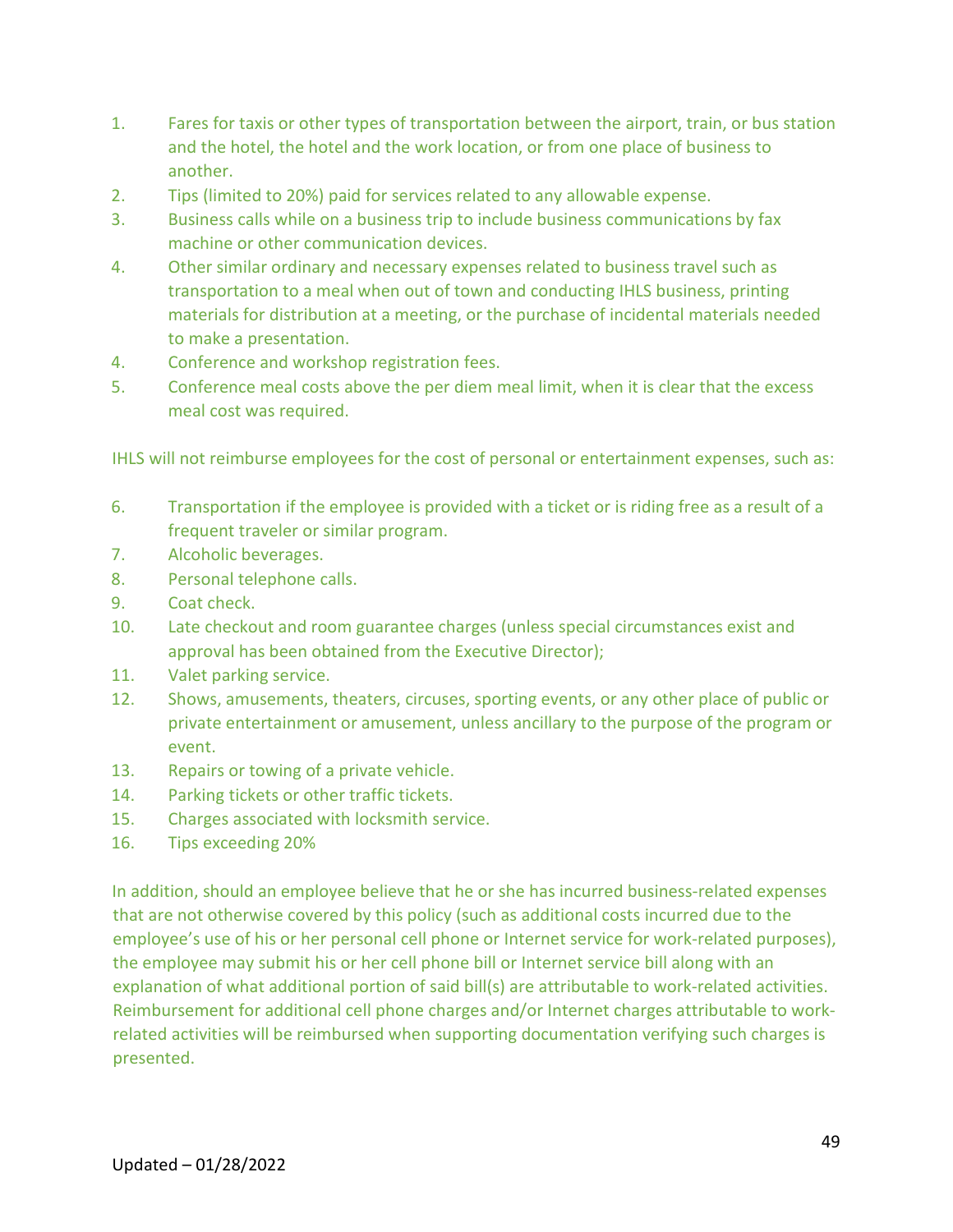# **Documentation**

No expenses shall be reimbursed without a reimbursement request form completely filled out with receipts or estimates (with reservations and confirmation numbers) attached. In the event that travel expense is prepaid, actual receipts must be turned in and attached to the reimbursement request form within 30 days of the completion of travel. Any amount paid in excess of the actual receipts filed must be repaid to IHLS within 30 days.

Any member of the governing Board or any officer or employee that exceeds the maximum allowed for travel may only be approved by a roll call vote at an open meeting of the governing Board. The reimbursement request form is the minimum documentation that must first be submitted, in writing, to the governing Board.

# <span id="page-50-0"></span>**Professionalism and IHLS Representation**

# <span id="page-50-1"></span>**Employee Respect and Behavior**

Each employee is expected to perform their duties honestly, efficiently, and courteously, recognizing that disagreements and informed debates are valuable tools to use in making informed decisions. Diverse opinions are valued, and ideas and creativity are encouraged by staff at all levels.

To avoid gossip and misunderstandings, every attempt will be made to provide information to everyone at the same time, regardless of their position. Everyone will have opportunities to give input and receive feedback on ideas.

Other acts of civility include being respectful of others by lowering voices when talking in work areas and keeping cellular telephones on vibrate.

IHLS is committed to maintaining a work environment free from rudeness, violence, threats, intimidation, and other disruptive behavior. Violence, threats, coercion, harassment or intimidation of others, interference with an individual's legal rights of movement or expression, or disruptions to the workplace will not be tolerated and all reports of incidents will be taken seriously and will be dealt with appropriately.

Except as required by applicable State law and as set forth in the Workplace Violence Policy, firearms and other dangerous weapons or materials are not allowed on IHLS property. Every employee's cooperation is needed to maintain a safe working environment. Employees should not ignore violent, threatening, intimidating, or other disruptive behavior. Any employee experiencing or witnessing imminent danger or actual violence involving weapons or personal injury should call 911 immediately and then notify a supervisor as soon as possible.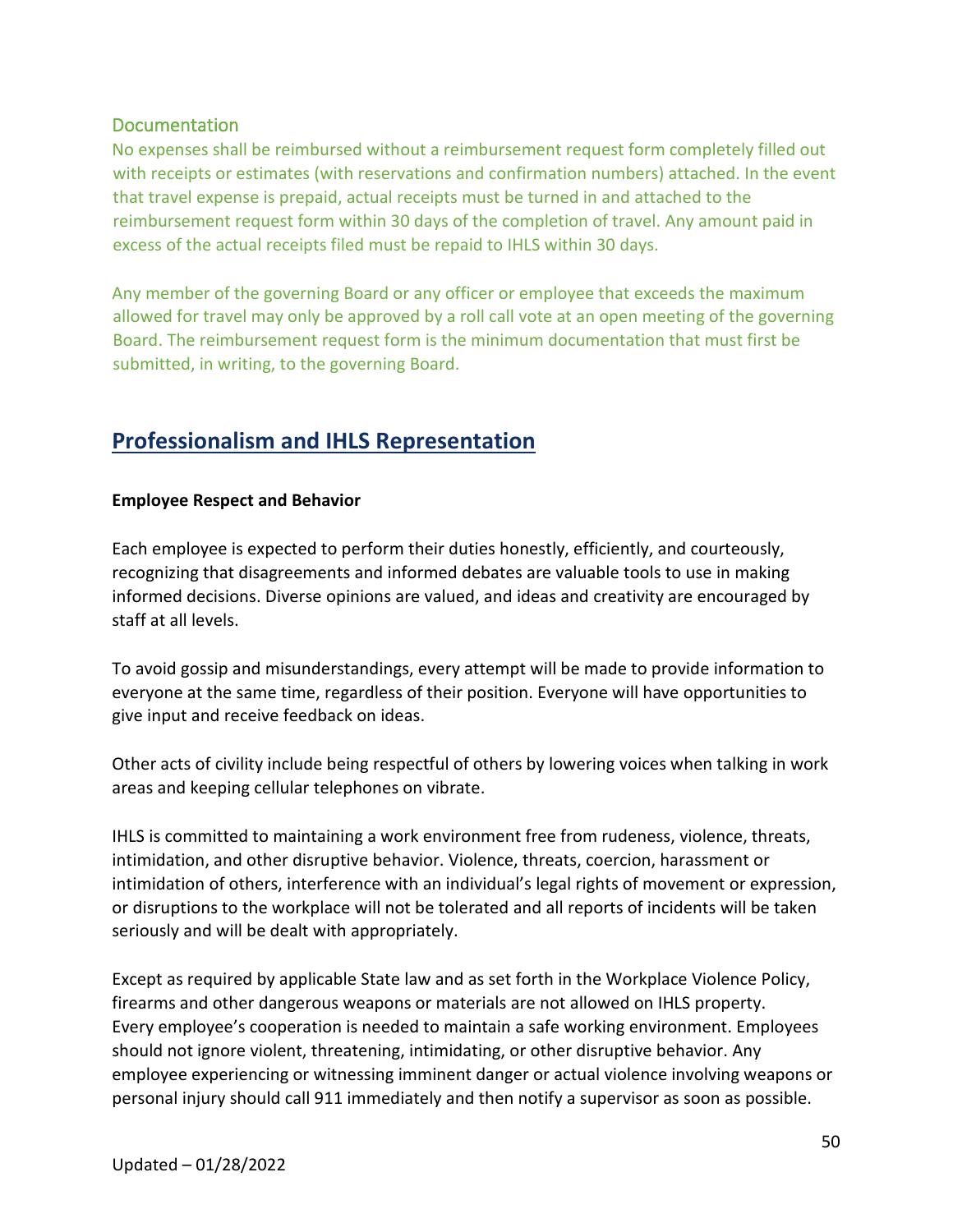Any employee observing or experiencing other inappropriate behavior by anyone on IHLS premises, whether they are an IHLS employee or not, should report it immediately to a supervisor. Supervisors who receive such reports should immediately begin an investigation, take appropriate action, and notify the Executive Director. Inappropriate behavior by the Executive Director should be reported to the President of the Board.

Employees displaying inappropriate behavior may be referred to counseling and/or may be subject to disciplinary action. Anyone who commits other less serious violent acts may still be removed from the premises and may be subject to disciplinary action. Any employee who commits a serious violent act will be removed from the premises, be subject to immediate dismissal, and may be subject to criminal charges.

IHLS has a zero tolerance for bullying, discrimination, violence, and sexual harassment behaviors.

#### <span id="page-51-0"></span>**Fraternization in the Workplace**

Illinois Heartland Library System has created this policy to nurture a working environment in which employees maintain clear boundaries between employee personal and business relationships so as to be most effective for conducting business. Illinois Heartland Library System does not prohibit friendships or romantic relationships between employees but seeks to set forth clear guidelines as to how relationships should be conducted in the workplace.

**Discouraging Workplace Personal Relationships** – Illinois Heartland Library System discourages, but does not forbid, fraternization between managers or supervisors and subordinate employees. Romantic or intimate relationships between managers or supervisors and subordinate employees create an unreasonable possibility of favoritism, conflicts of interest, and claims of sexual harassment. Such relationships may also create serious problems in terms of objective management, accurate evaluations, and discipline.

**Reporting Workplace Relationships** – For these reasons, any employee who is involved in a romantic or intimate relationship, not necessarily limited to sexual relationships, with any other employee must report the relationship to Human Resources. Such information will be treated by IHLS as confidentially as possible, consistent with IHLS' legitimate business needs. Failure to report such relationships may result in disciplinary action, up to, and including, discharge. **IHLS Rights** – Where such an intimate relationship exists, IHLS reserves the right to make such employment decisions as are necessary to ensure that the risks enumerated above regarding the relationship will not occur. Such steps include but are not limited to: transfer of one or both parties to the relationship; required resignation of one of the parties in the relationship (in such cases, the decision as to which employee will resign will be left to the two employees); or adjusting lines of reporting or communication.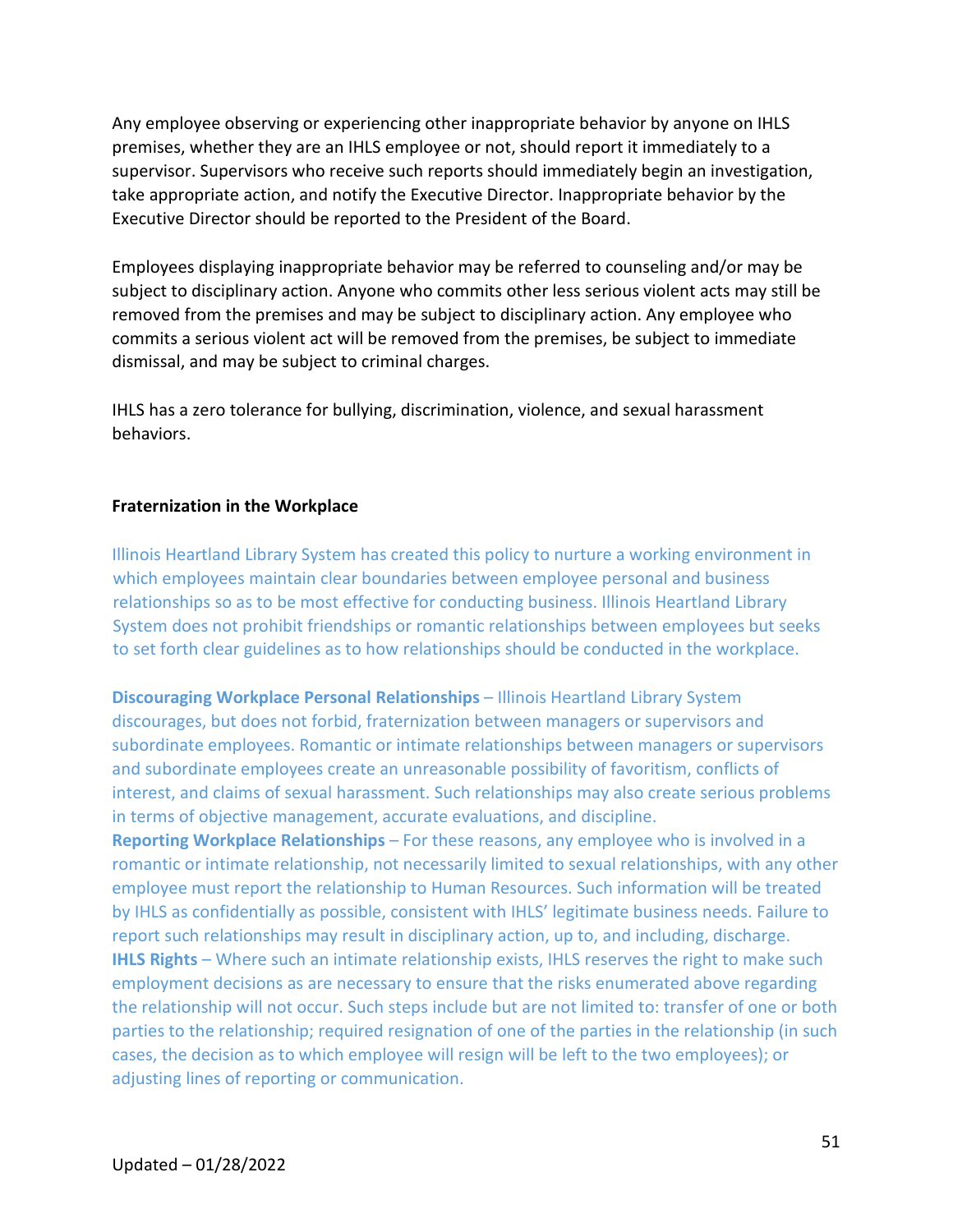**Agreement** – In cases where a consensual personal relationship exists, the parties will be required to sign an agreement acknowledging that the relationship exists and that it is consensual and the agreement will further instruct each party to immediately notify Human Resources should the relationship at any time become non-consensual so that IHLS can ensure that no violation of IHLS' No Harassment Policy has occurred and, if it has, IHLS can take prompt, appropriate remedial action to ensure the harassment stops. Moreover, in order to maintain the avoidance of favoritism in the workplace and to ensure that all employees of IHLS are comfortable in the work environment, employees who are involved in a personal romantic relationship are absolutely prohibited from engaging in displays of affection (such as kissing, hand-holding, or other similar personal contact) while on IHLS premises during working time.

**Refusal of Employment Modifications** – As detailed above, it may be necessary to modify reporting structures, transfer positions, or make other necessary adjustments to employment. Refusal of reasonable modification to an employee's position will be deemed a voluntary resignation.

**Conduct During Non-Work Time** – During non-working time, including lunch, breaks, and before or after work periods, employees may engage in appropriate personal conversations in non-work areas as long as such conversations and behavior do not violate IHLS' policy against workplace harassment and as long as the employees avoid displays of affection such as kissing, hugging, etc., at all times while on IHLS premises.

**Off-Duty Conduct** – Employee conduct outside of working hours and outside IHLS premises is generally regarded as private, as long as such conduct does not create problems within the workplace. An exception to this rule is romantic relationships between supervisors and subordinates or between employees, which must be reported as set forth above. In addition, IHLS strongly discourages off-duty fraternization to include attendance at happy hours or similar events involving supervisors/managers and non-supervisory employees.

**Physical Contact** – Employees are prohibited from engaging in physical contact that would be considered inappropriate by a reasonable person on IHLS property, in the presence of customers, or during any IHLS-related business.

**Harassment** – Employees should be mindful the organization maintains a strict antiharassment policy.

**Employee Appeals** – Any employee who believes that they have been adversely affected as a result of this policy, or who believes that this policy is not being adhered to, should speak with Human Resources.

#### <span id="page-52-0"></span>**Gifts, Loans, and Entertainment**

IHLS employees are to deal with suppliers, contractors, members, and others on the sole basis of what is in IHLS' best interest, accomplishes the Mission of IHLS, and is in the best interest of its members. In compliance with the Illinois State Gift Ban Act (Illinois Public Act 93-617) employees may not accept any gifts, payments, loans, or excessive entertainment from any source or person doing or seeking to do business with IHLS except as outlined in the above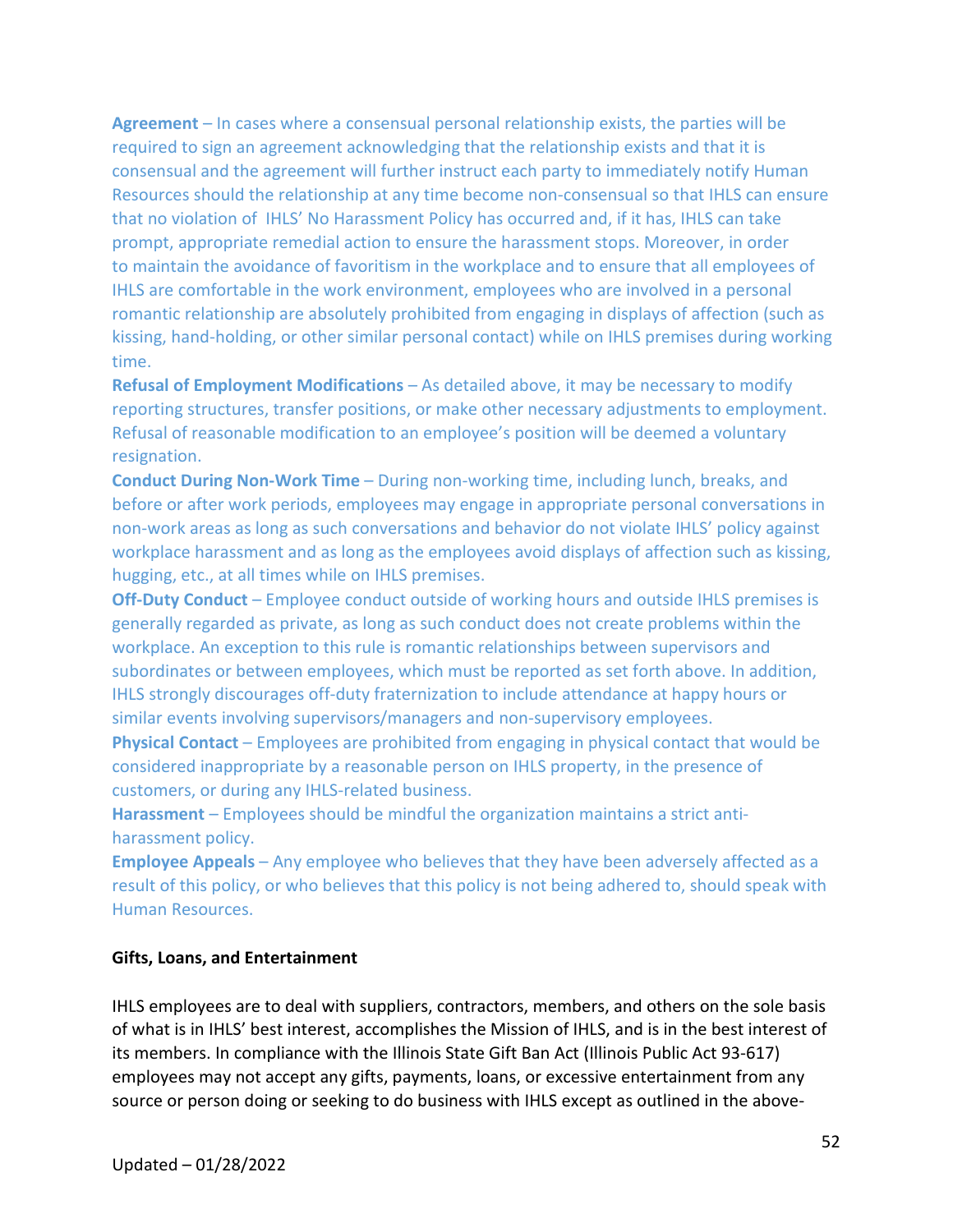described State Statute. This ban applies to and includes the spouse of and any immediate family member living with the employee.

An employee does not violate this section if the employee promptly takes reasonable action to return the prohibited gift to its source or gives the gift or an amount equal to its value to an appropriate charity that is exempt from income taxation under Section  $501(c)$  (3) of the Internal Revenue Code of 1986, as now or hereafter amended, renumbered, or succeeded.

- Opportunities, benefits, and services that are available under the same conditions as for the general public.
- Anything for which the employee pays the market value.
- Educational materials and missions.
- Travel expenses for a meeting to discuss IHLS or State business.
- A gift from a relative, meaning those people related to the employee such as parents, children (including adopted, step or foster), uncle, aunt, first cousin, nephew, niece, spouse, grandparents, grandchildren, in-laws, stepparents, half-brothers, or parents and grandparents of the employee's spouse or fiancée.
- Anything provided by an individual on the basis of a personal friendship unless the employee has reason to believe that, under the circumstances, the gift was provided because of the position or employment of the employee and not because of the personal friendship.
- Food or refreshments not exceeding \$75 per person in value on a single calendar day, provided that the food or refreshments are consumed on the premises from which they were purchased or prepared or catered for the purpose of this section.
- Food, refreshments, lodging, transportation, and other benefits resulting from the outside business or employment activities (or outside activities that are not connected to the duties of the employee) of the employee and the employee's spouse if the benefits have not been offered or enhanced because of the position or employment of the employee and are customarily provided to others in similar circumstances.
- Gifts from other IHLS employees or employees from other municipal, State, or Federal agencies and entities.
- Bequests, inheritances, and other transfers at death.
- Any item or items from any one prohibited source during any calendar year having a cumulative total value of less than \$100.

# <span id="page-53-0"></span>**Political Activities**

While IHLS encourages employees to be involved in their communities and to take advantage of their legal right to vote, IHLS employees cannot participate in prohibited political activities during working hours. Employees can be involved in political activities during vacation, personal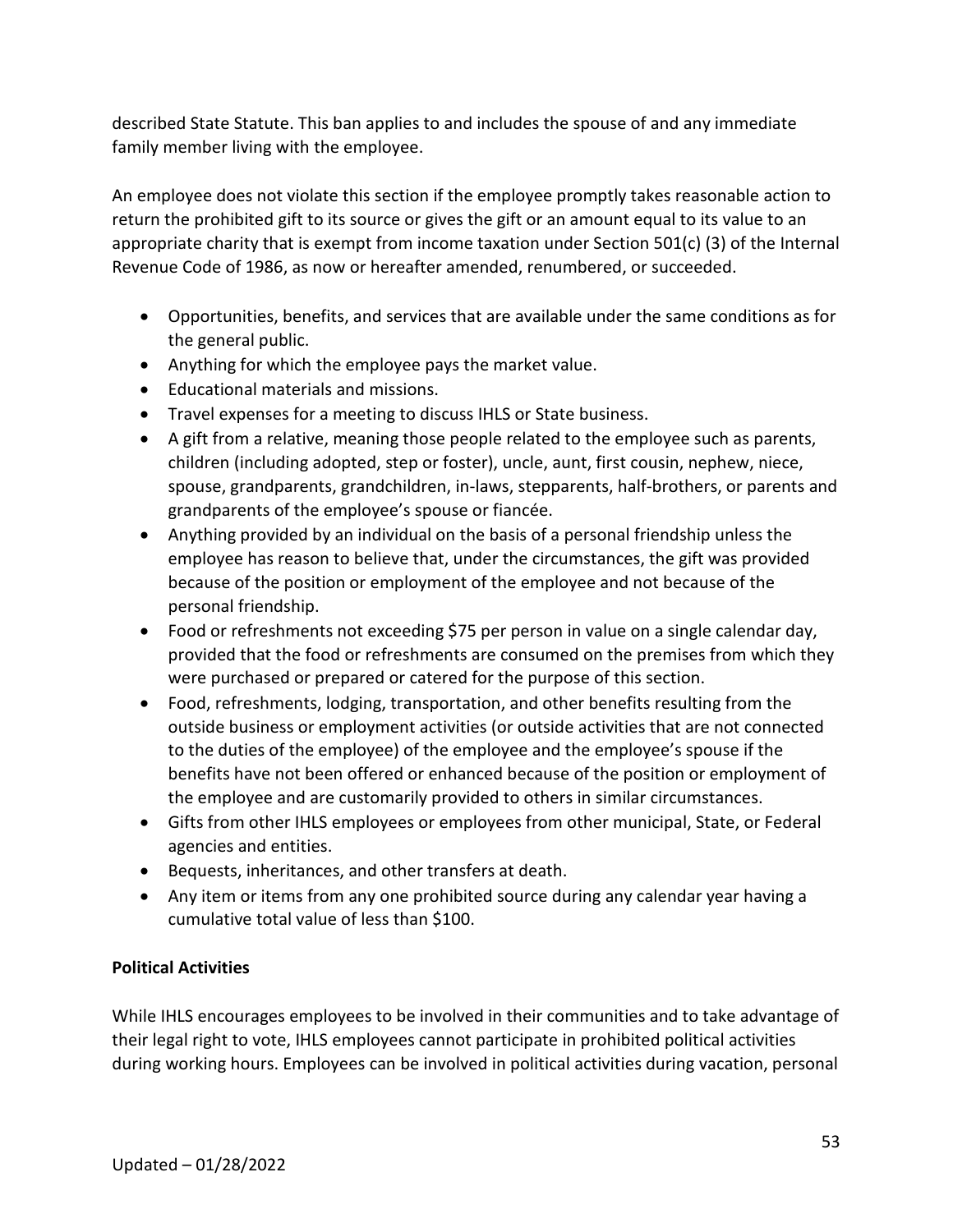time, or compensatory time off. Also, IHLS employees cannot use IHLS facilities, equipment, or supplies in connection with any election or candidate for an elective or appointed public office.

- Preparing for, organizing, or participating in any political meeting, political rally, political demonstration, or other political event.
- Soliciting contributions, including but not limited to the purchase of, selling, distributing, or receiving payment for tickets for any political fundraiser, political meeting, or other political event.
- Soliciting, planning for the solicitation of, or preparing any document or report regarding anything of value intended as a campaign contribution.
- Planning, conducting, or participating in a public opinion poll in connection with a campaign for elective office or on behalf of a political organization for political purposes or for or against any referendum question.
- Surveying or gathering information from potential or actual voters in an election to determine probable vote outcome in connection with a campaign for elective office or on behalf of a political organization for political purposes or for or against any referendum question.
- Assisting at the polls on election day on behalf of any political organization or candidate for elective office or for or against any referendum question.
- Soliciting votes on behalf of a candidate for elective office or a political organization or for or against any referendum question or helping in an effort to get voters to the polls.
- Initiating for circulation, preparing, circulating, reviewing, or filing any petition on behalf of a candidate for elective office or for or against any referendum question.
- Making contributions on behalf of any candidate for elective office in that capacity or in connection with a campaign for elective office.
- Preparing or reviewing responses to candidate questionnaires in connection with a campaign for elective office or on behalf of a political organization for political purposes.
- Distributing, preparing for distribution, or mailing campaign literature, campaign signs, or other campaign material on behalf of any candidate for elective office or for or against any referendum question.
- Campaigning for any elective office or for or against any referendum question.
- Managing or working on a campaign for elective office or for or against any referendum question.
- Serving as a delegate, alternate, or proxy to a political party convention.
- Participating in any recount or challenge to the outcome of any election.

# <span id="page-54-0"></span>**Personal Appearance**

Individual personal appearance affects the perception of professionalism at IHLS. All employees must dress appropriately and maintain a high standard of personal hygiene. Consistent with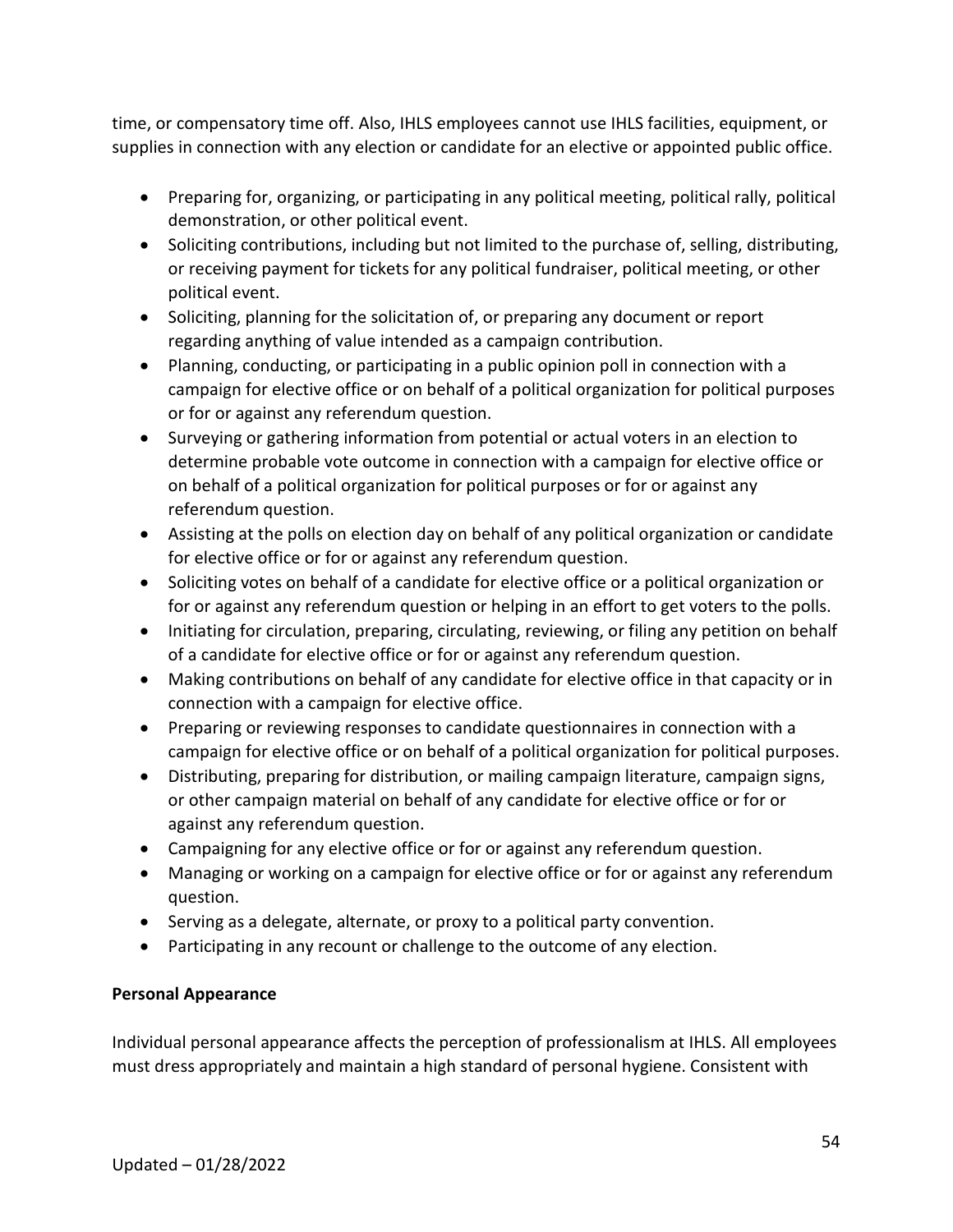other policies, clothing should not contain any advertisements of alcohol or cigarettes and should not have any offensive language or images.

"Business casual" and modest dress is appropriate for employees in the workplace. Business casual attire means dressing professionally yet looking relaxed and neat. Even in a business casual work environment, clothing should be pressed and never wrinkled. Torn, dirty, or frayed clothing is unacceptable. The employee should always consider with whom they are meeting throughout the day. Their attire should always be more professional when meeting with member libraries and others. Exceptions (such as sweatpants, sweatshirts, shorts, and t-shirts) may be made for employees involved in special projects or on days designated by the Executive Director. Employees are encouraged to wear shoes other than tennis shoes.

Because of the nature of work performed, delivery drivers wear uniforms which consist of IHLS logo shirt, IHLS logo hat (optional), black/blue, khaki, or denim pants and although hard-toed shoes are preferred, tennis shoes or shoes made of canvas-type material are acceptable. During warm weather, delivery drivers may wear appropriately length shorts. All delivery drivers must have appropriate IHLS identification.

The Executive Director or a HR Representative must approve any exceptions to the parameters established in this policy.

# <span id="page-55-0"></span>**Personnel Records**

A file containing the employee's job application and related material, performance appraisals, and other materials applicable to evaluation of performance and potential will be maintained. Each employee's personnel file will be available for inspection in the Human Resources office. Contact your supervisor or the Human Resources office to make an appointment. To protect the employee's privacy, any documents that relate to medical information (including an injury or disability) will be kept in a file separate from the rest of the personnel documents. Also, anything not directly related to the job, such as pre-employment references, grievances, outside agency complaints, affirmative action/EEO data, credit reports, or wage garnishments is kept in a separate file. These files may be kept inside or adjacent to the personnel file but should be separate and easy to remove if the file is requested for review.

All personnel records are treated as confidential. External release of individual personnel information, other than confirmation of employment, will not be made without written authorization of the employee.

Each employee is responsible for notifying the Human Resources Office about any changes in address, telephone number, and/or family status (births, marriage, death, divorce, legal separation, etc.), as income tax status and group insurance may be affected by these changes.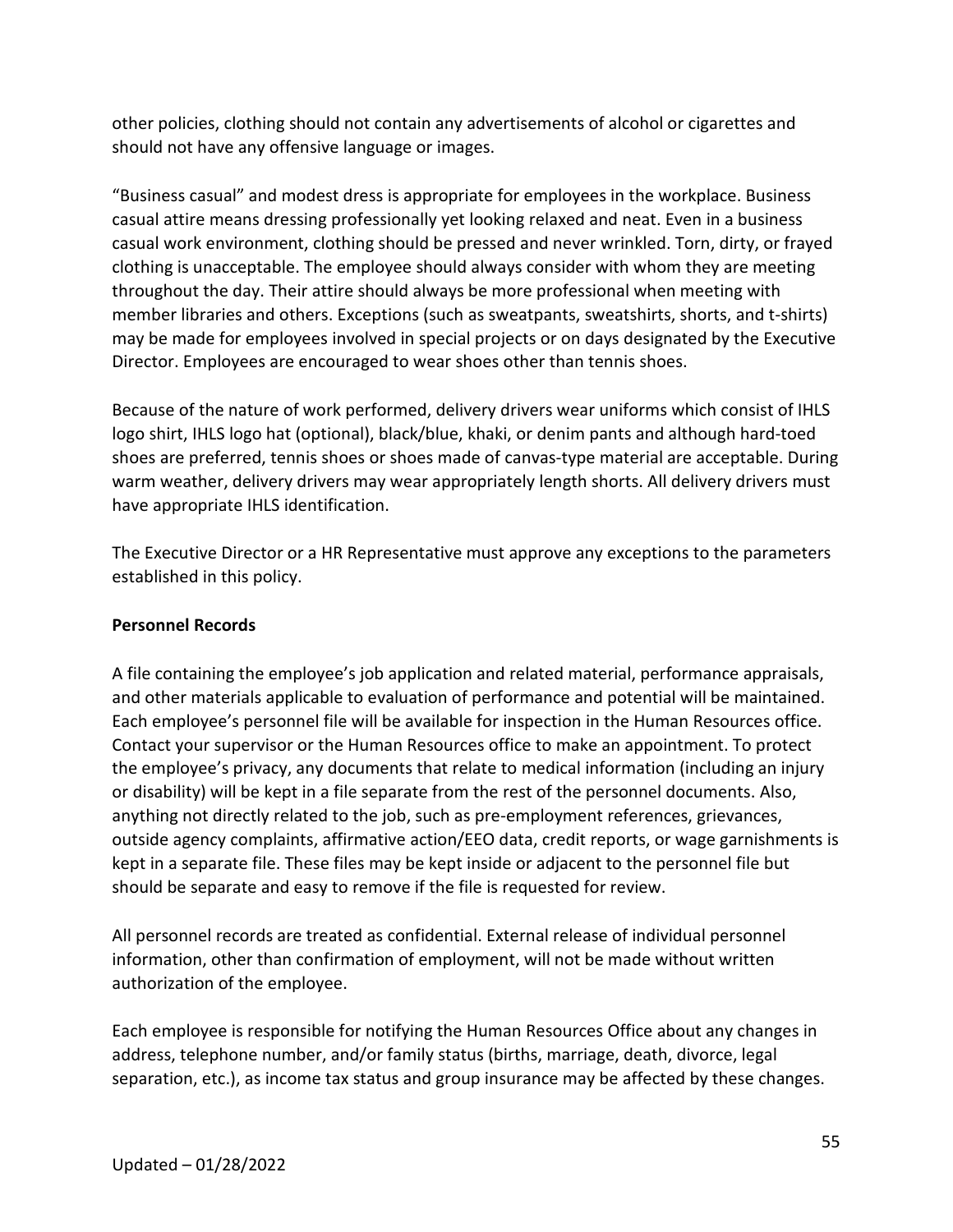# <span id="page-56-0"></span>**Secondary Employment**

Employees may choose to have a second job, do consulting work, present workshops, and seminars, or do voluntary work as long as that job does not interfere with their IHLS responsibilities. All employees are held to the same performance standards and scheduling expectations regardless of whether they have other jobs. Employees of IHLS shall not engage in any business or transactions or have a financial or personal interest that is a conflict of interest or is incompatible with their responsibilities and duties as employees of IHLS.

Additionally, when such work occurs during a regular workday, employees must schedule and obtain prior approval for vacation leave, personal time off, or earned compensatory time off when accepting honorariums, fees, or other forms of compensation.

The following examples may be considered incompatible or an interference with IHLS:

- Causing unscheduled absences
- Resulting in the employee failing to perform effectively when on duty at IHLS
- Using sick leave
- Working for a vendor
- Bringing IHLS into public disrepute or legal jeopardy

Any employee who has or contemplates working for another organization in addition to working for IHLS should notify their supervisor and complete a Secondary Employment – Determination of Conflict form. The form includes, but is not limited to, the name of the IHLS employee, the IHLS job title, the name of the prospective employer, the nature of the duties, the expected days and hours of work, and the type of employment relationship with the second employer.

Initial review and determination as to whether a conflict exists with IHLS, and the employee's secondary employment shall be made by the Executive Director. The IHLS Board of Directors must determine concurrence at its next regularly scheduled Board meeting following the determination made by the Executive Director. Such concurrence must be determined by a vote of the Board.

An employee who accepts secondary employment which is determined to be a conflict of interest or refuses to complete the Secondary Employment Determination of Conflict form may be subject to disciplinary action up to and including discharge. If, at any time, it is determined that a conflict of interest exists, the employee may be asked to terminate the outside job.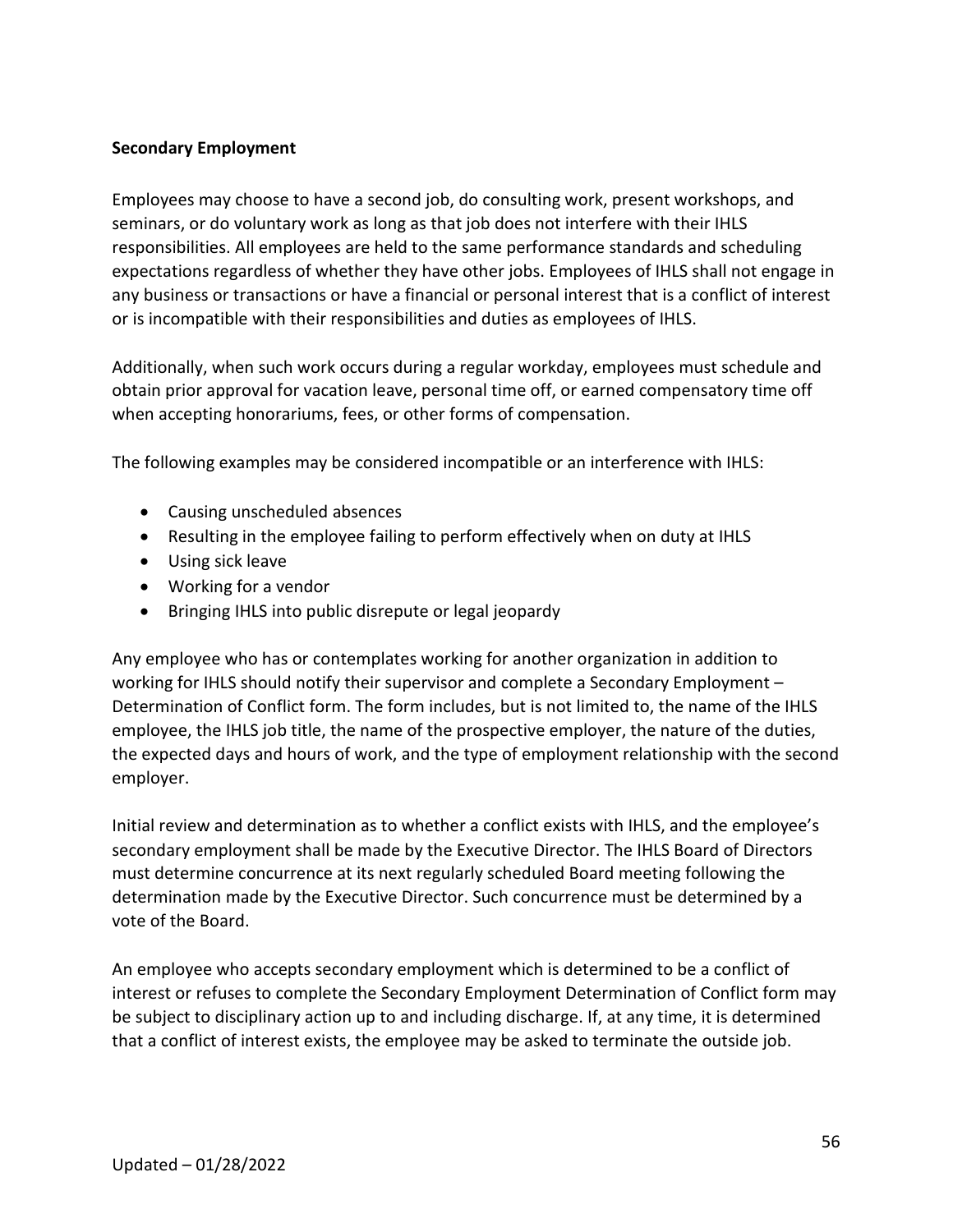IHLS allows immediate relatives of the Board of Directors, the Executive Director, or any other employee to be considered for employment on the basis of their qualifications and successful participation in the formal hiring process. Related employees cannot work within the same department or have a supervisory and/or reporting relationship. This policy applies when assigning, transferring, or promoting a related employee.

For the purposes of this policy, immediate relatives include parents, spouses, siblings, children, civil union partners, or the in-law relationships of the aforementioned relatives, and stepchildren.

# <span id="page-57-0"></span>**Use of IHLS Facilities, Equipment, and Materials**

# <span id="page-57-1"></span>**Use of Facilities, Equipment, and Materials**

IHLS facilities, equipment, and materials including its vehicles, supplies, credit cards, electronic mail system, cellular telephones, and all communication and information transmitted by, received from, or stored in these systems are the property of IHLS and are for use to conduct IHLS business. The facilities and all equipment and supplies may not be used for a commercial venture, religious or political causes, or other solicitations that are not job-related. It is understood that some IHLS equipment may be used for personal business, on an incidental basis.

To help balance professional and personal needs, personal telephone calls are allowed. Personal toll and long-distance calls should be placed using the employee's personal telephone credit card or on the employee's personal cellular telephone. Personal correspondence received electronically must be sent to each employee's personal e-mail account. Such correspondence may be viewed on IHLS equipment. It is understood that any personal business conducted during working hours should be kept to a minimum.

The electronic mail system cannot be used to create any offensive or disruptive messages. Employees should not assume the confidentiality of any message. Even when a message is erased, it is still possible to monitor that message. If asked, employees must disclose any passwords. Messages sent electronically to an employee should be treated as confidential by other employees and accessed only by the intended recipient. Employees are not authorized to retrieve or read any email message that is not sent to them, unless authorized by the intended recipient or the Executive Director. IHLS reserves the right to review, audit, intercept, access, and to disclose all messages created, received, or sent over the electronic mail system.

The workstation/desk assigned to an employee should be recognized as containing their personal property, as well as IHLS materials. Common courtesy should be shown towards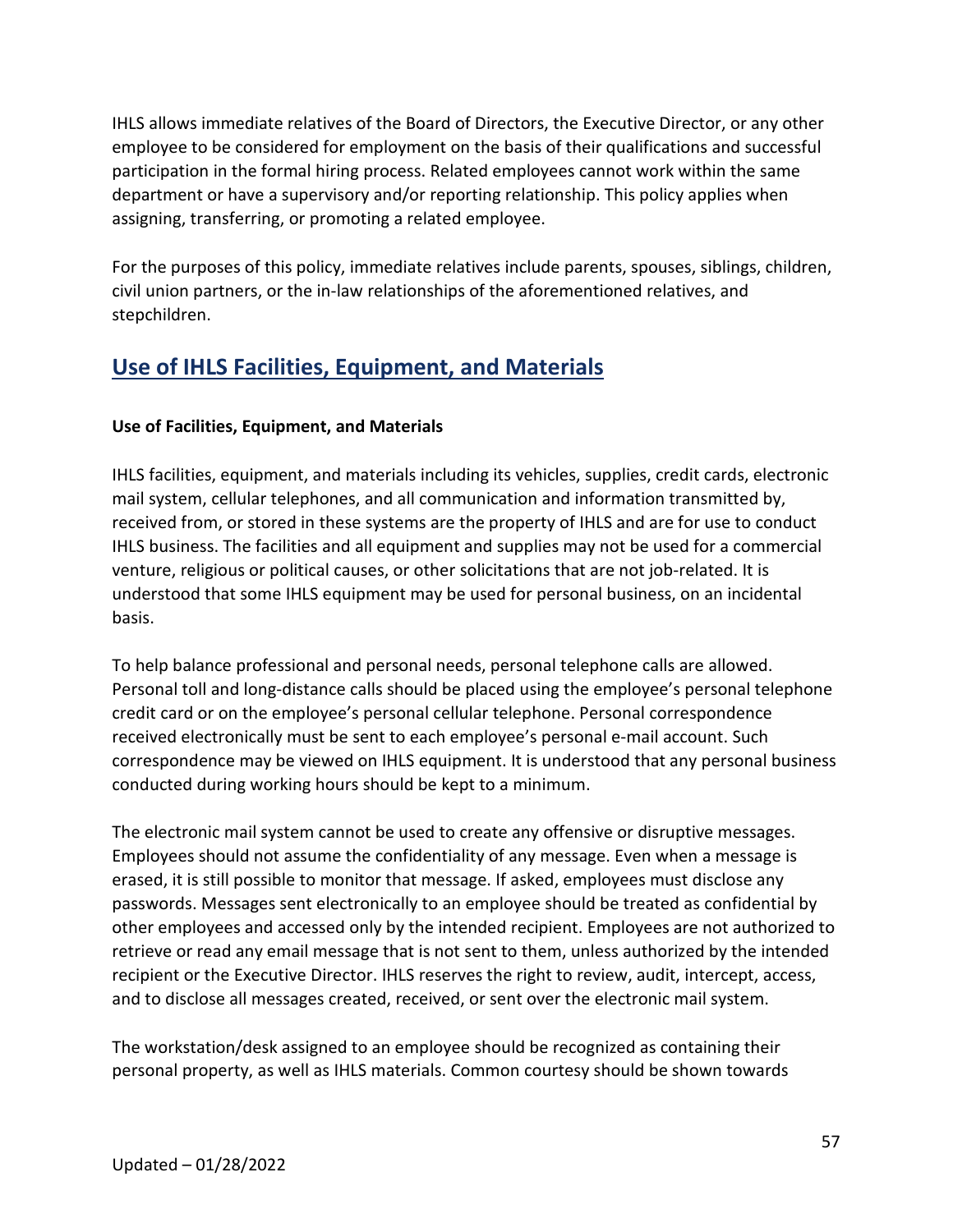another employee and their workstation. Employees may choose to designate a drawer or drawers to contain personal items that will be respected as such by other employees.

IHLS staff is expected to support and protect the confidentiality of contacts with member libraries and of library patron and circulation information in accordance with the American Library Association policies and with the Illinois Library Records Confidentiality Act.

# <span id="page-58-0"></span>**Copyright**

Ownership and copyright of all works produced by IHLS employees within the scope of their employment shall be held by IHLS.

# <span id="page-58-1"></span>**Identity Protection**

## **Purpose**

IHLS complies with the provisions of the Identity Protection Act (5 ILCS 179/1 et seq.).

**Requirements** 

- All employees who have access to social security numbers in the course of performing their duties must be trained to protect the confidentiality of social security numbers. Training will include instructions on the proper handling of information that contains social security numbers from the time of collection through the destruction of the information.
- Only employees who are required to use or handle information or documents that contain social security numbers in connection with the performance of their job duties will have access to such information or documents.
- Social security numbers requested from an individual will be provided in a manner that makes the social security number easily redacted if required to be released as part of a public records request.
- When collecting a social security number, or upon request by the individual, a statement of the purpose or purposes for which the social security number is being collected and used must be provided.

## **Prohibited Activities**

No employee may do any of the following:

- Publicly post or publicly display in any manner an individual's social security number. "Publicly post" or "publicly display" means to intentionally communicate or otherwise intentionally make available to the general public.
- Print an individual's social security number on any card required for the individual to access products or services.
- Encode or embed an individual's social security number in or on any cards or documents, including, but not limited to, using a barcode, chip, magnetic strip, RFID technology, or other technology.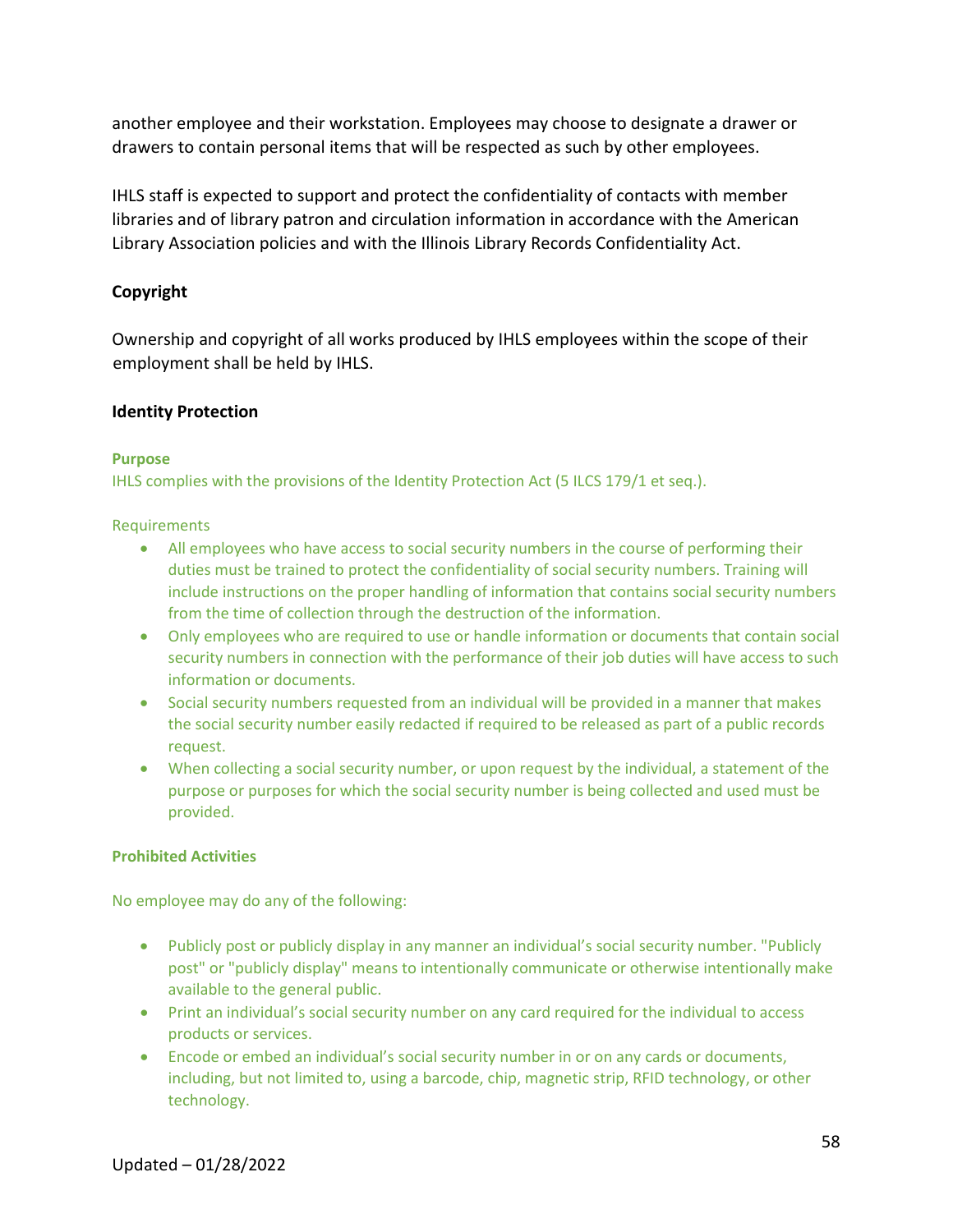- Require an individual to transmit their social security number over the Internet, unless the connection is secure, or the social security number is encrypted.
- Print an individual's social security number on any materials that are mailed to the individual, through the U.S. Postal Service, any private mail service, email, or any similar method of delivery, unless state or federal law requires the social security number to be on the document to be mailed. Notwithstanding any provision in this section to the contrary, social security numbers may be included in applications and forms sent by mail, including, but not limited to, any material mailed in connection with the administration of the Unemployment Insurance Act, any material mailed in connection with any tax administered by the Department of Revenue, and documents sent as part of an application or enrollment process or to establish, amend, or terminate an account, contract, or policy or to confirm the accuracy of the social security number. A social security number that may permissibly be mailed under this section may not be printed, in whole or in part, on a postcard or other mailer that does not require an envelope or be visible on an envelope without the envelope having been opened.
- Collect, use, or disclose a social security number from an individual, unless:
	- $\circ$  Required to do so under state or federal law, rules, or regulations, or the collection, use, or disclosure of the social security number is otherwise necessary for the performance of that agency's duties and responsibilities.
	- $\circ$  The need and purpose for the social security number is documented before collection of the social security number.
	- $\circ$  The social security number collected is relevant to the documented need and purpose.
	- $\circ$  Require an individual to use their social security number to access an Internet website.
	- $\circ$  Use the social security number for any purpose other than the purpose for which it was collected.

#### **The prohibitions listed immediately above do not apply in the following circumstances:**

- The disclosure of social security numbers pursuant to a court order, warrant, or subpoena.
- The collection, use, or disclosure of social security numbers in order to ensure the safety of other employees.
- The collection, use, or disclosure of social security numbers for internal verification or administrative purposes.
- The collection or use of social security numbers to investigate or prevent fraud, to conduct background checks, to collect a debt, to obtain a credit report from a consumer reporting agency under the federal Fair Credit Reporting Act, to undertake any permissible purpose that is enumerated under the federal Gramm Leach Bliley Act, or to locate a missing person, a lost relative, or a person who is due a benefit, such as a pension benefit or an unclaimed property benefit.

#### **Public Inspection and Copying of Documents**

Notwithstanding any other provision of this policy to the contrary, all employees must comply with the provisions of any other state law with respect to allowing the public inspection and copying of information or documents containing all or any portion of an individual's social security number. This includes requests for information or documents under the Illinois Freedom of Information Act.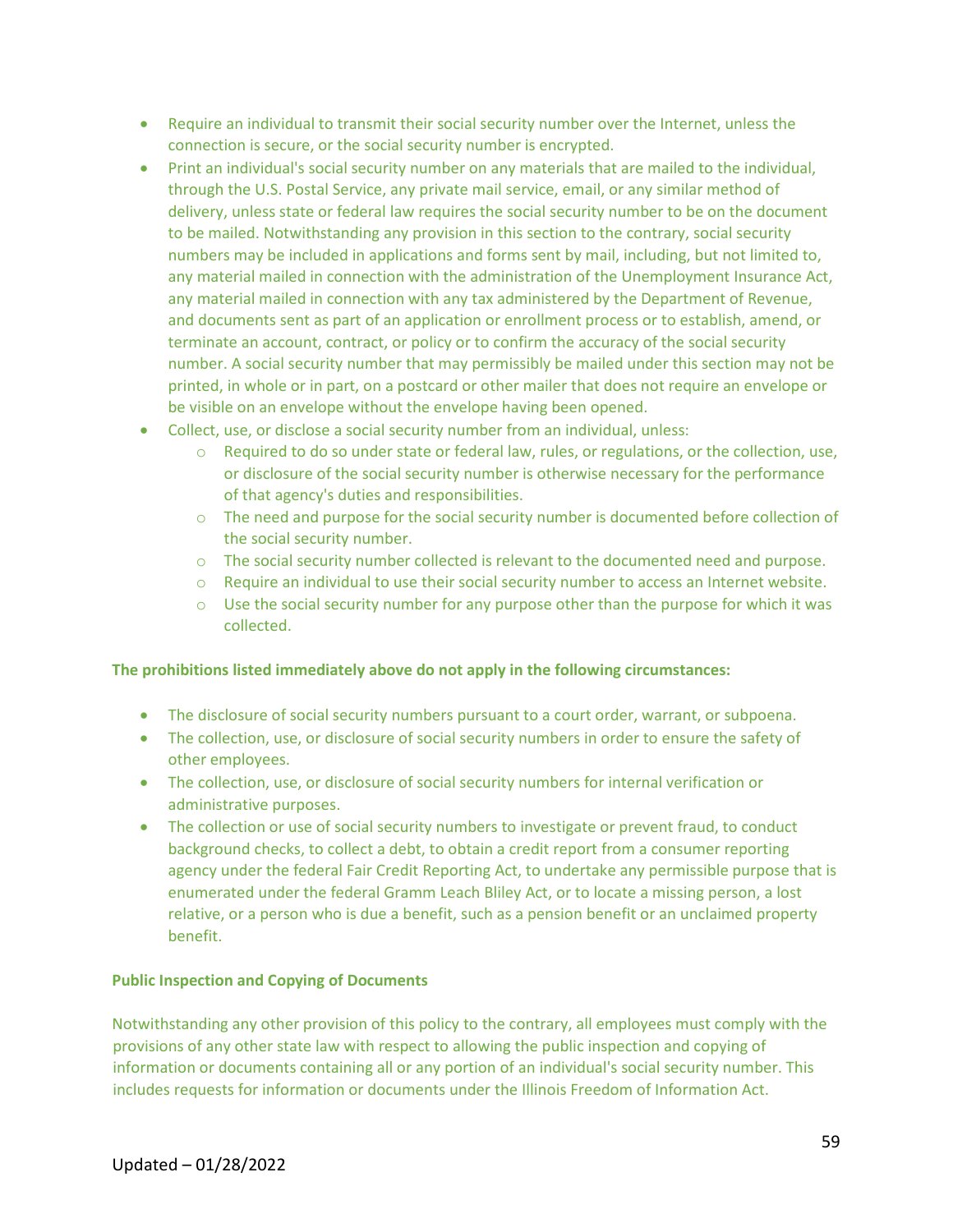Employees must redact social security numbers before allowing the public inspection or copying of the information or documents.

#### **Applicability**

This policy does not apply to the collection, use, or disclosure of a social security number as required by state or federal law, rule, or regulation.

#### <span id="page-60-0"></span>**Personal Social Media and Online Communications**

At IHLS, we understand that social media and other forms of online communication can be a fun and rewarding way to share your life and opinions with family, friends, and co-workers around the world. However, use of social media also presents certain risks and carries with it certain responsibilities, particularly if you are representing yourself as an employee of IHLS (such as through listing your current employer and position). To assist you in making responsible decisions about your use of social media, we have established these guidelines for appropriate use of social media.

In the rapidly expanding world of electronic communication, *social media* can mean many things. For the purpose of this policy, *social media and online communication* includes all means of publicly communicating or posting information or content of any sort on the Internet, including to your own or someone else's blog, personal website, social networking or affinity website, web bulletin board, or chat room, whether or not associated or affiliated with IHLS, as well as any other form of electronic communication and social media platforms (e.g., Facebook, YouTube, LinkedIn, Instagram, Twitter, etc.). Carefully read these guidelines and other IHLS policies such as its policies against discrimination and harassment to ensure that your postings are consistent with these and other policies of IHLS.

#### **Content Guidelines**

- **All IHLS policies apply to your activities online**. Ultimately, you are solely responsible for what you post online. Before creating online content, keep in mind that if your conduct adversely affects your job performance or that of colleagues, members, customers, suppliers, people who work on behalf of IHLS, or IHLS' legitimate business interests, it may result in disciplinary action up to and including termination.
- **Know and follow the rules.** Carefully read these guidelines, the IHLS Diversity Policy, and the Discrimination & Harassment Prevention Policy, and ensure your postings are consistent with these policies. Inappropriate postings that may include discriminatory remarks, harassment, and threats of violence or any other inappropriate or unlawful conduct will not be tolerated and may subject you to disciplinary action up to and including termination.
- **Be respectful.** Always be fair and courteous to fellow associates, customers, members, vendors, and people who work on behalf of IHLS. Also, keep in mind that you are more likely to resolve work-related complaints by speaking directly with your co-workers or by utilizing our Open-Door Policy than by posting complaints to a social media or other online outlet. Nevertheless, if you decide to post complaints or criticism, avoid using statements, photographs, video, or audio that reasonably could be viewed as malicious, obscene, threatening, or intimidating; that disparage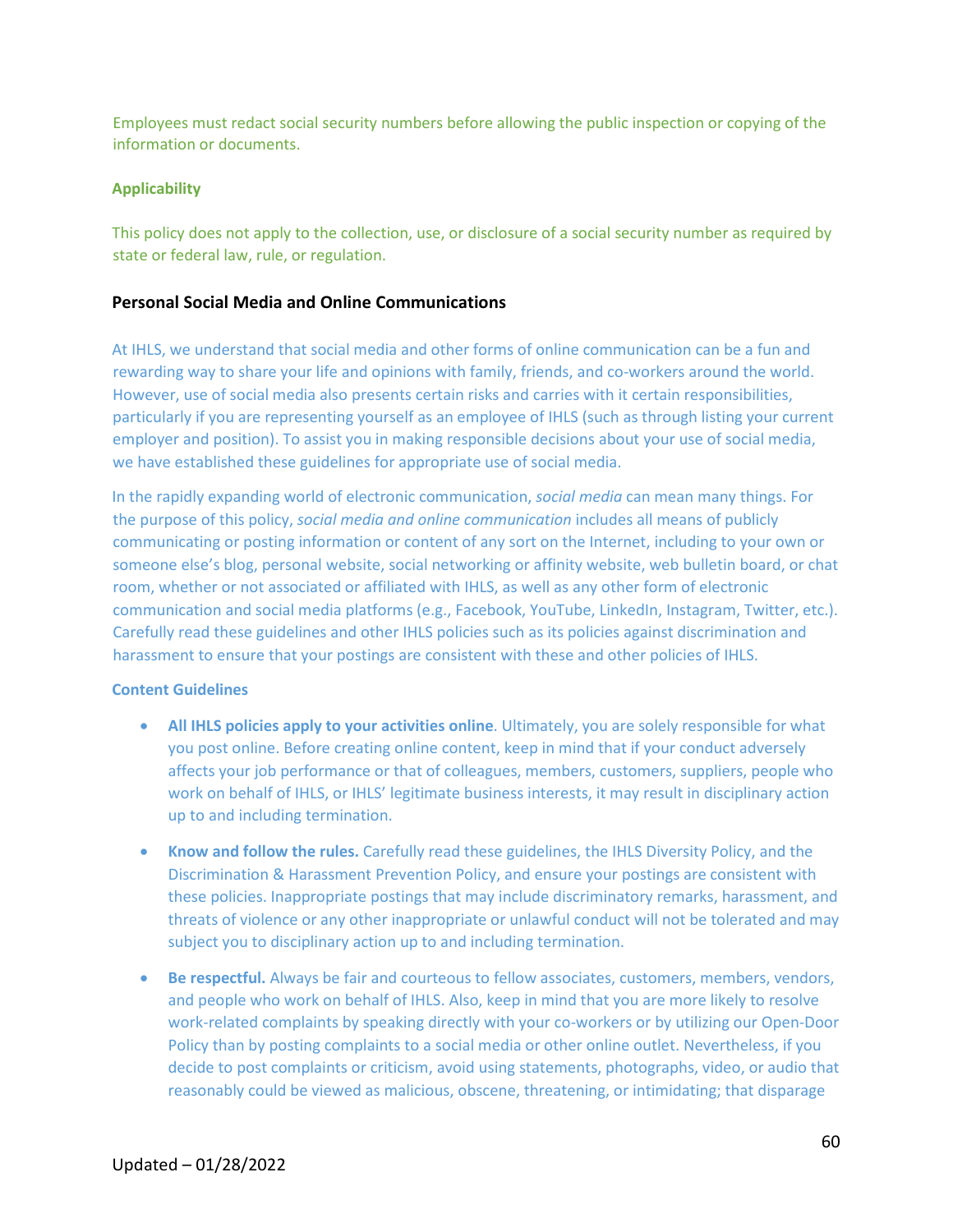customers, members, associates, or suppliers; or that might constitute harassment or bullying. Examples of such conduct might include offensive posts meant to intentionally harm someone's reputation or posts that could contribute to a hostile work environment on the basis of actual or perceived race, sex, disability, religion, or any other status protected by law or IHLS policy.

• **Be honest and accurate.** Make sure you are always honest and accurate when posting information or news, and if you make a mistake, correct it quickly. Be open about any previous posts you have altered. Remember that the Internet archives almost everything; therefore, even deleted postings can be searched. Never post any information or rumors that you know to be false about IHLS, fellow associates, members, customers, suppliers, people working on behalf of IHLS, or competitors.

#### • **Post only appropriate and respectful content:**

- o Maintain the confidentiality of IHLS trade secrets and private or confidential information. Trade secrets may include information regarding the development of systems, processes, products, know-how, and technology. Do not post internal reports, policies, procedures, or other internal business-related confidential communications.
- o Respect financial disclosure laws.
- o Do not create a link from your blog, website, or other social networking site to an IHLS website without identifying yourself as an IHLS associate.
- o Never represent yourself as a spokesperson for IHLS. If IHLS is a subject of the content you are creating, be clear and open about the fact that you are an associate and make it clear that your views do not represent those of IHLS, fellow associates, members, customers, suppliers, or people working on behalf of IHLS. If you publish a blog or post online related to the work you do or subjects associated with IHLS, make it clear that you are not speaking on behalf of IHLS. One way to do this is to include a disclaimer such as "The postings on this site are my own and do not necessarily reflect the views of IHLS."

#### **Using social media at work**

Refrain from using social media while on work time or on equipment IHLS provides unless it is workrelated as authorized by your manager or consistent with the Use of Facilities and Equipment and Materials Policy. Do not use IHLS email addresses to register on social networks, blogs, or other online tools utilized for personal use.

#### **Security**

You should take care to maintain the security of your personal data on social media. You should refrain from posting personally identifying information, such as your home address, telephone numbers, birth dates, or credit/financial information on any social media sites. Personal data can be used by malicious actors to hack, infiltrate, disrupt, and otherwise threaten your safety and IHLS data. You must be vigilant against threats often launched through social media sites, including:

● "spear phishing," which is the practice of publishing a link or document on a site that, when clicked or opened, launches an attack;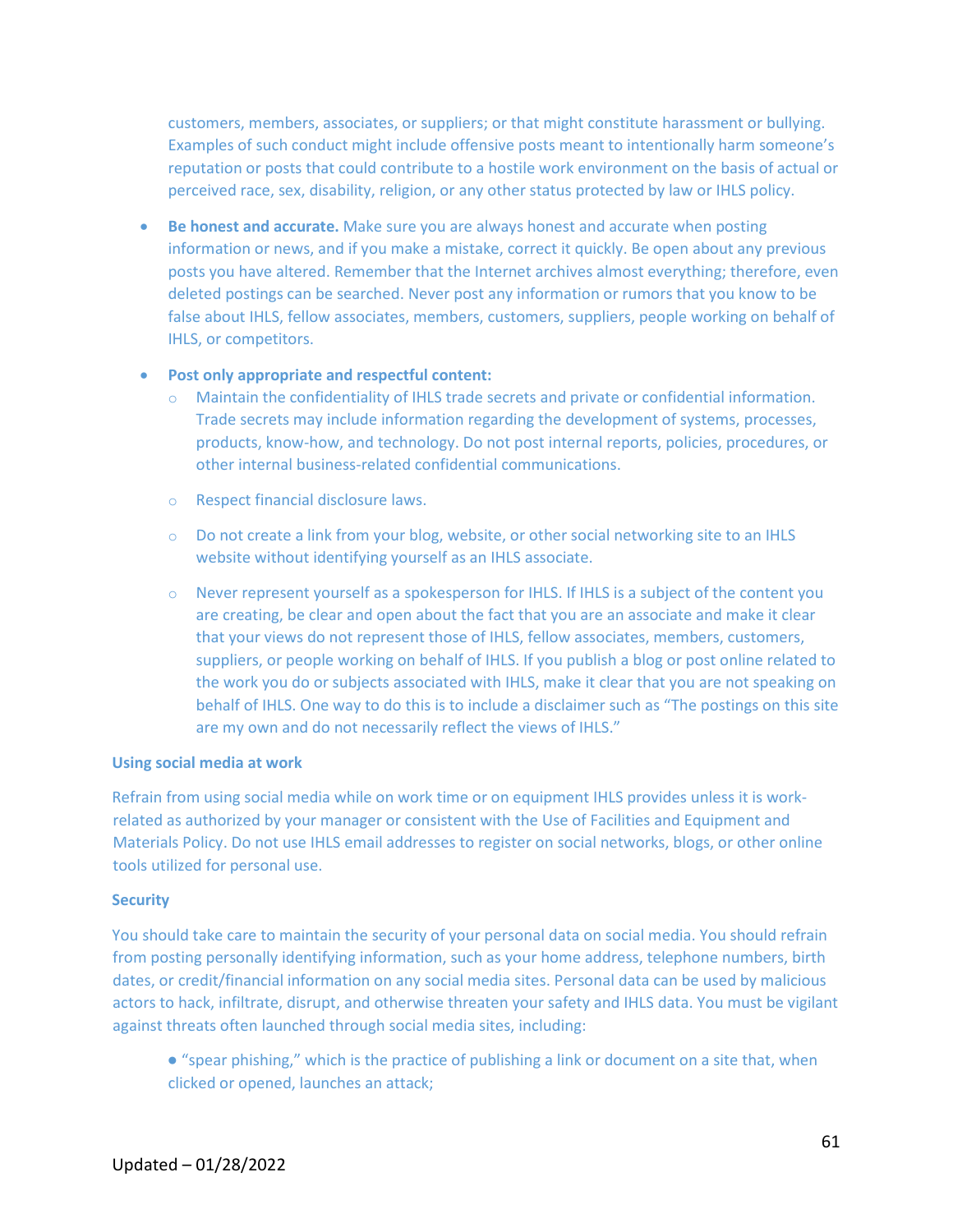● "social engineering," which relies on exploiting the human element of trust to collect information to be used against the target; and/or

● web applications, which are dynamic web pages that use scripting to provide additional functionality to a site and, when used maliciously, can compromise your account, and download unauthorized software onto a computer.

#### **Monitoring**

IHLS may monitor the Internet and IHLS equipment for employee compliance with this policy and to enforce other IHLS policies.

#### **Retaliation is prohibited**

IHLS prohibits taking negative action against any associate for reporting a possible deviation from this policy or for cooperating in an investigation. Any associate who retaliates against another associate for reporting a possible deviation from this policy or for cooperating in an investigation will be subject to disciplinary action up to and including immediate termination.

#### **Media contacts**

Associates should not speak to the media on IHLS' behalf without contacting the Marketing/Communications Team. All media inquiries should be directed to them.

#### **For more information**

If you have questions or need further guidance, please contact your IHLS human resources representative.

# <span id="page-62-0"></span>**Health and Safety**

IHLS is committed to providing a safe and healthy working environment and to complying with applicable federal and state occupational health and safety laws. To accomplish this, all employees must support and participate in this effort. Mandatory training will be periodically offered to employees. Training must be documented.

To reduce contagious illnesses such as influenza, employees are encouraged to stay at home if they suspect they are contagious. Employees are also encouraged to wash their hands frequently and/or use hand sanitizers.

Employees are also asked to keep their work area and the general workplace clean and obstacle-free. Employees should also periodically disinfect their work area, desktop printers, keyboards, telephones, etc.

Any accidents, illnesses, incidents, or other unsafe conditions must be immediately reported to a supervisor (or designee). Also, when necessary and appropriate, employees may be asked to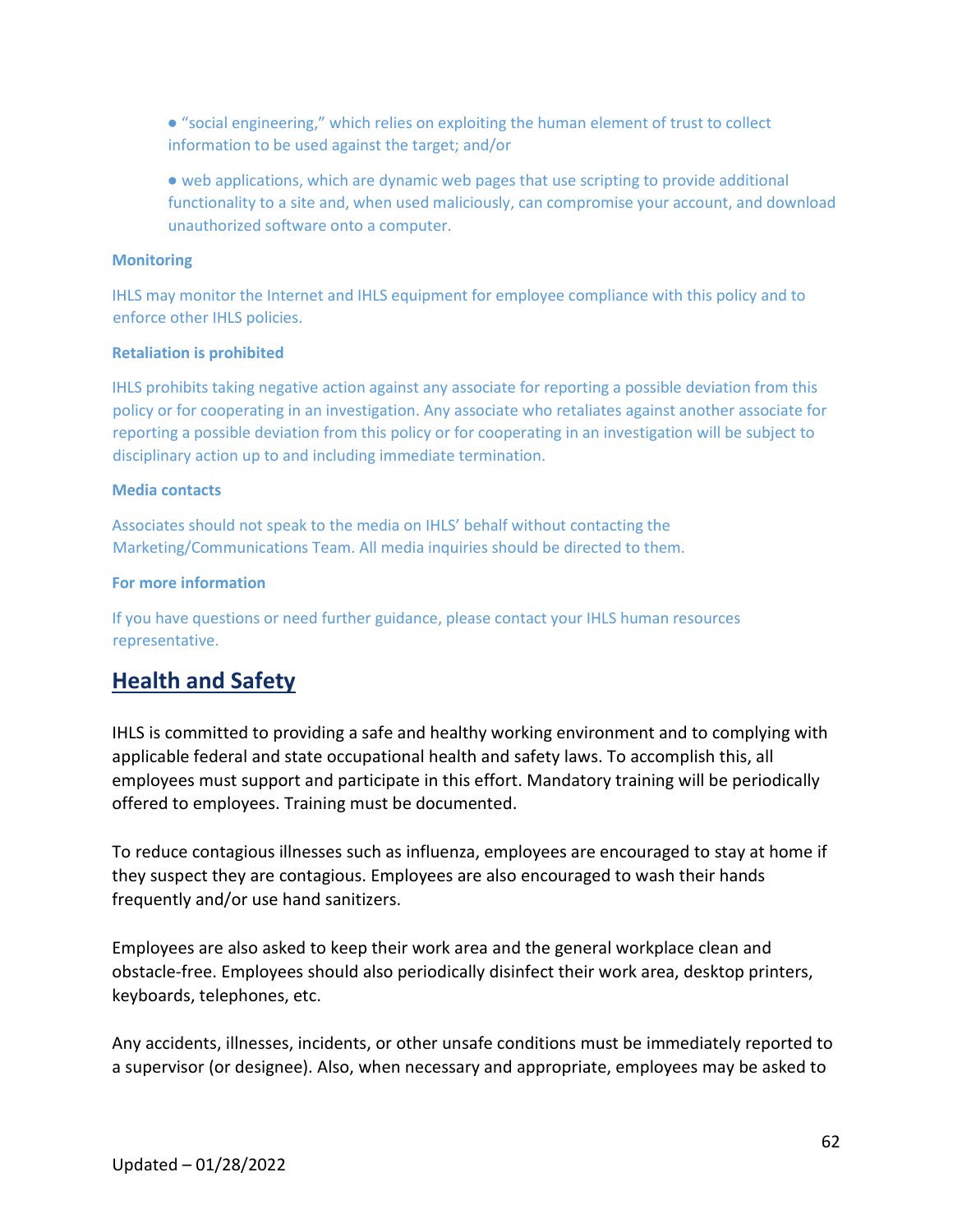provide medical proof of their capability to perform the essential functions of their job and/or to prove that they are no longer contagious.

# <span id="page-63-0"></span>**Workers' Compensation**

All employees are covered by Workers' Compensation Insurance in accordance with State statutes. The total cost for these insurances is paid by IHLS.

Information on Workers' Compensation is available in the Human Resource office.

An employee who is injured from a cause arising from or in the course of employment with IHLS may be eligible for benefits under Workers' Compensation. An employee who is injured at work should report the injury to their supervisor and the Human Resources office within 24 hours. Employees who are going to be off from work due to a job-related injury and therefore qualify for Workers' Compensation must also request Family and Medical Leave Act (FMLA) simultaneously. If FMLA is not requested by the employee, IHLS will notify the employee who is off work due to a work-related injury that the time off is also being designated as FMLA, for employees who are eligible for FMLA.

# <span id="page-63-1"></span>**Safety Committee**

IHLS has a dedicated safety committee comprised of employee volunteers who send out monthly safety tips, maintain an up-to-date version of our Safety Training Handbook, and prepare our annual safety training. This team is responsible for ensuring that IHLS employees have a safe working environment.

## <span id="page-63-2"></span>**Bloodborne Pathogens**

Normal operations are not likely to involve circumstances exposing employees or members to bloodborne pathogens. However, whenever contact with blood, bodily fluids, or other potentially infectious materials occur, employees should treat these fluids as though they are known to be infectious. If such an incident occurs, employees should immediately cordon off the area (if necessary) to assure that others are not exposed and ensure that the area is properly cleaned with an appropriate disinfectant. Employees who may be assisting in such instances should wear protective clothing, such as disposable gloves. Proper disposal procedures should be used for the disposal of exposed clothing. A supervisor should then be notified of the incident. A confidential medical post-exposure follow-up will be offered to any employee who has had significant exposure.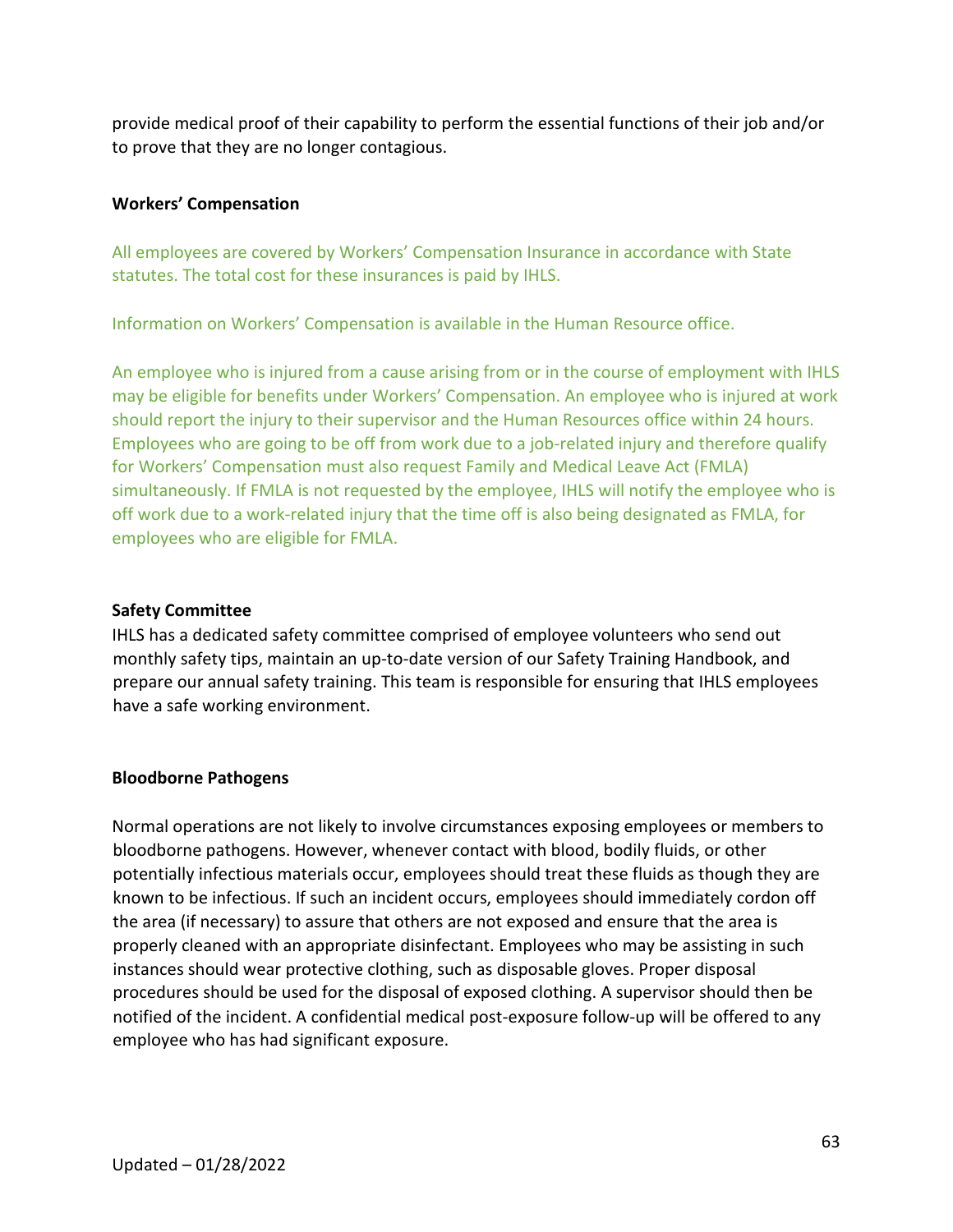## <span id="page-64-0"></span>**Drug-Free Workplace**

IHLS adheres to the Illinois Drug Free Workplace Act (30 ILCS 580). Any applicant offered a position will be required to submit and successfully complete a pre-employment drug screen prior to beginning employment with IHLS.

Drug and alcohol abuse may also be a violation of criminal law. Employees are hereby notified that the unlawful manufacture, distribution, sale, possession, or use of a controlled substance, including cannabis, is prohibited in the IHLS workplace. The manufacture, distribution, sale, possession, or use of illegal look-alike drugs and drug paraphernalia, and the consumption of alcoholic beverages is also not permitted in the IHLS workplace.

The Executive Director and a HR Representative will establish a drug and alcohol-free awareness program to inform the employees about the dangers of drug abuse and alcohol use in the workplace, the drug-free workplace policy, available resources for counseling, rehabilitation, and employee assistance programs, and penalties that may be imposed upon employees for drug or alcohol violations. Each employee will be given a copy of the Drug-Free Workplace Policy. A copy of the policy is also posted in prominent places.

As a condition of employment, employees must abide by the terms of this policy and shall notify the Executive Director or a HR Representative of any criminal drug statute conviction for a drug violation. Such notification shall occur no later than five (5) days after such conviction.

Any employee found in violation of this policy will be subject to disciplinary action, up to and including termination of employment, and notification to the applicable law enforcement agencies. Depending on the circumstances, the Executive Director or a HR Representative may impose other sanctions and require the satisfactory participation in a drug abuse assistance or rehabilitation program. The Executive Director or the HR Representative may refer the employee to EAP for assistance in selecting a course of action in the event drug counseling, treatment, and rehabilitation are chosen.

Any employee who suspects that another employee is violating the Drug-Free Workplace Policy, or who desires counseling on coping with potential alcohol or drug abuse, is strongly urged to contact the Executive Director or the HR Representative. IHLS also reserves the right to test employees for the presence illegal drugs in accordance with applicable state law.

## <span id="page-64-1"></span>**Workplace Violence**

The safety and security of every IHLS employee is of vital importance to our organization. Therefore, IHLS has adopted a zero-tolerance policy concerning violence in the workplace.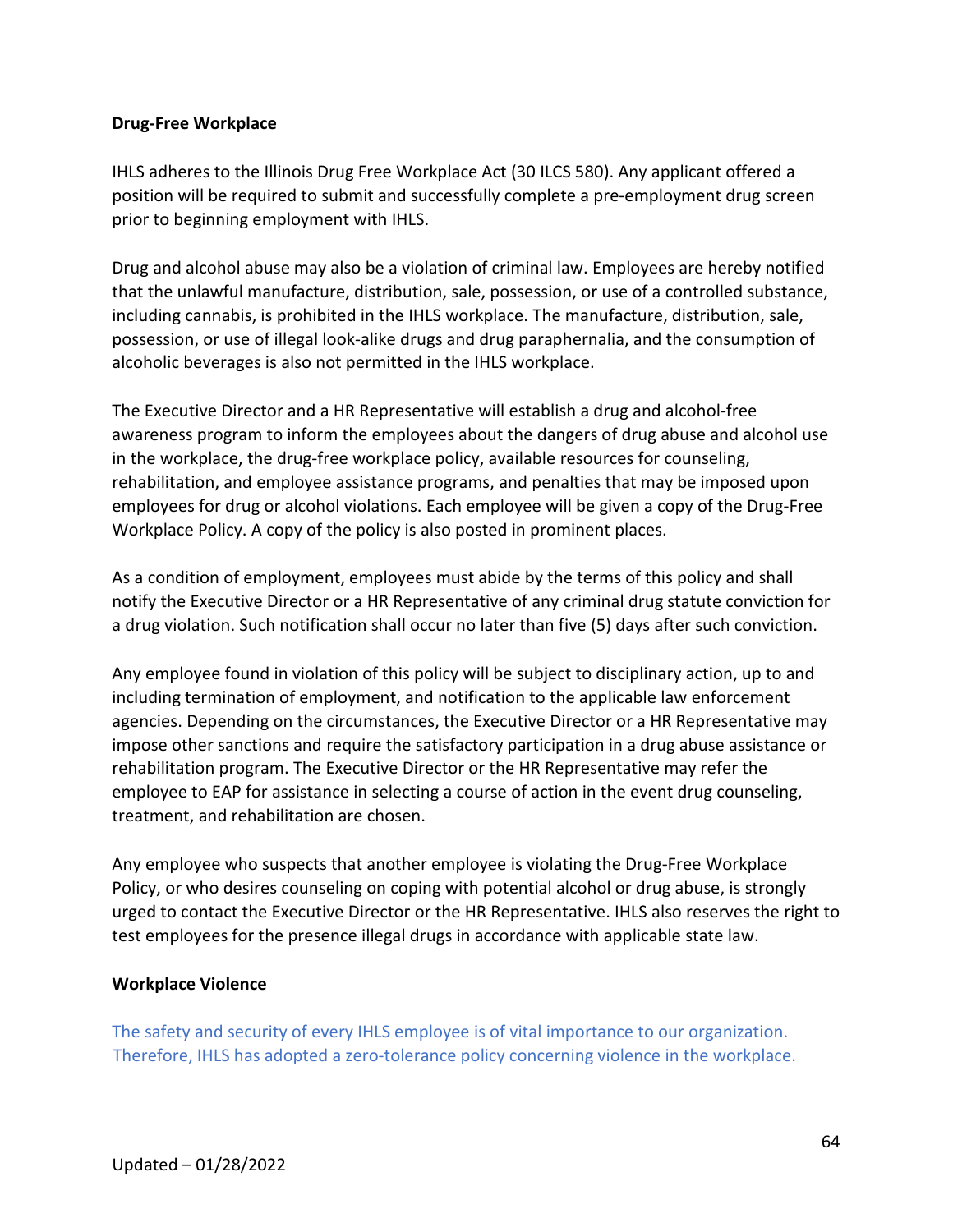IHLS expressly prohibits any acts or threats of violence by any employee, former employee, or any other person against any IHLS employee in or about IHLS' facilities or elsewhere while engaged in work-related activities at any time. IHLS will not condone any acts or threats of violence against IHLS' employees or members on IHLS' premises at any time or while they are engaged in business with or on behalf of IHLS, on or off IHLS premises.

All employees are responsible for maintaining a workplace that is free from threatening behavior and violence. Accordingly, each employee has a duty to report any threat, instance of harassment or offensive conduct, or violent act or threat observed or experienced during working time or at any IHLS building or property. In addition, any employee who has a reason to believe that a violent act may be committed on the worksite or against an individual related to the business in any way must promptly report that belief or suspicion to Human Resources and their supervisor. Reports of threats of violence or any other violations of this policy will be kept as confidential as possible; however, all such reported violations will be investigated, and all employees must cooperate in such investigations. No employee who, in good faith, either makes a report or participates in an investigation under this policy will experience retaliation of any kind.

Examples of prohibited conduct include, but are not limited to:

- Threats or acts of violence occurring on IHLS premises regardless of the relationship between the parties involved in the incident.
- Threats or acts of violence occurring off IHLS premises involving someone who is acting in a capacity of a representative of IHLS.

#### IHLS is committed:

• To providing a safe and healthful work environment.

• To taking prompt remedial action up to and including immediate termination, against any employee who engages in any threatening behavior or acts of violence or who uses any obscene, abusive, or threatening language or gestures.

• To taking appropriate action when dealing with members, former employees, visitors to IHLS' facilities, or anyone else who engages in such behavior. Such action may include notifying the police or other law enforcement personnel and actively urging the prosecution of violators of this policy to the maximum extent of the law.

• To prohibiting unauthorized firearms or other weapons onto IHLS premises. No IHLS employee shall possess, while on duty, or while in a IHLS vehicle, a firearm, ammunition, fireworks, or any explosive device or weapon likely or capable of causing harm to persons or property, except that employees authorized to carry concealed firearms under state or federal law may carry a concealed firearm on or about their person only within their vehicle into a IHLS parking area where a firearm or ammunition may be placed if concealed in a case within a locked vehicle or locked container out of plain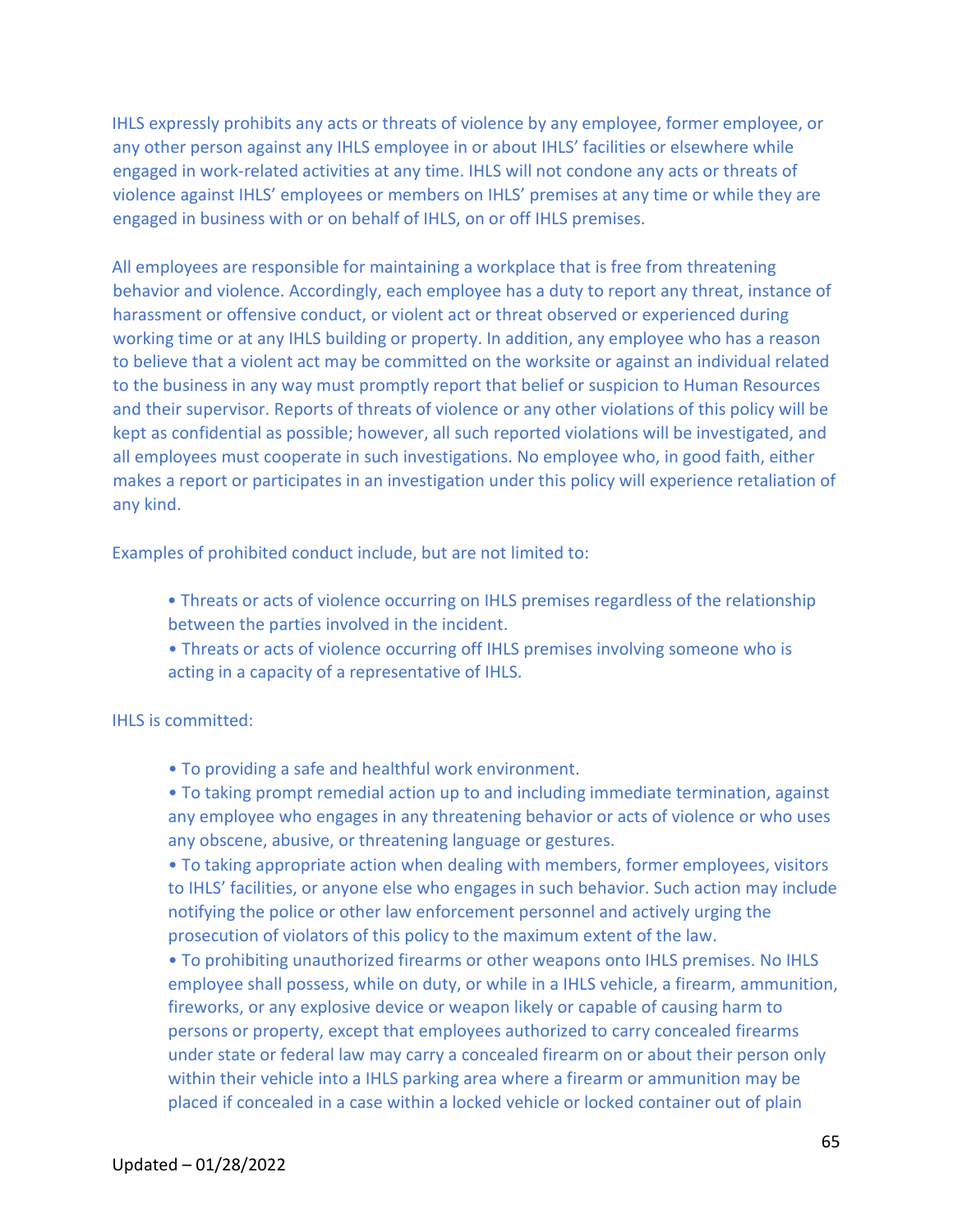view within the vehicle in the parking area, in the manner provided by the Firearm Concealed Carry Act, (430 ILCS 66/65)(b). An employee may carry a concealed firearm in the immediate area surrounding their vehicle within a parking lot area only for the limited purpose of storing or retrieving a firearm within the vehicle's trunk. For purposes of this subsection, "case" includes a glove compartment or console that completely encloses the concealed firearm or ammunition, the trunk of the vehicle, or a firearm carrying box, shipping box, or other container.

• To establishing viable security measures to ensure that IHLS' facilities are safe and secure to the maximum extent possible and to properly handle access to IHLS facilities by the public, off-duty employees, and former employees.

# The duties above are in addition to an **employee immediately phoning 911 in the event an employee believes an immediate threat of harm exists.**

Any employee who displays a tendency to engage in violent, abusive, or threatening behavior, or who otherwise engages in behavior that IHLS, in its sole discretion, deems offensive or inappropriate will be subject to disciplinary action, up to and including discharge.

Any employee who applies or obtains a protective or restraining order which lists IHLS premises as being protected areas should inform Human Resources. IHLS will require the employee to furnish IHLS with a copy of the order. Employees who are victims of domestic violence, sexual or gender violence or any other crime of violence, or who have family or household members who are subjected to such violence may take a limited period of unpaid leave on the terms and conditions set forth in the IHLS Victims' Economic Security and Safety Act Leave Policy

## <span id="page-66-0"></span>**Smoke-Free Illinois**

IHLS will provide an environment for its employees and members that is smoke free. In accordance with Illinois State law (Public Act 095-1029), smoking is not permitted in any IHLS building or within 15 feet of any building entrances, exits, windows that open, or ventilation intakes. Smoking is also not permitted in IHLS vehicles.

Employees with complaints about smoking shall direct such complaints to their immediate supervisor for resolution. All complaints will be promptly and thoroughly investigated. Complaints can also be filed with the Illinois Department of Public Health, a local state-certified public health department, or the local police department. Any employee found to have violated this policy will be subject to disciplinary action, up to and including termination. Additionally, under state law, a person who smokes in an area where smoking is prohibited can be fined \$100 for the first offense and \$250 for each subsequent offense.

No individual may be discriminated against in any manner because of the exercise of any rights afforded by the Smoke Free Illinois Act.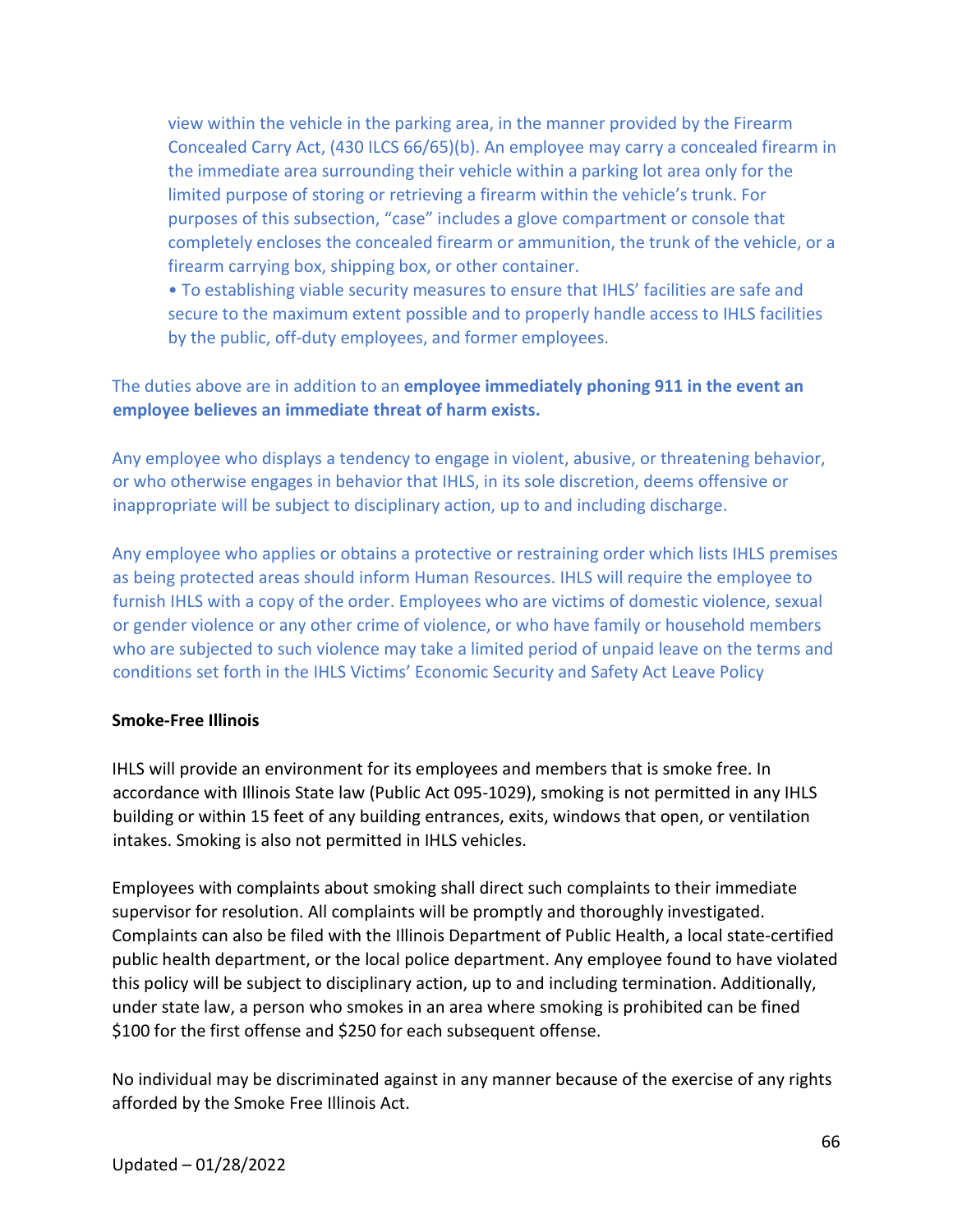## <span id="page-67-0"></span>**Roadway Safety**

Some employees are required to drive in the course of conducting IHLS business. Such employees must be in possession of an appropriate valid driver's license, are required to obey all traffic laws, and must use a seat belt. Employees who use their own vehicles to conduct business must maintain proof of valid vehicle insurance in their vehicle. Proof of such insurance must also be presented periodically to IHLS.

The consumption of alcohol or the use of an illegal, controlled substance is prohibited. Any employee who is convicted of driving while under the influence of alcohol or drugs or who receives a driving violation (even if received while driving a personal vehicle) which may affect IHLS' insurance rates must notify their supervisor within 5 days of such conviction or receipt of the violation. Payment for tickets or summons issued to employees as a result of violating the law (except for unavoidable vehicle defects) while on business will be the responsibility of the employee.

It is also expected that employees will display courteous driving habits. Failure to exercise roadway safety and courteous driving habits can result in disciplinary action, up to and including termination.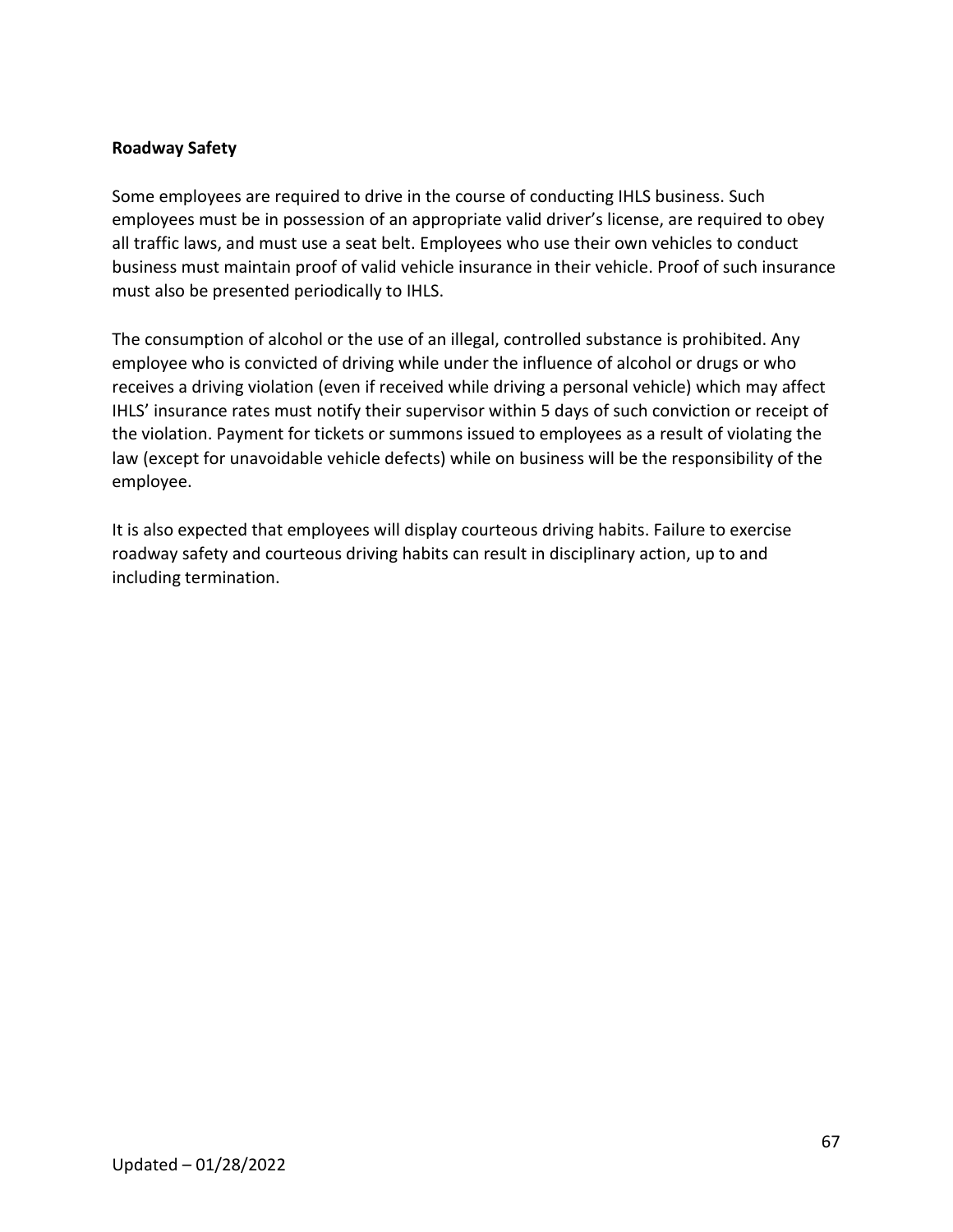

# **Employee Handbook Acknowledgement Form**

<span id="page-68-0"></span>I understand that it is my responsibility to **read this handbook and become familiar with its contents**, which affect my employment. I understand that these policies and procedures can be changed at any time by IHLS with or without notice.

I further understand that this handbook is not intended to create a contract of employment, but that my employment with IHLS is an at-will relationship. IHLS reserves the right to terminate my employment with or without cause at any time, just as I have the right to leave IHLS with or without cause at any time.

This is to certify that I received, read, and understand IHLS' Employee Handbook.

 **\_\_\_\_\_\_\_\_\_\_\_\_\_\_\_\_ Signature of Employee** Date

*\_\_\_\_\_\_\_\_\_\_\_\_\_\_\_\_\_\_\_\_\_\_\_\_\_\_\_\_\_\_* **Printed Name of Employee**